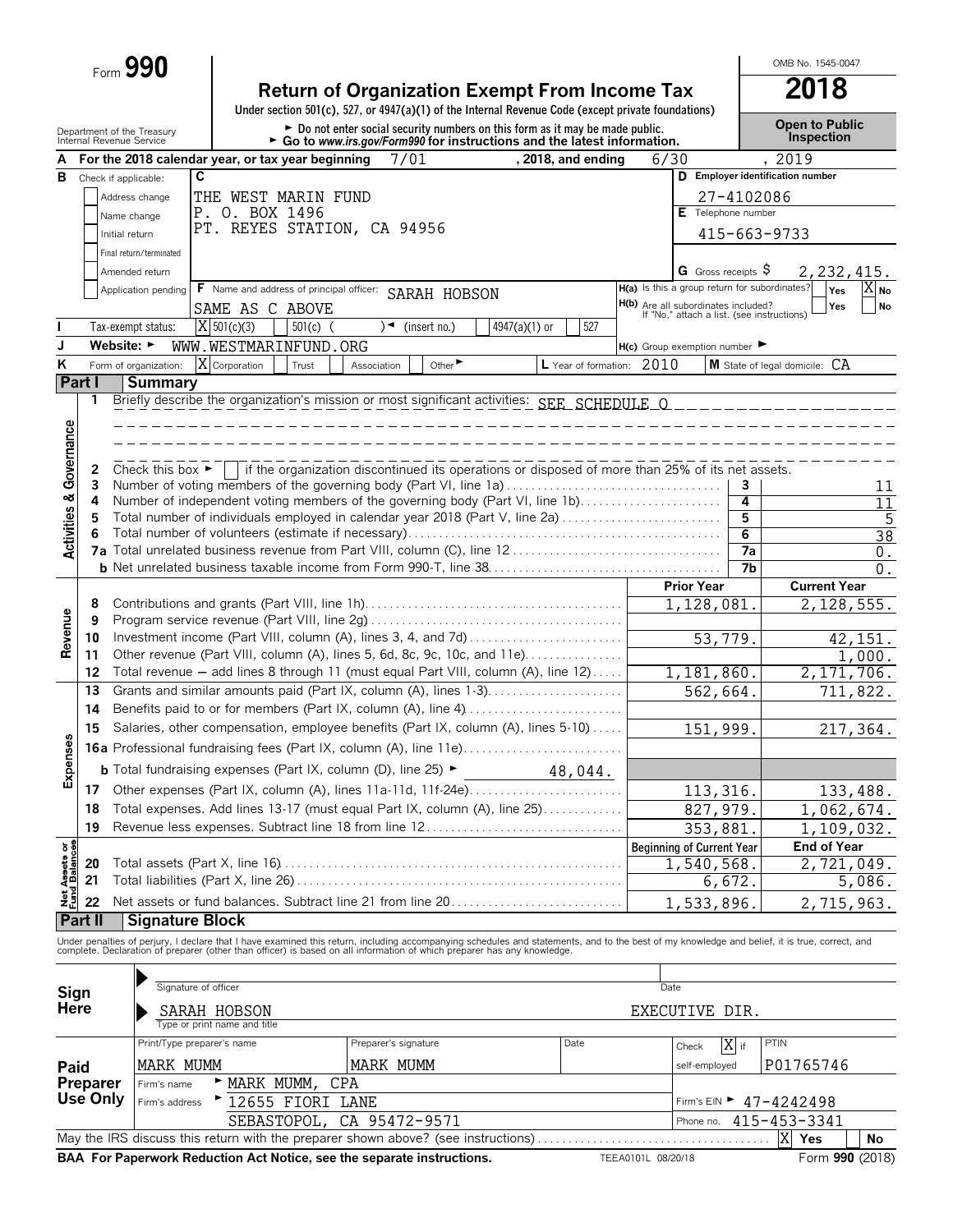|            | Form 990 (2018)<br>THE WEST MARIN FUND                  |                                                                                                                                                                                                                                                                                  | 27-4102086    | Page 2          |
|------------|---------------------------------------------------------|----------------------------------------------------------------------------------------------------------------------------------------------------------------------------------------------------------------------------------------------------------------------------------|---------------|-----------------|
| Part III   |                                                         | <b>Statement of Program Service Accomplishments</b>                                                                                                                                                                                                                              |               | $\overline{X}$  |
|            | 1 Briefly describe the organization's mission:          |                                                                                                                                                                                                                                                                                  |               |                 |
|            | SEE SCHEDULE O                                          |                                                                                                                                                                                                                                                                                  |               |                 |
|            |                                                         |                                                                                                                                                                                                                                                                                  |               |                 |
|            |                                                         |                                                                                                                                                                                                                                                                                  |               |                 |
|            |                                                         | 2 Did the organization undertake any significant program services during the year which were not listed on the prior                                                                                                                                                             |               |                 |
|            | If "Yes," describe these new services on Schedule O.    |                                                                                                                                                                                                                                                                                  |               | ΙX<br>Yes<br>No |
|            |                                                         | 3 Did the organization cease conducting, or make significant changes in how it conducts, any program services?                                                                                                                                                                   |               | ΙX<br>Yes<br>No |
|            | If "Yes," describe these changes on Schedule O.         |                                                                                                                                                                                                                                                                                  |               |                 |
| 4          | and revenue, if any, for each program service reported. | Describe the organization's program service accomplishments for each of its three largest program services, as measured by expenses.<br>Section 501(c)(3) and 501(c)(4) organizations are required to report the amount of grants and allocations to others, the total expenses, |               |                 |
|            |                                                         |                                                                                                                                                                                                                                                                                  |               |                 |
|            | ) (Expenses $\sqrt{5}$<br>$4a$ (Code:                   | 926, 518. including grants of $\,$ \$ 711, 822. ) (Revenue                                                                                                                                                                                                                       | \$            |                 |
|            |                                                         | PROVIDE SUPPORT FOR VARIOUS NONPROFIT GROUPS AND ORGANIZATIONS SERVING THE COMMUNITY.<br>SUPPORT A YOUTH PHILANTHROPY PROGRAM AND YOUTH CENTER IN THE COMMUNITY. CONDUCT                                                                                                         |               |                 |
|            |                                                         | EDUCATIONAL SEMINARS AND PROGRAMS FOR COMMUNITY ORGANIZATIONS AND MEMBERS.                                                                                                                                                                                                       |               |                 |
|            |                                                         |                                                                                                                                                                                                                                                                                  |               |                 |
|            |                                                         |                                                                                                                                                                                                                                                                                  |               |                 |
|            |                                                         |                                                                                                                                                                                                                                                                                  |               |                 |
|            |                                                         |                                                                                                                                                                                                                                                                                  |               |                 |
|            |                                                         |                                                                                                                                                                                                                                                                                  |               |                 |
|            |                                                         |                                                                                                                                                                                                                                                                                  |               |                 |
|            |                                                         |                                                                                                                                                                                                                                                                                  |               |                 |
|            |                                                         |                                                                                                                                                                                                                                                                                  |               |                 |
|            | ) (Expenses $\sqrt{5}$<br>$4b$ (Code:                   | including grants of $\sqrt{5}$                                                                                                                                                                                                                                                   | ) (Revenue \$ |                 |
|            |                                                         |                                                                                                                                                                                                                                                                                  |               |                 |
|            |                                                         |                                                                                                                                                                                                                                                                                  |               |                 |
|            |                                                         |                                                                                                                                                                                                                                                                                  |               |                 |
|            |                                                         |                                                                                                                                                                                                                                                                                  |               |                 |
|            |                                                         |                                                                                                                                                                                                                                                                                  |               |                 |
|            |                                                         |                                                                                                                                                                                                                                                                                  |               |                 |
|            |                                                         |                                                                                                                                                                                                                                                                                  |               |                 |
|            |                                                         |                                                                                                                                                                                                                                                                                  |               |                 |
|            |                                                         |                                                                                                                                                                                                                                                                                  |               |                 |
|            | 4c (Code:<br>) (Expenses \$                             | including grants of $\sin$                                                                                                                                                                                                                                                       | ) (Revenue \$ |                 |
|            |                                                         |                                                                                                                                                                                                                                                                                  |               |                 |
|            |                                                         |                                                                                                                                                                                                                                                                                  |               |                 |
|            |                                                         |                                                                                                                                                                                                                                                                                  |               |                 |
|            |                                                         |                                                                                                                                                                                                                                                                                  |               |                 |
|            |                                                         |                                                                                                                                                                                                                                                                                  |               |                 |
|            |                                                         |                                                                                                                                                                                                                                                                                  |               |                 |
|            |                                                         |                                                                                                                                                                                                                                                                                  |               |                 |
|            |                                                         |                                                                                                                                                                                                                                                                                  |               |                 |
|            |                                                         |                                                                                                                                                                                                                                                                                  |               |                 |
|            |                                                         |                                                                                                                                                                                                                                                                                  |               |                 |
|            | 4d Other program services (Describe in Schedule O.)     |                                                                                                                                                                                                                                                                                  |               |                 |
|            | \$<br>(Expenses                                         | including grants of $\frac{1}{5}$                                                                                                                                                                                                                                                | ) (Revenue \$ |                 |
| <b>BAA</b> | <b>4e</b> Total program service expenses                | 926,518.<br>TEEA0102L 08/03/18                                                                                                                                                                                                                                                   |               | Form 990 (2018) |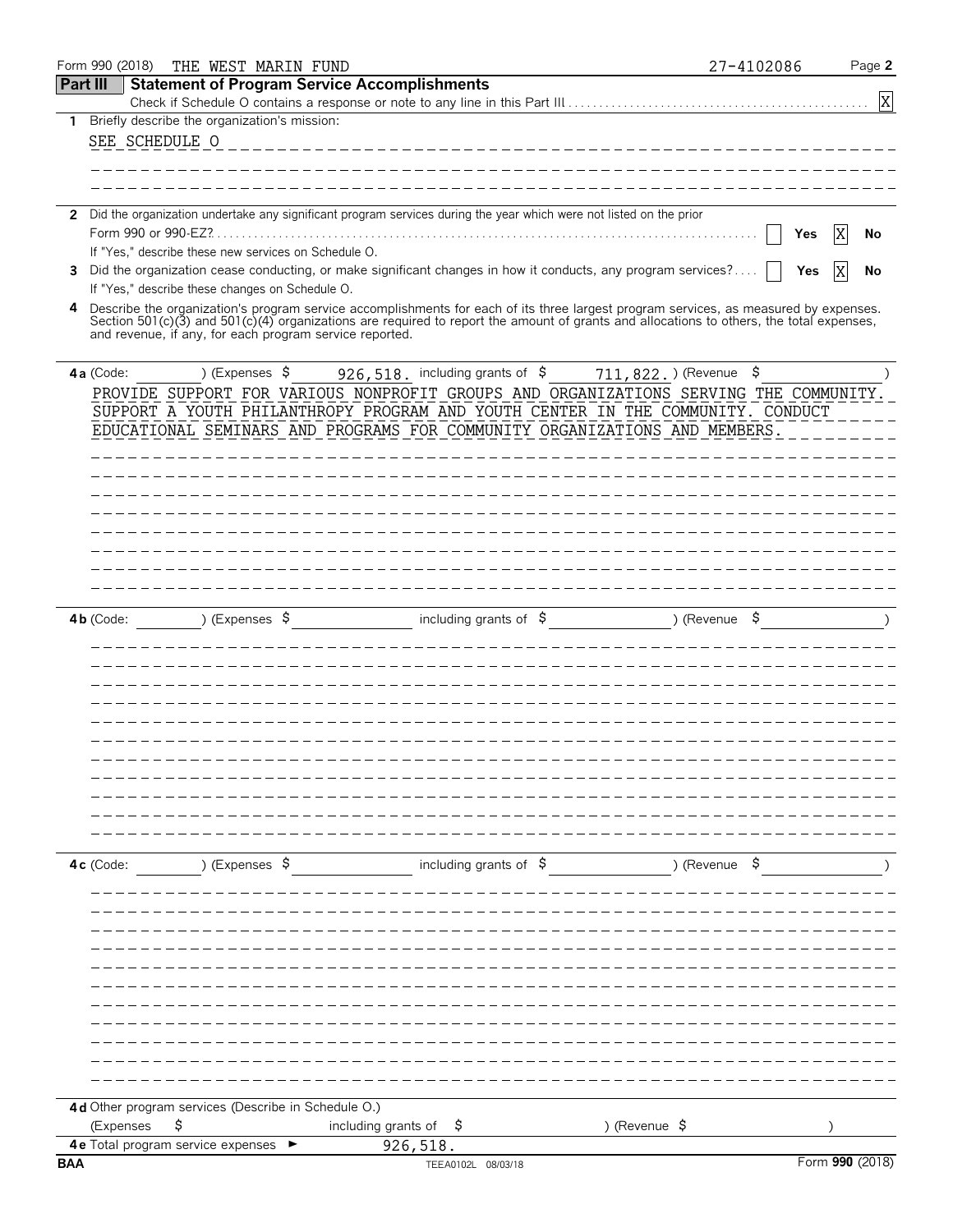Form 990 (2018) Page **3** THE WEST MARIN FUND 27-4102086

| <b>Part IV</b> | <b>Checklist of Required Schedules</b>                                                                                                                                                                                                              |                 |     |                 |
|----------------|-----------------------------------------------------------------------------------------------------------------------------------------------------------------------------------------------------------------------------------------------------|-----------------|-----|-----------------|
| 1.             | Is the organization described in section 501(c)(3) or 4947(a)(1) (other than a private foundation)? If 'Yes,' complete                                                                                                                              |                 | Yes | No              |
|                |                                                                                                                                                                                                                                                     | 1               | X   |                 |
| 2<br>3         | Is the organization required to complete Schedule B, Schedule of Contributors (see instructions)?<br>Did the organization engage in direct or indirect political campaign activities on behalf of or in opposition to candidates                    | $\overline{2}$  | X   |                 |
|                |                                                                                                                                                                                                                                                     | 3               |     | Χ               |
| 5              | Section 501(c)(3) organizations. Did the organization engage in lobbying activities, or have a section 501(h) election in effect during the tax year? If 'Yes,' complete Schedule C, Part II                                                        | 4               |     | X               |
|                | Is the organization a section 501(c)(4), 501(c)(5), or 501(c)(6) organization that receives membership dues, assessments, or similar amounts as defined in Revenue Procedure 98-19? If 'Yes,' complete Schedule C, Part III                         | 5               |     | Χ               |
| 6              | Did the organization maintain any donor advised funds or any similar funds or accounts for which donors have the right<br>to provide advice on the distribution or investment of amounts in such funds or accounts? If 'Yes,' complete Schedule D,  | 6               | X   |                 |
| 7              | Did the organization receive or hold a conservation easement, including easements to preserve open space, the<br>environment, historic land areas, or historic structures? If 'Yes,' complete Schedule D, Part II                                   | 7               |     | Χ               |
| 8              | Did the organization maintain collections of works of art, historical treasures, or other similar assets? If 'Yes,'                                                                                                                                 | 8               |     | X               |
| 9              | Did the organization report an amount in Part X, line 21, for escrow or custodial account liability, serve as a custodian<br>for amounts not listed in Part X; or provide credit counseling, debt management, credit repair, or debt negotiation    | 9               |     | X               |
| 10             | Did the organization, directly or through a related organization, hold assets in temporarily restricted endowments,<br>permanent endowments, or quasi-endowments? If 'Yes,' complete Schedule D, Part V                                             | 10              | Χ   |                 |
| 11             | If the organization's answer to any of the following questions is 'Yes', then complete Schedule D, Parts VI, VII, VIII, IX,<br>or X as applicable.                                                                                                  |                 |     |                 |
|                | a Did the organization report an amount for land, buildings, and equipment in Part X, line 10? If 'Yes,' complete Schedule                                                                                                                          | 11a             |     | X               |
|                | <b>b</b> Did the organization report an amount for investments – other securities in Part X, line 12 that is 5% or more of its total                                                                                                                | 11 <sub>b</sub> |     | Χ               |
|                | c Did the organization report an amount for investments - program related in Part X, line 13 that is 5% or more of its total                                                                                                                        | 11c             |     | Χ               |
|                | d Did the organization report an amount for other assets in Part X, line 15 that is 5% or more of its total assets reported                                                                                                                         | 11d             | Χ   |                 |
|                | e Did the organization report an amount for other liabilities in Part X, line 25? If 'Yes,' complete Schedule D, Part X                                                                                                                             | 11e             |     | X               |
|                | f Did the organization's separate or consolidated financial statements for the tax year include a footnote that addresses<br>the organization's liability for uncertain tax positions under FIN 48 (ASC 740)? If 'Yes,' complete Schedule D, Part X | 11 f            |     | X               |
|                |                                                                                                                                                                                                                                                     | 12a             | X   |                 |
|                | <b>b</b> Was the organization included in consolidated, independent audited financial statements for the tax year? If 'Yes,' and                                                                                                                    | 12 <sub>b</sub> |     | Χ               |
|                |                                                                                                                                                                                                                                                     | 13              |     | X               |
|                | 14a Did the organization maintain an office, employees, or agents outside of the United States?                                                                                                                                                     | 14a             |     | Χ               |
|                | <b>b</b> Did the organization have aggregate revenues or expenses of more than \$10,000 from grantmaking, fundraising,<br>business, investment, and program service activities outside the United States, or aggregate foreign investments valued   | 14b             |     | X               |
|                | 15 Did the organization report on Part IX, column (A), line 3, more than \$5,000 of grants or other assistance to or for any foreign organization? If 'Yes,' complete Schedule F, Parts II and IV                                                   | 15              |     | X               |
|                | 16 Did the organization report on Part IX, column (A), line 3, more than \$5,000 of aggregate grants or other assistance to<br>or for foreign individuals? If 'Yes,' complete Schedule F, Parts III and IV                                          | 16              |     | Χ               |
|                | 17 Did the organization report a total of more than \$15,000 of expenses for professional fundraising services on Part IX,<br>column (A), lines 6 and 11e? If 'Yes,' complete Schedule G, Part I (see instructions)                                 | 17              |     | Χ               |
|                | 18 Did the organization report more than \$15,000 total of fundraising event gross income and contributions on Part VIII,                                                                                                                           | 18              |     | X               |
|                | 19 Did the organization report more than \$15,000 of gross income from gaming activities on Part VIII, line 9a? If 'Yes,'                                                                                                                           | 19              |     | X               |
|                |                                                                                                                                                                                                                                                     | 20a             |     | Χ               |
|                | <b>b</b> If 'Yes' to line 20a, did the organization attach a copy of its audited financial statements to this return?                                                                                                                               | 20 <sub>b</sub> |     |                 |
|                | 21 Did the organization report more than \$5,000 of grants or other assistance to any domestic organization or                                                                                                                                      | 21              | Χ   |                 |
| <b>BAA</b>     | TEEA0103L 08/03/18                                                                                                                                                                                                                                  |                 |     | Form 990 (2018) |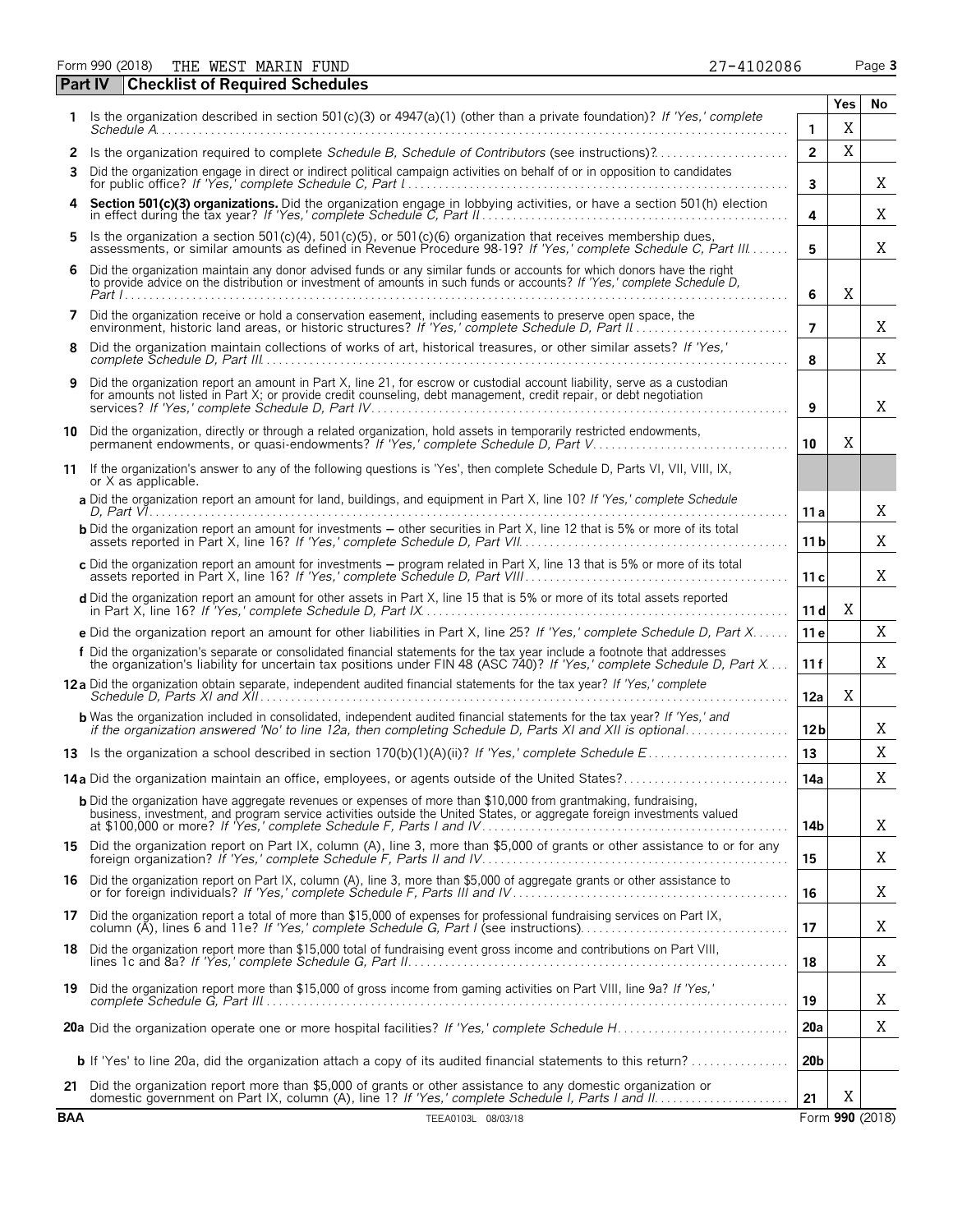|            | l Part IV | <b>Checklist of Required Schedules</b> (continued)                                                                                                                                                                                                           |                 |                       |                         |
|------------|-----------|--------------------------------------------------------------------------------------------------------------------------------------------------------------------------------------------------------------------------------------------------------------|-----------------|-----------------------|-------------------------|
|            |           |                                                                                                                                                                                                                                                              |                 | Yes                   | No                      |
|            |           | 22 Did the organization report more than \$5,000 of grants or other assistance to or for domestic individuals on Part IX,                                                                                                                                    | 22              |                       | X                       |
|            |           | 23 Did the organization answer 'Yes' to Part VII, Section A, line 3, 4, or 5 about compensation of the organization's current<br>and former officers, directors, trustees, key employees, and highest compensated employees? If 'Yes,' complete              | 23              |                       | X                       |
|            |           | 24 a Did the organization have a tax-exempt bond issue with an outstanding principal amount of more than \$100,000 as of the last day of the year, that was issued after December 31, 2002? If 'Yes,' answer lines 24b through                               | 24a             |                       | X                       |
|            |           | <b>b</b> Did the organization invest any proceeds of tax-exempt bonds beyond a temporary period exception?                                                                                                                                                   | 24 <sub>b</sub> |                       |                         |
|            |           | c Did the organization maintain an escrow account other than a refunding escrow at any time during the year to defease                                                                                                                                       | 24c             |                       |                         |
|            |           | d Did the organization act as an 'on behalf of' issuer for bonds outstanding at any time during the year?                                                                                                                                                    | 24d             |                       |                         |
|            |           | 25 a Section 501(c)(3), 501(c)(4), and 501(c)(29) organizations. Did the organization engage in an excess benefit                                                                                                                                            | 25a             |                       | X                       |
|            |           | <b>b</b> Is the organization aware that it engaged in an excess benefit transaction with a disqualified person in a prior year, and<br>that the transaction has not been reported on any of the organization's prior Forms 990 or 990-EZ? If 'Yes,' complete | 25 <sub>b</sub> |                       | X                       |
|            |           | 26 Did the organization report any amount on Part X, line 5, 6, or 22 for receivables from or payables to any current or former officers, directors, trustees, key employees, highest compensated employees, or disqualified p                               | 26              |                       | Χ                       |
| 27         |           | Did the organization provide a grant or other assistance to an officer, director, trustee, key employee, substantial<br>contributor or employee thereof, a grant selection committee member, or to a 35% controlled entity or fam                            | 27              |                       | Χ                       |
|            |           | 28 Was the organization a party to a business transaction with one of the following parties (see Schedule L, Part IV<br>instructions for applicable filing thresholds, conditions, and exceptions):                                                          |                 |                       |                         |
|            |           | a A current or former officer, director, trustee, or key employee? If 'Yes,' complete Schedule L, Part IV                                                                                                                                                    | 28a             |                       | X                       |
|            |           | <b>b</b> A family member of a current or former officer, director, trustee, or key employee? If 'Yes,' complete                                                                                                                                              | 28 <sub>b</sub> |                       | Χ                       |
|            |           | c An entity of which a current or former officer, director, trustee, or key employee (or a family member thereof) was an                                                                                                                                     | 28c             |                       | X                       |
| 29         |           | Did the organization receive more than \$25,000 in non-cash contributions? If 'Yes,' complete Schedule M                                                                                                                                                     | 29              | $\overline{\text{X}}$ |                         |
| 30         |           | Did the organization receive contributions of art, historical treasures, or other similar assets, or qualified conservation                                                                                                                                  | 30              |                       | Χ                       |
| 31         |           | Did the organization liquidate, terminate, or dissolve and cease operations? If 'Yes,' complete Schedule N, Part I                                                                                                                                           | 31              |                       | $\overline{\text{X}}$   |
|            |           | 32 Did the organization sell, exchange, dispose of, or transfer more than 25% of its net assets? If 'Yes,' complete                                                                                                                                          | 32              |                       | Χ                       |
|            |           | 33 Did the organization own 100% of an entity disregarded as separate from the organization under Regulations sections                                                                                                                                       | 33              |                       | Χ                       |
|            |           | 34 Was the organization related to any tax-exempt or taxable entity? If 'Yes,' complete Schedule R, Part II, III, or IV,                                                                                                                                     | 34              |                       | Χ                       |
|            |           |                                                                                                                                                                                                                                                              | 35a             |                       | $\overline{\mathrm{X}}$ |
|            |           | b If 'Yes' to line 35a, did the organization receive any payment from or engage in any transaction with a controlled                                                                                                                                         | 35b             |                       |                         |
|            |           | 36 Section 501(c)(3) organizations. Did the organization make any transfers to an exempt non-charitable related                                                                                                                                              | 36              |                       | Χ                       |
|            |           | 37 Did the organization conduct more than 5% of its activities through an entity that is not a related organization and that is<br>treated as a partnership for federal income tax purposes? If 'Yes,' complete Schedule R, Part VI                          | 37              |                       | Χ                       |
|            |           | 38 Did the organization complete Schedule O and provide explanations in Schedule O for Part VI, lines 11b and 19?                                                                                                                                            | 38              | Χ                     |                         |
|            |           | Part V Statements Regarding Other IRS Filings and Tax Compliance                                                                                                                                                                                             |                 |                       |                         |
|            |           |                                                                                                                                                                                                                                                              |                 |                       |                         |
|            |           | 1a Enter the number reported in Box 3 of Form 1096. Enter -0- if not applicable<br>1a                                                                                                                                                                        |                 | <b>Yes</b>            | No                      |
|            |           | 18<br><b>b</b> Enter the number of Forms W-2G included in line 1a. Enter -0- if not applicable<br>1 <sub>b</sub><br>0                                                                                                                                        |                 |                       |                         |
|            |           | c Did the organization comply with backup withholding rules for reportable payments to vendors and reportable gaming                                                                                                                                         |                 |                       |                         |
|            |           |                                                                                                                                                                                                                                                              | 1 с             | Χ                     |                         |
| <b>BAA</b> |           | TEEA0104L 08/03/18                                                                                                                                                                                                                                           |                 |                       | Form 990 (2018)         |

| Form 990 (2018) | MARIN<br>WEST<br>FUND<br>THE | 102086<br>$-11$<br>$\overline{\phantom{a}}$ | Page 4 |
|-----------------|------------------------------|---------------------------------------------|--------|
|-----------------|------------------------------|---------------------------------------------|--------|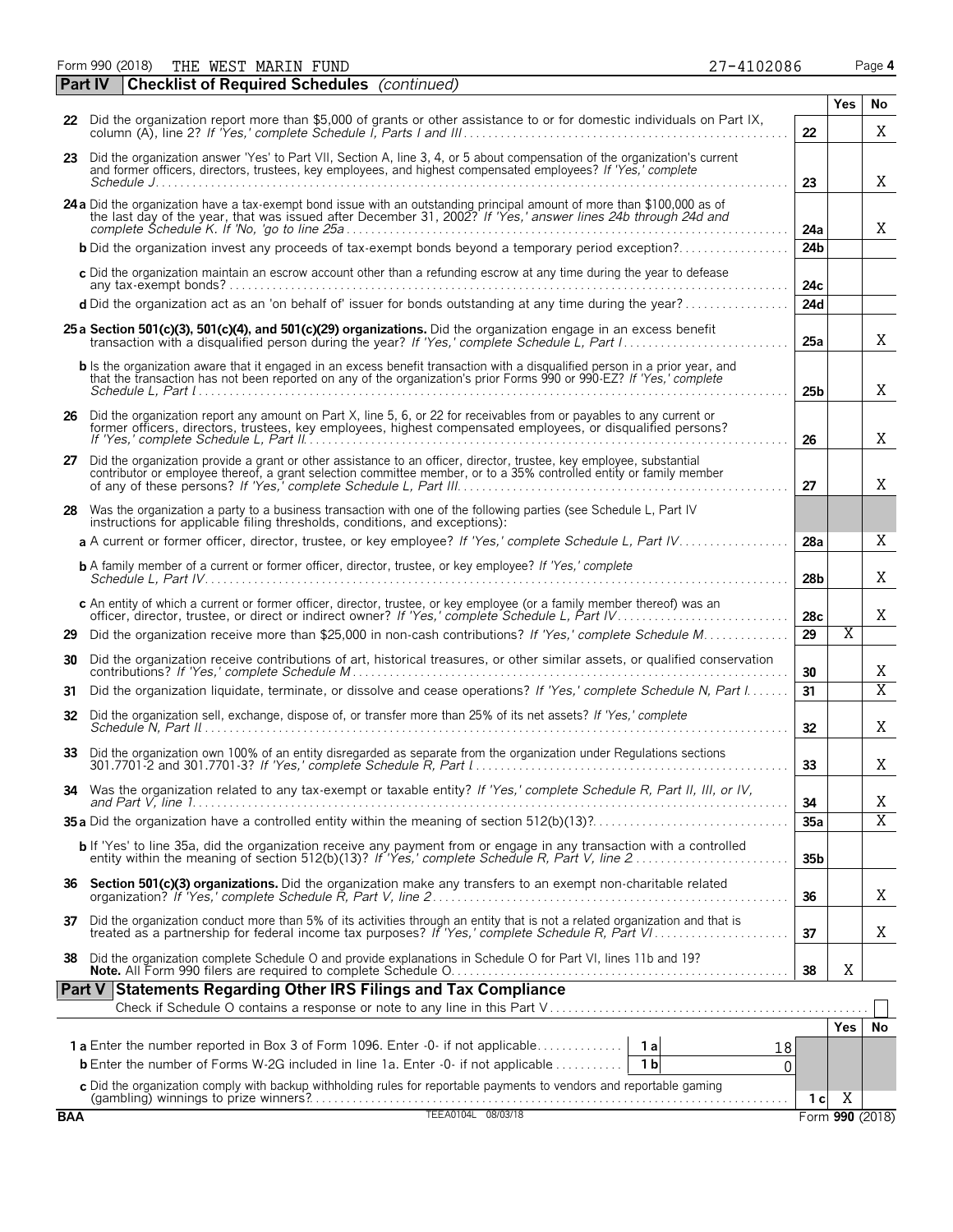|               | Form 990 (2018)<br>THE WEST MARIN FUND<br>27-4102086                                                                                                                                                                                         |                 |     | Page 5          |
|---------------|----------------------------------------------------------------------------------------------------------------------------------------------------------------------------------------------------------------------------------------------|-----------------|-----|-----------------|
| <b>Part V</b> | Statements Regarding Other IRS Filings and Tax Compliance (continued)                                                                                                                                                                        |                 |     |                 |
|               |                                                                                                                                                                                                                                              |                 | Yes | No.             |
|               | 2a Enter the number of employees reported on Form W-3, Transmittal of Wage and Tax State-<br>ments, filed for the calendar year ending with or within the year covered by this return<br>2a<br>5                                             |                 |     |                 |
|               | <b>b</b> If at least one is reported on line 2a, did the organization file all required federal employment tax returns?                                                                                                                      | 2 <sub>b</sub>  | Χ   |                 |
|               | Note. If the sum of lines 1a and 2a is greater than 250, you may be required to e-file (see instructions)                                                                                                                                    |                 |     |                 |
|               | 3a Did the organization have unrelated business gross income of \$1,000 or more during the year?                                                                                                                                             | Зa              |     | X               |
|               |                                                                                                                                                                                                                                              | 3 <sub>b</sub>  |     |                 |
|               | 4 a At any time during the calendar year, did the organization have an interest in, or a signature or other authority over, a financial account in a foreign country (such as a bank account, securities account, or other fin               | 4a              |     | X               |
|               | <b>b</b> If 'Yes,' enter the name of the foreign country: $\blacktriangleright$                                                                                                                                                              |                 |     |                 |
|               | See instructions for filing requirements for FinCEN Form 114, Report of Foreign Bank and Financial Accounts (FBAR).                                                                                                                          |                 |     | Χ               |
|               | <b>5a</b> Was the organization a party to a prohibited tax shelter transaction at any time during the tax year?<br><b>b</b> Did any taxable party notify the organization that it was or is a party to a prohibited tax shelter transaction? | 5 a<br>5 b      |     | X               |
|               |                                                                                                                                                                                                                                              | 5 c             |     |                 |
|               |                                                                                                                                                                                                                                              |                 |     |                 |
|               | 6 a Does the organization have annual gross receipts that are normally greater than \$100,000, and did the organization solicit any contributions that were not tax deductible as charitable contributions?                                  | 6a              |     | X               |
|               | b If 'Yes,' did the organization include with every solicitation an express statement that such contributions or gifts were                                                                                                                  | 6b              |     |                 |
|               | 7 Organizations that may receive deductible contributions under section 170(c).                                                                                                                                                              |                 |     |                 |
|               | a Did the organization receive a payment in excess of \$75 made partly as a contribution and partly for goods and                                                                                                                            | 7 a             |     | Χ               |
|               |                                                                                                                                                                                                                                              | 7 <sub>b</sub>  |     |                 |
|               | c Did the organization sell, exchange, or otherwise dispose of tangible personal property for which it was required to file                                                                                                                  | 7 с             |     | X               |
|               |                                                                                                                                                                                                                                              |                 |     |                 |
|               | e Did the organization receive any funds, directly or indirectly, to pay premiums on a personal benefit contract?                                                                                                                            | 7е              |     | Χ               |
|               | f Did the organization, during the year, pay premiums, directly or indirectly, on a personal benefit contract?                                                                                                                               | 7f              |     | Χ               |
|               | g If the organization received a contribution of qualified intellectual property, did the organization file Form 8899                                                                                                                        | 7 <sub>q</sub>  |     |                 |
|               | h If the organization received a contribution of cars, boats, airplanes, or other vehicles, did the organization file a                                                                                                                      | 7 h             |     |                 |
| 8.            | Sponsoring organizations maintaining donor advised funds. Did a donor advised fund maintained by the sponsoring                                                                                                                              | 8               |     |                 |
| 9             | Sponsoring organizations maintaining donor advised funds.                                                                                                                                                                                    |                 |     |                 |
|               |                                                                                                                                                                                                                                              | 9 a             |     |                 |
|               | <b>b</b> Did the sponsoring organization make a distribution to a donor, donor advisor, or related person?                                                                                                                                   | 9 b             |     |                 |
|               | 10 Section 501(c)(7) organizations. Enter:                                                                                                                                                                                                   |                 |     |                 |
|               | a Initiation fees and capital contributions included on Part VIII, line 12<br>10 a                                                                                                                                                           |                 |     |                 |
|               | <b>b</b> Gross receipts, included on Form 990, Part VIII, line 12, for public use of club facilities<br>10 <sub>b</sub>                                                                                                                      |                 |     |                 |
|               | 11 Section 501(c)(12) organizations. Enter:                                                                                                                                                                                                  |                 |     |                 |
|               | 11a                                                                                                                                                                                                                                          |                 |     |                 |
|               | <b>b</b> Gross income from other sources (Do not net amounts due or paid to other sources<br>11 b                                                                                                                                            |                 |     |                 |
|               | 12a Section 4947(a)(1) non-exempt charitable trusts. Is the organization filing Form 990 in lieu of Form 1041?                                                                                                                               | 12 a            |     |                 |
|               | <b>b</b> If 'Yes,' enter the amount of tax-exempt interest received or accrued during the year<br>12 <sub>b</sub>                                                                                                                            |                 |     |                 |
|               | 13 Section 501(c)(29) qualified nonprofit health insurance issuers.                                                                                                                                                                          |                 |     |                 |
|               | <b>Note.</b> See the instructions for additional information the organization must report on Schedule O.                                                                                                                                     | 13 a            |     |                 |
|               |                                                                                                                                                                                                                                              |                 |     |                 |
|               | <b>b</b> Enter the amount of reserves the organization is required to maintain by the states in<br>which the organization is licensed to issue qualified health plans<br>13 <sub>b</sub><br>13c                                              |                 |     |                 |
|               |                                                                                                                                                                                                                                              | 14 a            |     | Χ               |
|               | b If 'Yes,' has it filed a Form 720 to report these payments? If 'No,' provide an explanation in Schedule O                                                                                                                                  | 14 <sub>b</sub> |     |                 |
|               |                                                                                                                                                                                                                                              |                 |     |                 |
|               | 15 Is the organization subject to the section 4960 tax on payment(s) of more than \$1,000,000 in remuneration or<br>If 'Yes,' see instructions and file Form 4720, Schedule N.                                                               | 15              |     | Χ               |
|               | 16 Is the organization an educational institution subject to the section 4968 excise tax on net investment income?                                                                                                                           | 16              |     | Χ               |
|               | If 'Yes,' complete Form 4720, Schedule O.                                                                                                                                                                                                    |                 |     |                 |
| <b>BAA</b>    | TEEA0105L 12/31/18                                                                                                                                                                                                                           |                 |     | Form 990 (2018) |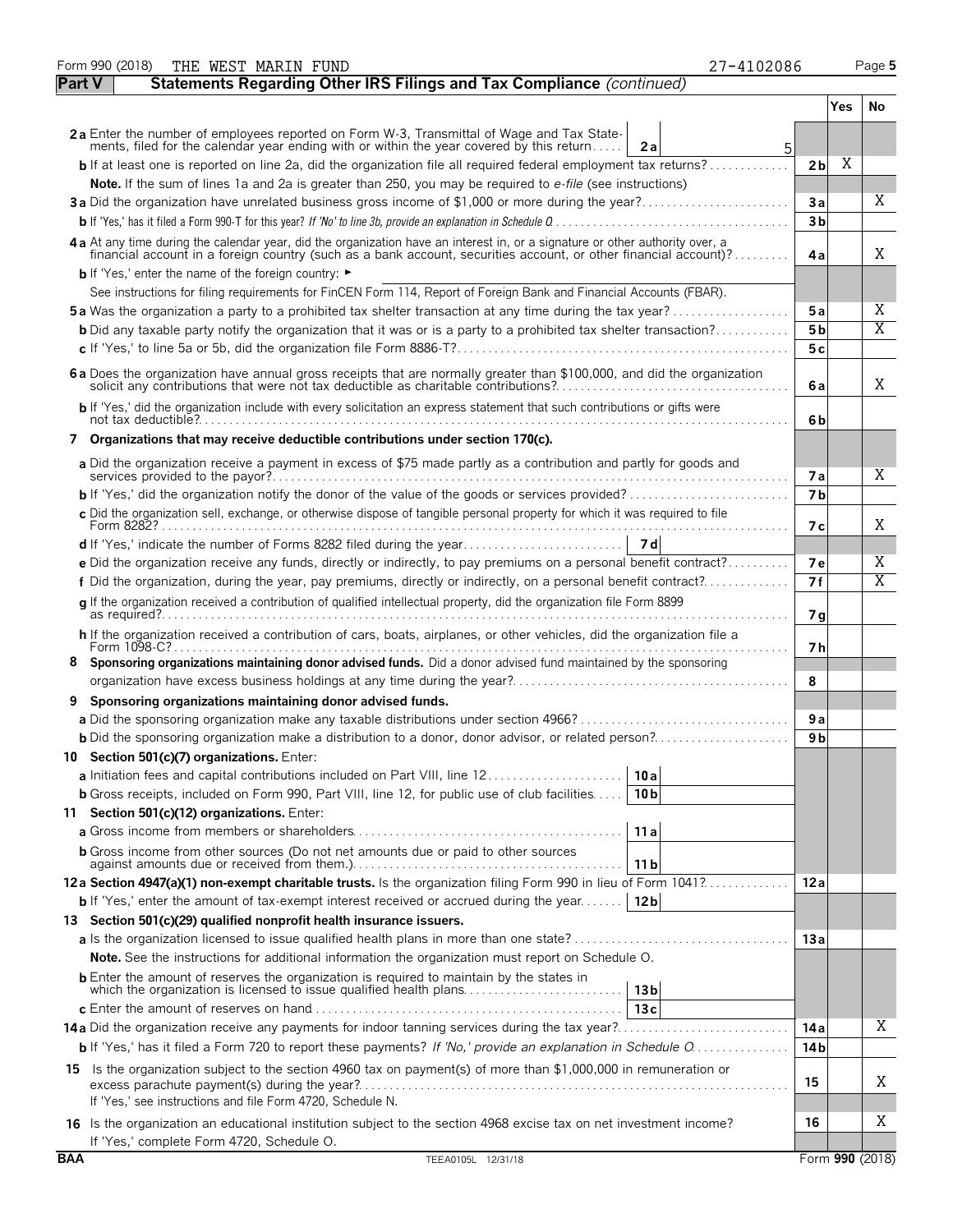| 2          | Did any officer, director, trustee, or key employee have a family relationship or a business relationship with any other                                                                                                                  | 2               |                 | Χ  |
|------------|-------------------------------------------------------------------------------------------------------------------------------------------------------------------------------------------------------------------------------------------|-----------------|-----------------|----|
| 3          | Did the organization delegate control over management duties customarily performed by or under the direct supervision<br>of officers, directors, or trustees, or key employees to a management company or other person?                   | 3               |                 | Χ  |
| 4          | Did the organization make any significant changes to its governing documents<br>since the prior Form 990 was filed? SEE_SCH_O                                                                                                             | 4               | Χ               |    |
| 5          | Did the organization become aware during the year of a significant diversion of the organization's assets?                                                                                                                                | 5               |                 | Χ  |
| 6          |                                                                                                                                                                                                                                           | 6               |                 | X  |
|            | 7a Did the organization have members, stockholders, or other persons who had the power to elect or appoint one or more                                                                                                                    |                 |                 |    |
|            |                                                                                                                                                                                                                                           | 7 a             |                 | X  |
|            | <b>b</b> Are any governance decisions of the organization reserved to (or subject to approval by) members,                                                                                                                                | 7 b             |                 | X  |
| 8          | Did the organization contemporaneously document the meetings held or written actions undertaken during the year by<br>the following:                                                                                                      |                 |                 |    |
|            |                                                                                                                                                                                                                                           | 8а              | Χ               |    |
|            |                                                                                                                                                                                                                                           | 8 <sub>b</sub>  | $\overline{X}$  |    |
| 9          | Is there any officer, director, trustee, or key employee listed in Part VII, Section A, who cannot be reached at the                                                                                                                      | 9               |                 | Χ  |
|            | Section B. Policies (This Section B requests information about policies not required by the Internal Revenue Code.)                                                                                                                       |                 |                 |    |
|            |                                                                                                                                                                                                                                           |                 | Yes I           | No |
|            |                                                                                                                                                                                                                                           | 10a             |                 | Χ  |
|            | b If 'Yes,' did the organization have written policies and procedures governing the activities of such chapters, affiliates, and branches to ensure their                                                                                 | 10 <sub>b</sub> |                 |    |
|            |                                                                                                                                                                                                                                           | 11a             | Χ               |    |
|            | <b>b</b> Describe in Schedule O the process, if any, used by the organization to review this Form 990. SEE SCHEDULE O                                                                                                                     |                 |                 |    |
|            |                                                                                                                                                                                                                                           | 12a             | Χ               |    |
|            | <b>b</b> Were officers, directors, or trustees, and key employees required to disclose annually interests that could give rise                                                                                                            |                 |                 |    |
|            |                                                                                                                                                                                                                                           | 12 <sub>b</sub> | Χ               |    |
|            | c Did the organization regularly and consistently monitor and enforce compliance with the policy? If 'Yes,' describe in<br>Schedule O how this was done SEE SCHEDULE 0                                                                    | 12c             | Χ               |    |
|            |                                                                                                                                                                                                                                           | 13              | Χ               |    |
| 14         | Did the organization have a written document retention and destruction policy?                                                                                                                                                            | 14              | Χ               |    |
| 15         | Did the process for determining compensation of the following persons include a review and approval by independent<br>persons, comparability data, and contemporaneous substantiation of the deliberation and decision?                   |                 |                 |    |
|            |                                                                                                                                                                                                                                           | 15a             | Χ               |    |
|            |                                                                                                                                                                                                                                           | 15 <sub>b</sub> |                 | Χ  |
|            | If 'Yes' to line 15a or 15b, describe the process in Schedule O (see instructions).                                                                                                                                                       |                 |                 |    |
|            | 16 a Did the organization invest in, contribute assets to, or participate in a joint venture or similar arrangement with a                                                                                                                | 16 a            |                 | Χ  |
|            | <b>b</b> If 'Yes,' did the organization follow a written policy or procedure requiring the organization to evaluate its<br>participation in joint venture arrangements under applicable federal tax law, and take steps to safeguard the  |                 |                 |    |
|            |                                                                                                                                                                                                                                           | 16 b            |                 |    |
| 17         | <b>Section C. Disclosure</b><br>List the states with which a copy of this Form 990 is required to be filed ►                                                                                                                              |                 |                 |    |
|            | CA                                                                                                                                                                                                                                        |                 |                 |    |
|            | 18 Section 6104 requires an organization to make its Forms 1023 (1024 or 1024-A if applicable), 990, and 990-T (Section 501(c)(3)s only)<br>available for public inspection. Indicate how you made these available. Check all that apply. |                 |                 |    |
|            | Own website<br>Another's website<br>Upon request<br>Other (explain in Schedule O)<br>X                                                                                                                                                    |                 |                 |    |
|            | 19 Describe in Schedule O whether (and if so, how) the organization made its governing documents, conflict of interest policy, and financial statements available to<br>the public during the tax year.<br>SEE SCHEDULE O                 |                 |                 |    |
|            | 20 State the name, address, and telephone number of the person who possesses the organization's books and records                                                                                                                         |                 |                 |    |
|            | SARAH HOBSON P. O. BOX 1496<br>PT. REYES STATION CA 94956 415-663-9733                                                                                                                                                                    |                 |                 |    |
| <b>BAA</b> | TEEA0106L 12/31/18                                                                                                                                                                                                                        |                 | Form 990 (2018) |    |

**Section A. Governing Body and Management**

**Part VI Governance, Management, and Disclosure** *For each 'Yes' response to lines 2 through 7b below, and for a 'No' response to line 8a, 8b, or 10b below, describe the circumstances, processes, or changes in Schedule O. See instructions.*

| Check if Schedule O contains a response or note to any line in this Part VI |  |  |
|-----------------------------------------------------------------------------|--|--|

authority to an executive committee or similar committee, explain in Schedule O.

1 **a** Enter the number of voting members of the governing body at the end of the tax year...... 1 **a**<br>If there are material differences in voting rights among members<br>of the governing body, or if the governing body delegat

**b** Enter the number of voting members included in line 1a, above, who are independent..... 1 **1b** 

**Yes No**

X

Check if Schedule O contains a response or note to any line in this Part VI. . . . . . . . . . . . . . . . . . . . . . . . . . . . . . . . . . . . . . . . . . . . . . . . . .

11

11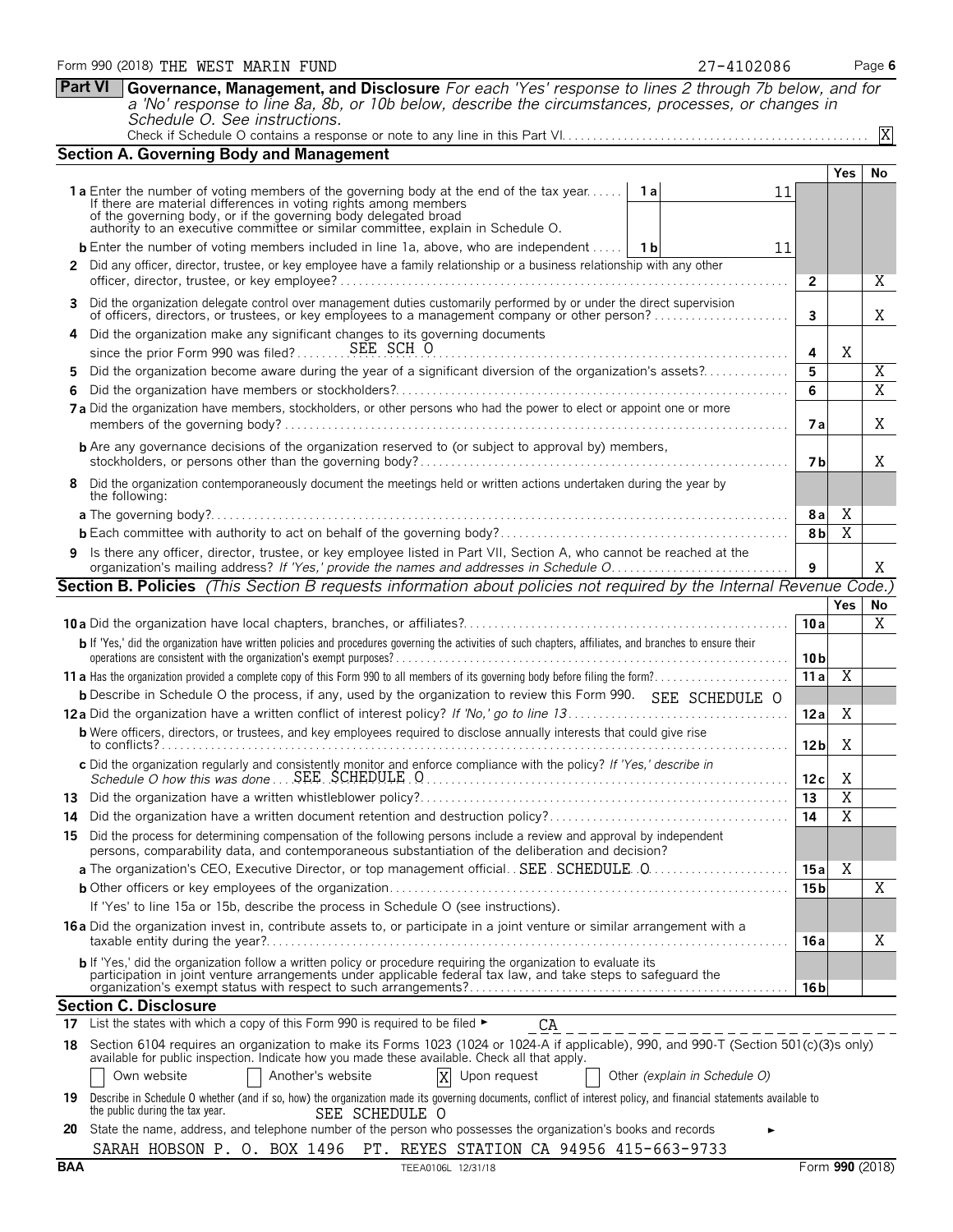| Form 990 (2018)<br>THE WEST MARIN FUND                                                                                                                                                                                                                                                                                                                                                                                                  | 27-4102086 | Page 7 |
|-----------------------------------------------------------------------------------------------------------------------------------------------------------------------------------------------------------------------------------------------------------------------------------------------------------------------------------------------------------------------------------------------------------------------------------------|------------|--------|
| Part VII   Compensation of Officers, Directors, Trustees, Key Employees, Highest Compensated Employees, and<br><b>Independent Contractors</b>                                                                                                                                                                                                                                                                                           |            |        |
|                                                                                                                                                                                                                                                                                                                                                                                                                                         |            |        |
| Section A. Officers, Directors, Trustees, Key Employees, and Highest Compensated Employees                                                                                                                                                                                                                                                                                                                                              |            |        |
| 1 a Complete this table for all persons required to be listed. Report compensation for the calendar year ending with or within the<br>organization's tax year.<br>• List all of the organization's current officers, directors, trustees (whether individuals or organizations), regardless of amount of<br>compensation. Enter -0- in columns (D), (E), and (F) if no compensation was paid.                                           |            |        |
| • List all of the organization's <b>current</b> key employees, if any. See instructions for definition of 'key employee.'<br>• List the organization's five current highest compensated employees (other than an officer, director, trustee, or key employee)<br>who received reportable compensation (Box 5 of Form W-2 and/or Box 7 of Form 1099-MISC) of more than \$100,000 from the<br>organization and any related organizations. |            |        |

? List all of the organization's **former** officers, key employees, and highest compensated employees who received more than \$100,000 of reportable compensation from the organization and any related organizations.

? List all of the organization's **former directors or trustees** that received, in the capacity as a former director or trustee of the

organization, more than \$10,000 of reportable compensation from the organization and any related organizations.

List persons in the following order: individual trustees or directors; institutional trustees; officers; key employees; highest compensated employees; and former such persons.

Check this box if neither the organization nor any related organization compensated any current officer, director, or trustee.

|            |                        |                                                                                                   | (C)                              |                       |         |                   |                                                                                        |               |                                                            |                                          |                                                          |
|------------|------------------------|---------------------------------------------------------------------------------------------------|----------------------------------|-----------------------|---------|-------------------|----------------------------------------------------------------------------------------|---------------|------------------------------------------------------------|------------------------------------------|----------------------------------------------------------|
|            | (A)<br>Name and Title  |                                                                                                   |                                  |                       |         | director/trustee) | Position (do not check more<br>than one box, unless person<br>is both an officer and a |               | (D)<br>Reportable<br>compensation from<br>the organization | (E)<br>Reportable<br>compensation from   | (F)<br>Estimated<br>amount of other<br>compensation      |
|            |                        | per<br>week<br>(list any<br>hours for<br>related<br>organiza<br>tions<br>below<br>dotted<br>line) | əətsut laubivibni<br>qirect<br>ই | Institutional trustee | Officer | Key employee      | Highest compensated<br>employee                                                        | <b>Former</b> | (W-2/1099-MISC)                                            | related organizations<br>(W-2/1099-MISC) | from the<br>organization<br>and related<br>organizations |
|            | (1) HARRIET MOSS       | $\overline{7}$                                                                                    |                                  |                       |         |                   |                                                                                        |               |                                                            |                                          |                                                          |
|            | PRESIDENT              | $\Omega$                                                                                          | $\mathbf X$                      |                       | X       |                   |                                                                                        |               | $\mathbf 0$                                                | $\mathbf 0$                              | 0.                                                       |
|            | (2) CINDY OHAMA        | $\mathbf{1}$                                                                                      |                                  |                       |         |                   |                                                                                        |               |                                                            |                                          |                                                          |
|            | TREASURER              | $\Omega$                                                                                          | X                                |                       | X       |                   |                                                                                        |               | $\mathbf 0$                                                | $\pmb{0}$                                | $\boldsymbol{0}$ .                                       |
|            | (3) LAZULI WHITT       | $\mathbf{1}$                                                                                      |                                  |                       |         |                   |                                                                                        |               |                                                            |                                          |                                                          |
|            | SECRETARY              | $\Omega$                                                                                          | X                                |                       | X       |                   |                                                                                        |               | 0                                                          | 0                                        | $0$ .                                                    |
|            | (4) SUSAN BYRD         | $\sqrt{2}$                                                                                        |                                  |                       |         |                   |                                                                                        |               |                                                            |                                          |                                                          |
|            | <b>DIRECTOR</b>        | $\Omega$                                                                                          | $\mathbf X$                      |                       |         |                   |                                                                                        |               | $\mathbf 0$                                                | $\mathbf 0$                              | $\boldsymbol{0}$ .                                       |
|            | (5) MARCIA BARINAGA    | $\mathbf{1}$                                                                                      |                                  |                       |         |                   |                                                                                        |               |                                                            |                                          |                                                          |
|            | <b>DIRECTOR</b>        | $\Omega$                                                                                          | X                                |                       |         |                   |                                                                                        |               | $\mathbf 0$                                                | $\mathbf 0$                              | 0.                                                       |
|            | (6) MICHAEL MERY       | $\mathbf{1}$                                                                                      |                                  |                       |         |                   |                                                                                        |               |                                                            |                                          |                                                          |
|            | <b>DIRECTOR</b>        | $\Omega$                                                                                          | X                                |                       |         |                   |                                                                                        |               | $\mathbf 0$                                                | $\mathbf 0$                              | $\boldsymbol{0}$ .                                       |
|            | (7) MARY ROCCA         | $\overline{1}$                                                                                    |                                  |                       |         |                   |                                                                                        |               |                                                            |                                          |                                                          |
|            | <b>DIRECTOR</b>        | 0                                                                                                 | Χ                                |                       |         |                   |                                                                                        |               | $\mathbf 0$                                                | $\mathbf 0$                              | $\boldsymbol{0}$ .                                       |
|            | (8) GARY IRELAND       | 9                                                                                                 |                                  |                       |         |                   |                                                                                        |               |                                                            |                                          |                                                          |
|            | <b>DIRECTOR</b>        | $\Omega$                                                                                          | X                                |                       |         |                   |                                                                                        |               | 0                                                          | 0                                        | $\boldsymbol{0}$ .                                       |
|            | (9) JEFF LOOMANS       | $\overline{2}$                                                                                    |                                  |                       |         |                   |                                                                                        |               |                                                            |                                          |                                                          |
|            | <b>DIRECTOR</b>        | 0                                                                                                 | $\rm X$                          |                       |         |                   |                                                                                        |               | $\mathbf 0$                                                | $\mathbf 0$                              | $\boldsymbol{0}$ .                                       |
|            | (10) ANN SHULMAN       | $\overline{2}$                                                                                    |                                  |                       |         |                   |                                                                                        |               |                                                            |                                          |                                                          |
|            | VICE CHAIR             | $\Omega$                                                                                          | X                                |                       | X       |                   |                                                                                        |               | $\mathbf 0$                                                | $\mathbf{0}$                             | $\boldsymbol{0}$ .                                       |
|            | (11) JOHN CASAUDOUMECQ | $\overline{2}$                                                                                    |                                  |                       |         |                   |                                                                                        |               |                                                            |                                          |                                                          |
|            | <b>DIRECTOR</b>        | $\mathbf{0}$                                                                                      | X                                |                       |         |                   |                                                                                        |               | $\mathbf 0$                                                | $\mathbf 0$ .                            | $0$ .                                                    |
|            | (12) SARAH HOBSON      | 40                                                                                                |                                  |                       |         |                   |                                                                                        |               |                                                            |                                          |                                                          |
|            | EXECUTIVE DIR.         | $\Omega$                                                                                          |                                  |                       | X       |                   |                                                                                        |               | 111,927.                                                   | $\mathbf{0}$ .                           | $\boldsymbol{0}$ .                                       |
| (13)       |                        |                                                                                                   |                                  |                       |         |                   |                                                                                        |               |                                                            |                                          |                                                          |
| (14)       |                        |                                                                                                   |                                  |                       |         |                   |                                                                                        |               |                                                            |                                          |                                                          |
| <b>BAA</b> |                        | TEEA0107L 08/03/18                                                                                |                                  |                       |         |                   |                                                                                        |               |                                                            |                                          | Form 990 (2018)                                          |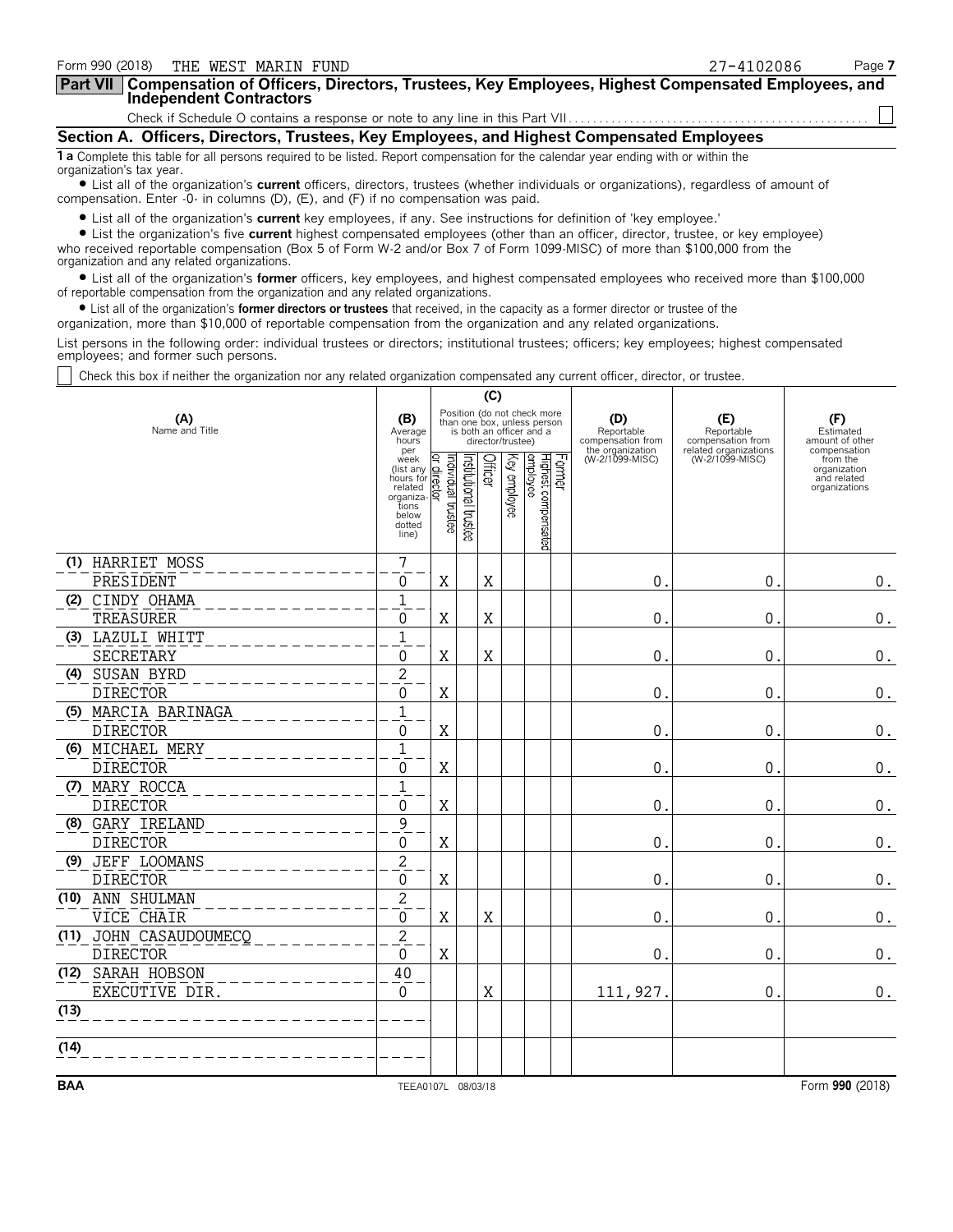#### Form 990 (2018) Page **8** THE WEST MARIN FUND 27-4102086

|                                                                    | Part VII Section A. Officers, Directors, Trustees, Key Employees, and Highest Compensated Employees (continued)                                                                                                                                        |                                                                                         |                                  |                      |         |              |                                                                                                 |                     |                                        |                                          |   |                                                                          |                    |
|--------------------------------------------------------------------|--------------------------------------------------------------------------------------------------------------------------------------------------------------------------------------------------------------------------------------------------------|-----------------------------------------------------------------------------------------|----------------------------------|----------------------|---------|--------------|-------------------------------------------------------------------------------------------------|---------------------|----------------------------------------|------------------------------------------|---|--------------------------------------------------------------------------|--------------------|
|                                                                    |                                                                                                                                                                                                                                                        | (B)                                                                                     |                                  |                      | (C)     |              |                                                                                                 |                     |                                        |                                          |   |                                                                          |                    |
|                                                                    | (A)<br>Name and title                                                                                                                                                                                                                                  | Average<br>hours<br>per<br>week                                                         |                                  |                      |         | Position     | (do not check more than one<br>box, unless person is both an<br>officer and a director/trustee) |                     | (D)<br>Reportable<br>compensation from | (E)<br>Reportable<br>compensation from   |   | (F)<br>Estimated<br>amount of other                                      |                    |
|                                                                    |                                                                                                                                                                                                                                                        | (list any<br>hours<br>for<br>related<br>organiza<br>- tions<br>below<br>dotted<br>line) | or director<br>ndividual trustee | nstitutional trustee | Officer | Key employee | Highest compensated<br>employee                                                                 | Former              | the organization<br>(W-2/1099-MISC)    | related organizations<br>(W-2/1099-MISC) |   | compensation<br>from the<br>organization<br>and related<br>organizations |                    |
| (15)                                                               |                                                                                                                                                                                                                                                        |                                                                                         |                                  |                      |         |              |                                                                                                 |                     |                                        |                                          |   |                                                                          |                    |
| (16)                                                               |                                                                                                                                                                                                                                                        |                                                                                         |                                  |                      |         |              |                                                                                                 |                     |                                        |                                          |   |                                                                          |                    |
| (17)                                                               |                                                                                                                                                                                                                                                        |                                                                                         |                                  |                      |         |              |                                                                                                 |                     |                                        |                                          |   |                                                                          |                    |
| (18)                                                               |                                                                                                                                                                                                                                                        |                                                                                         |                                  |                      |         |              |                                                                                                 |                     |                                        |                                          |   |                                                                          |                    |
| (19)                                                               |                                                                                                                                                                                                                                                        |                                                                                         |                                  |                      |         |              |                                                                                                 |                     |                                        |                                          |   |                                                                          |                    |
| (20)                                                               |                                                                                                                                                                                                                                                        |                                                                                         |                                  |                      |         |              |                                                                                                 |                     |                                        |                                          |   |                                                                          |                    |
| (21)                                                               |                                                                                                                                                                                                                                                        |                                                                                         |                                  |                      |         |              |                                                                                                 |                     |                                        |                                          |   |                                                                          |                    |
| (22)                                                               |                                                                                                                                                                                                                                                        |                                                                                         |                                  |                      |         |              |                                                                                                 |                     |                                        |                                          |   |                                                                          |                    |
| (23)                                                               |                                                                                                                                                                                                                                                        |                                                                                         |                                  |                      |         |              |                                                                                                 |                     |                                        |                                          |   |                                                                          |                    |
| (24)                                                               |                                                                                                                                                                                                                                                        |                                                                                         |                                  |                      |         |              |                                                                                                 |                     |                                        |                                          |   |                                                                          |                    |
| (25)                                                               |                                                                                                                                                                                                                                                        |                                                                                         |                                  |                      |         |              |                                                                                                 |                     |                                        |                                          |   |                                                                          |                    |
|                                                                    | 1 b Sub-total.                                                                                                                                                                                                                                         |                                                                                         |                                  |                      |         |              |                                                                                                 | ►                   | 111,927.                               | $0$ .                                    |   |                                                                          | 0.                 |
|                                                                    |                                                                                                                                                                                                                                                        |                                                                                         |                                  |                      |         |              |                                                                                                 |                     | $0$ .                                  | 0.                                       |   |                                                                          | $0$ .              |
|                                                                    | 2 Total number of individuals (including but not limited to those listed above) who received more than \$100,000 of reportable compensation                                                                                                            |                                                                                         |                                  |                      |         |              |                                                                                                 |                     | 111,927.                               | $\mathbf{0}$ .                           |   |                                                                          | $\boldsymbol{0}$ . |
|                                                                    | from the organization $\blacktriangleright$<br>1                                                                                                                                                                                                       |                                                                                         |                                  |                      |         |              |                                                                                                 |                     |                                        |                                          |   |                                                                          |                    |
|                                                                    |                                                                                                                                                                                                                                                        |                                                                                         |                                  |                      |         |              |                                                                                                 |                     |                                        |                                          |   | <b>Yes</b>                                                               | No                 |
| 3.                                                                 | Did the organization list any former officer, director, or trustee, key employee, or highest compensated employee                                                                                                                                      |                                                                                         |                                  |                      |         |              |                                                                                                 |                     |                                        |                                          | 3 |                                                                          | Χ                  |
| 4                                                                  | For any individual listed on line 1a, is the sum of reportable compensation and other compensation from<br>the organization and related organizations greater than \$150,000? If 'Yes,' complete Schedule J for                                        |                                                                                         |                                  |                      |         |              |                                                                                                 |                     |                                        |                                          | 4 |                                                                          | Χ                  |
| 5.                                                                 | Did any person listed on line 1a receive or accrue compensation from any unrelated organization or individual                                                                                                                                          |                                                                                         |                                  |                      |         |              |                                                                                                 |                     |                                        |                                          | 5 |                                                                          | Χ                  |
|                                                                    | <b>Section B. Independent Contractors</b>                                                                                                                                                                                                              |                                                                                         |                                  |                      |         |              |                                                                                                 |                     |                                        |                                          |   |                                                                          |                    |
|                                                                    | Complete this table for your five highest compensated independent contractors that received more than \$100,000 of<br>compensation from the organization. Report compensation for the calendar year ending with or within the organization's tax year. |                                                                                         |                                  |                      |         |              |                                                                                                 |                     |                                        |                                          |   |                                                                          |                    |
| (A)<br>Name and business address<br>(B)<br>Description of services |                                                                                                                                                                                                                                                        |                                                                                         |                                  |                      |         |              |                                                                                                 | (C)<br>Compensation |                                        |                                          |   |                                                                          |                    |
|                                                                    |                                                                                                                                                                                                                                                        |                                                                                         |                                  |                      |         |              |                                                                                                 |                     |                                        |                                          |   |                                                                          |                    |
|                                                                    |                                                                                                                                                                                                                                                        |                                                                                         |                                  |                      |         |              |                                                                                                 |                     |                                        |                                          |   |                                                                          |                    |
|                                                                    |                                                                                                                                                                                                                                                        |                                                                                         |                                  |                      |         |              |                                                                                                 |                     |                                        |                                          |   |                                                                          |                    |
|                                                                    |                                                                                                                                                                                                                                                        |                                                                                         |                                  |                      |         |              |                                                                                                 |                     |                                        |                                          |   |                                                                          |                    |
|                                                                    | 2 Total number of independent contractors (including but not limited to those listed above) who received more than<br>\$100,000 of compensation from the organization ► 0                                                                              |                                                                                         |                                  |                      |         |              |                                                                                                 |                     |                                        |                                          |   |                                                                          |                    |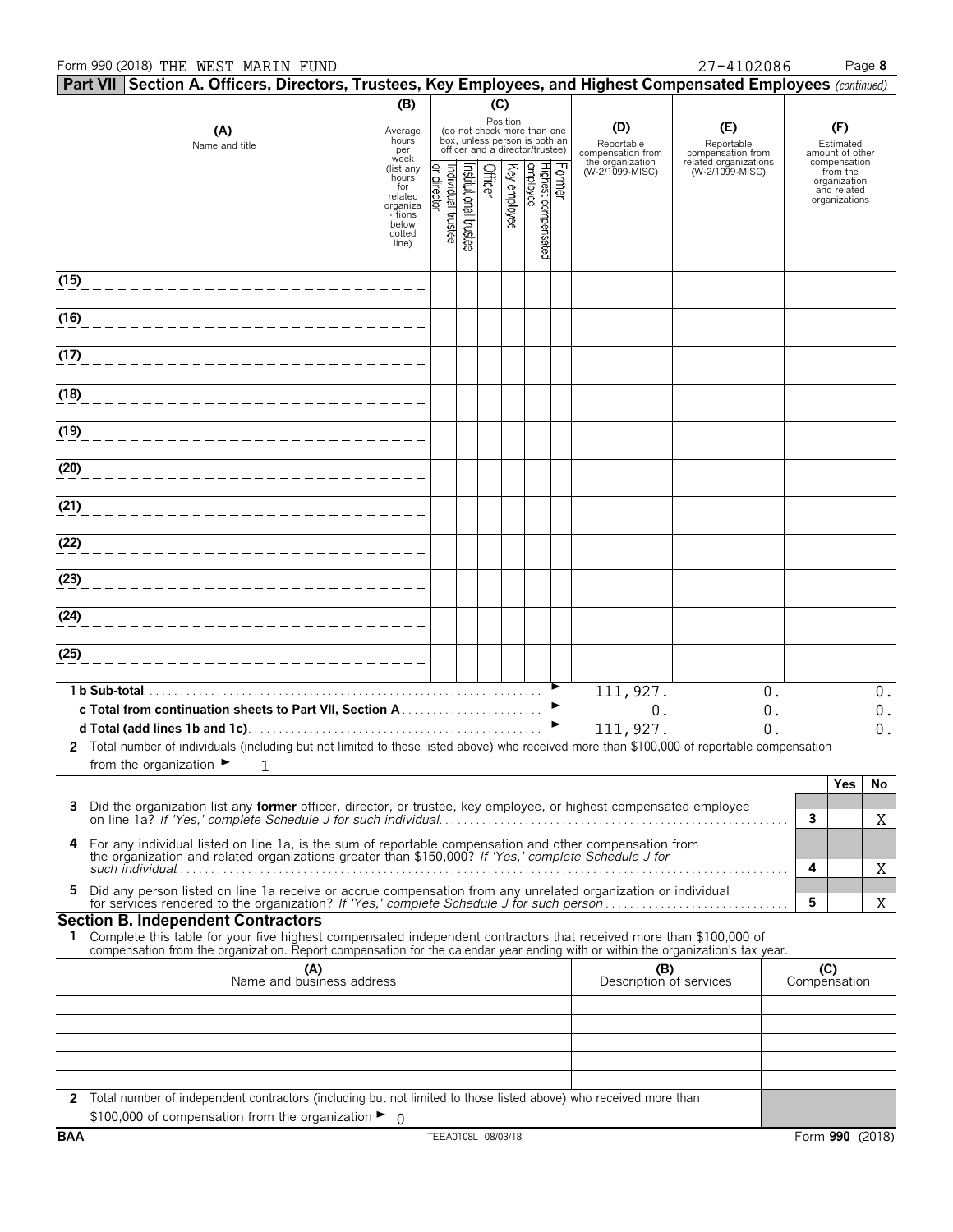### **Part VIII Statement of Revenue**

Check if Schedule O contains a response or note to a

|                      | any line in this Part VIII |                                                    |                                         |                                                                  |  |  |  |  |  |  |  |  |  |
|----------------------|----------------------------|----------------------------------------------------|-----------------------------------------|------------------------------------------------------------------|--|--|--|--|--|--|--|--|--|
|                      | (A)<br>Total revenue       | (B)<br>Related or<br>exempt<br>function<br>revenue | (C)<br>Unrelated<br>business<br>revenue | (D)<br>Revenue<br>excluded from tax<br>under sections<br>512-514 |  |  |  |  |  |  |  |  |  |
|                      |                            |                                                    |                                         |                                                                  |  |  |  |  |  |  |  |  |  |
|                      |                            |                                                    |                                         |                                                                  |  |  |  |  |  |  |  |  |  |
|                      |                            |                                                    |                                         |                                                                  |  |  |  |  |  |  |  |  |  |
|                      |                            |                                                    |                                         |                                                                  |  |  |  |  |  |  |  |  |  |
| $\ddot{\phantom{1}}$ | 2,128,555.                 |                                                    |                                         |                                                                  |  |  |  |  |  |  |  |  |  |
|                      |                            |                                                    |                                         |                                                                  |  |  |  |  |  |  |  |  |  |
|                      |                            |                                                    |                                         |                                                                  |  |  |  |  |  |  |  |  |  |
|                      |                            |                                                    |                                         |                                                                  |  |  |  |  |  |  |  |  |  |
|                      |                            |                                                    |                                         |                                                                  |  |  |  |  |  |  |  |  |  |
|                      |                            |                                                    |                                         |                                                                  |  |  |  |  |  |  |  |  |  |
|                      |                            |                                                    |                                         |                                                                  |  |  |  |  |  |  |  |  |  |

|                                                           |    | 1a Federated campaigns                                                                    |                | 1 a            |                       |                    |       |                |                 |
|-----------------------------------------------------------|----|-------------------------------------------------------------------------------------------|----------------|----------------|-----------------------|--------------------|-------|----------------|-----------------|
|                                                           |    | <b>b</b> Membership dues                                                                  |                | 1 <sub>b</sub> |                       |                    |       |                |                 |
|                                                           |    | c Fundraising events                                                                      |                | 1 <sub>c</sub> |                       |                    |       |                |                 |
|                                                           |    | d Related organizations                                                                   |                | 1 <sub>d</sub> |                       |                    |       |                |                 |
|                                                           |    | e Government grants (contributions)                                                       |                | 1 e            |                       |                    |       |                |                 |
| Contributions, Gifts, Grants<br>and Other Similar Amounts |    | f All other contributions, gifts, grants, and<br>similar amounts not included above       |                | 1 f            | 2, 128, 555.          |                    |       |                |                 |
|                                                           |    | g Noncash contributions included in lines 1a-1f: \$                                       |                |                | 60,789.               |                    |       |                |                 |
|                                                           |    |                                                                                           |                |                | $\blacktriangleright$ | 2, 128, 555.       |       |                |                 |
|                                                           |    |                                                                                           |                |                | <b>Business Code</b>  |                    |       |                |                 |
|                                                           | 2a | _______________                                                                           |                |                |                       |                    |       |                |                 |
|                                                           | b  |                                                                                           |                |                |                       |                    |       |                |                 |
|                                                           | С  |                                                                                           |                |                |                       |                    |       |                |                 |
|                                                           | d  | _______________                                                                           |                |                |                       |                    |       |                |                 |
|                                                           | е  |                                                                                           |                |                |                       |                    |       |                |                 |
|                                                           |    | . <b>.</b><br>f All other program service revenue                                         |                |                |                       |                    |       |                |                 |
| Program Service Revenue                                   |    |                                                                                           |                |                |                       |                    |       |                |                 |
|                                                           | 3  | Investment income (including dividends, interest and                                      |                |                |                       |                    |       |                |                 |
|                                                           |    |                                                                                           |                |                |                       | 42, 151.           |       |                | 42,151.         |
|                                                           | 4  | Income from investment of tax-exempt bond proceeds▶                                       |                |                |                       |                    |       |                |                 |
|                                                           | 5  |                                                                                           |                |                |                       |                    |       |                |                 |
|                                                           |    |                                                                                           | (i) Real       |                | (ii) Personal         |                    |       |                |                 |
|                                                           |    | 6a Gross rents                                                                            |                |                |                       |                    |       |                |                 |
|                                                           |    | <b>b</b> Less: rental expenses                                                            |                |                |                       |                    |       |                |                 |
|                                                           |    | <b>c</b> Rental income or (loss) $\ldots$                                                 |                |                |                       |                    |       |                |                 |
|                                                           |    |                                                                                           |                |                |                       |                    |       |                |                 |
|                                                           |    | 7 a Gross amount from sales of                                                            | (i) Securities |                | (ii) Other            |                    |       |                |                 |
|                                                           |    | assets other than inventory                                                               |                | 60,709.        |                       |                    |       |                |                 |
|                                                           |    | <b>b</b> Less: cost or other basis                                                        |                |                |                       |                    |       |                |                 |
|                                                           |    | and sales expenses                                                                        |                | 60, 709.       |                       |                    |       |                |                 |
|                                                           |    | c Gain or (loss). $\ldots$                                                                |                |                |                       |                    |       |                |                 |
|                                                           |    |                                                                                           |                |                |                       |                    |       |                |                 |
|                                                           |    | 8a Gross income from fundraising events                                                   |                |                |                       |                    |       |                |                 |
|                                                           |    | (not including $\sharp$<br>of contributions reported on line 1c).                         |                |                |                       |                    |       |                |                 |
|                                                           |    | See Part IV, line 18. a                                                                   |                |                |                       |                    |       |                |                 |
|                                                           |    | b Less: direct expenses b                                                                 |                |                |                       |                    |       |                |                 |
| <b>Other Revenue</b>                                      |    | c Net income or (loss) from fundraising events                                            |                |                |                       |                    |       |                |                 |
|                                                           |    |                                                                                           |                |                |                       |                    |       |                |                 |
|                                                           |    | <b>9a</b> Gross income from gaming activities.                                            |                |                |                       |                    |       |                |                 |
|                                                           |    | b Less: direct expenses                                                                   |                |                | b                     |                    |       |                |                 |
|                                                           |    | <b>c</b> Net income or (loss) from gaming activities                                      |                |                |                       |                    |       |                |                 |
|                                                           |    | 10a Gross sales of inventory, less returns                                                |                |                |                       |                    |       |                |                 |
|                                                           |    | <b>b</b> Less: cost of goods sold <b>b</b>                                                |                |                |                       |                    |       |                |                 |
|                                                           |    | <b>c</b> Net income or (loss) from sales of inventory                                     |                |                |                       |                    |       |                |                 |
|                                                           |    | Miscellaneous Revenue                                                                     |                |                | <b>Business Code</b>  |                    |       |                |                 |
|                                                           |    | 11a OTHER INCOME                                                                          |                |                |                       | 1,000              | 1,000 |                |                 |
|                                                           | b  |                                                                                           |                |                |                       |                    |       |                |                 |
|                                                           |    |                                                                                           |                |                |                       |                    |       |                |                 |
|                                                           |    | <b>d</b> All other revenue $\ldots$ , $\ldots$                                            |                |                |                       |                    |       |                |                 |
|                                                           |    | <b>e Total.</b> Add lines $11a \cdot 11d \dots \dots \dots \dots \dots \dots \dots \dots$ |                |                |                       | 1,000              |       |                |                 |
|                                                           |    | <b>12 Total revenue.</b> See instructions                                                 |                |                |                       | 2, 171, 706        | 1,000 | $\mathbf{0}$ . | 42, 151.        |
| <b>BAA</b>                                                |    |                                                                                           |                |                |                       | TEEA0109L 08/03/18 |       |                | Form 990 (2018) |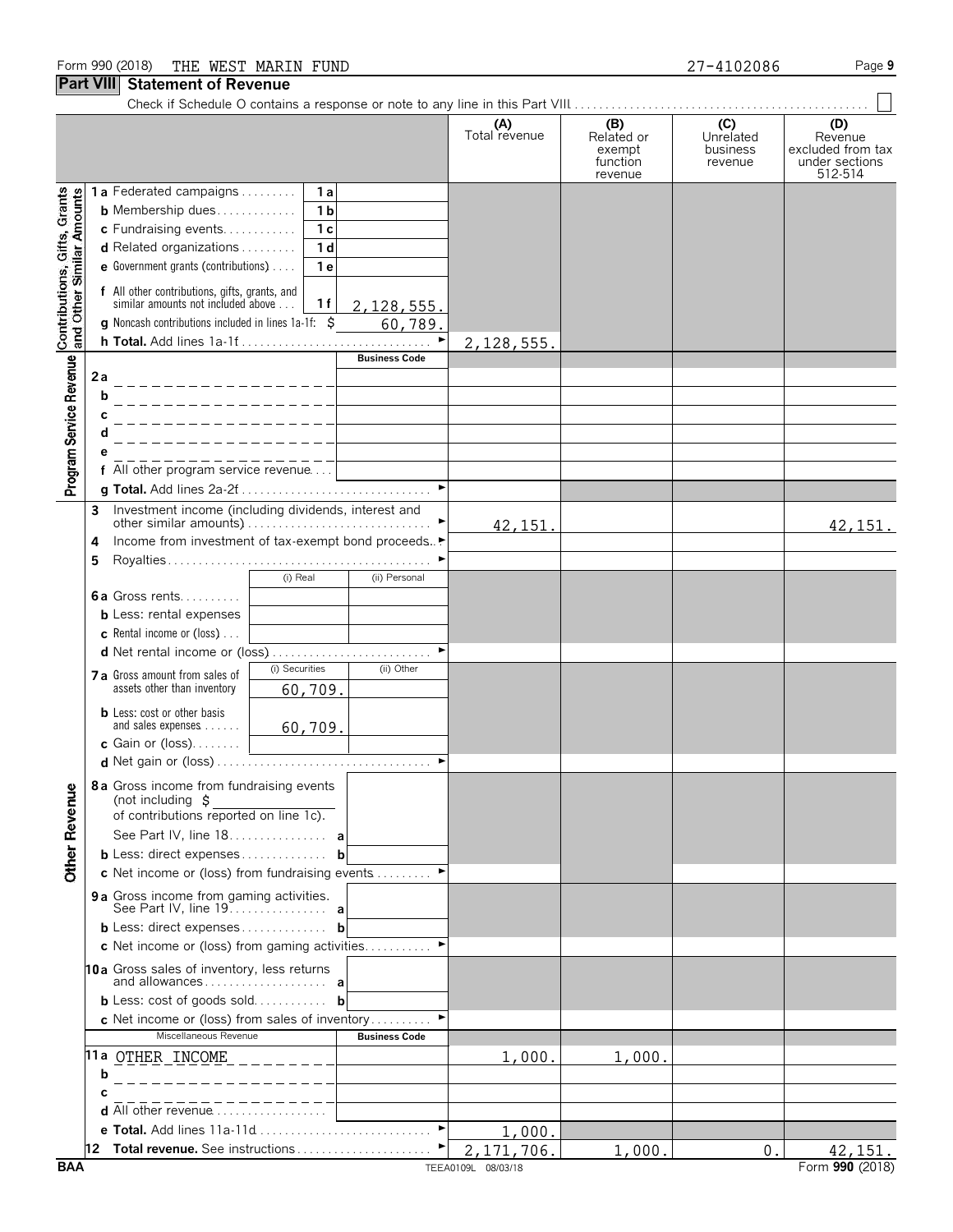|                                                           | Do not include amounts reported on lines<br>6b, 7b, 8b, 9b, and 10b of Part VIII.                                                                                                                                                      | (A)<br>Total expenses | (B)<br>Program service<br>expenses | (C)<br>Management and<br>general expenses | (D)<br>Fundraising<br>expenses |  |  |  |  |  |  |  |
|-----------------------------------------------------------|----------------------------------------------------------------------------------------------------------------------------------------------------------------------------------------------------------------------------------------|-----------------------|------------------------------------|-------------------------------------------|--------------------------------|--|--|--|--|--|--|--|
| $\mathbf{1}$                                              | Grants and other assistance to domestic<br>organizations and domestic governments.                                                                                                                                                     | 711,822.              | 711,822.                           |                                           |                                |  |  |  |  |  |  |  |
| $\mathcal{P}$                                             | Grants and other assistance to domestic<br>individuals. See Part IV, line 22                                                                                                                                                           |                       |                                    |                                           |                                |  |  |  |  |  |  |  |
|                                                           | <b>3</b> Grants and other assistance to foreign<br>organizations, foreign governments, and for-<br>eign individuals. See Part IV, lines 15 and 16                                                                                      |                       |                                    |                                           |                                |  |  |  |  |  |  |  |
| 4<br>5                                                    | Benefits paid to or for members<br>Compensation of current officers, directors,<br>trustees, and key employees                                                                                                                         | 111,927.              | 67,156.                            | 16,789.                                   | 27,982.                        |  |  |  |  |  |  |  |
| 6                                                         | Compensation not included above, to<br>disqualified persons (as defined under<br>section $4958(f)(1)$ and persons described                                                                                                            | 0.                    | 0.                                 | 0.                                        | $0$ .                          |  |  |  |  |  |  |  |
|                                                           | 7 Other salaries and wages                                                                                                                                                                                                             | 78,954.               | 68,228.                            | 9,194.                                    | 1,532.                         |  |  |  |  |  |  |  |
| 8                                                         | Pension plan accruals and contributions<br>(include section $401(k)$ and $403(b)$ )                                                                                                                                                    |                       |                                    |                                           |                                |  |  |  |  |  |  |  |
| 9                                                         | Other employee benefits                                                                                                                                                                                                                | 10,629.               | 7,640.                             | 1,168.                                    | 1,821.                         |  |  |  |  |  |  |  |
| 10                                                        | Payroll taxes                                                                                                                                                                                                                          | 15,854.               | 11,245.                            | 2,158.                                    | 2,451.                         |  |  |  |  |  |  |  |
|                                                           | 11 Fees for services (non-employees):                                                                                                                                                                                                  |                       |                                    |                                           |                                |  |  |  |  |  |  |  |
|                                                           |                                                                                                                                                                                                                                        |                       |                                    |                                           |                                |  |  |  |  |  |  |  |
|                                                           |                                                                                                                                                                                                                                        | 5,861.                |                                    | 5,861.                                    |                                |  |  |  |  |  |  |  |
|                                                           |                                                                                                                                                                                                                                        | 16,399.               |                                    | 16,399.                                   |                                |  |  |  |  |  |  |  |
|                                                           |                                                                                                                                                                                                                                        |                       |                                    |                                           |                                |  |  |  |  |  |  |  |
| e Professional fundraising services. See Part IV, line 17 |                                                                                                                                                                                                                                        |                       |                                    |                                           |                                |  |  |  |  |  |  |  |
|                                                           | f Investment management fees                                                                                                                                                                                                           |                       |                                    |                                           |                                |  |  |  |  |  |  |  |
|                                                           | g Other. (If line 11q amount exceeds 10% of line 25, column                                                                                                                                                                            |                       |                                    |                                           |                                |  |  |  |  |  |  |  |
|                                                           | (A) amount, list line 11g expenses on Schedule $0.$ )<br>12 Advertising and promotion                                                                                                                                                  | 40,251.               | 21,071.                            | 8,824.                                    | 10,356.                        |  |  |  |  |  |  |  |
|                                                           | 13 Office expenses                                                                                                                                                                                                                     |                       |                                    |                                           |                                |  |  |  |  |  |  |  |
|                                                           | 14 Information technology                                                                                                                                                                                                              |                       |                                    |                                           |                                |  |  |  |  |  |  |  |
| 15                                                        |                                                                                                                                                                                                                                        |                       |                                    |                                           |                                |  |  |  |  |  |  |  |
|                                                           | 16 Occupancy                                                                                                                                                                                                                           | 9,699.                | 6,886.                             | 2,037.                                    | 776.                           |  |  |  |  |  |  |  |
|                                                           | 17 Travel                                                                                                                                                                                                                              | 2,506.                | 458.                               | 2,048.                                    |                                |  |  |  |  |  |  |  |
|                                                           | 18 Payments of travel or entertainment<br>expenses for any federal, state, or local<br>public officials                                                                                                                                |                       |                                    |                                           |                                |  |  |  |  |  |  |  |
|                                                           | 19 Conferences, conventions, and meetings.                                                                                                                                                                                             |                       |                                    |                                           |                                |  |  |  |  |  |  |  |
| 20                                                        | $Interest \dots \dots \dots \dots \dots \dots \dots \dots \dots \dots \dots \dots \dots \dots$                                                                                                                                         |                       |                                    |                                           |                                |  |  |  |  |  |  |  |
| 21                                                        | Payments to affiliates                                                                                                                                                                                                                 |                       |                                    |                                           |                                |  |  |  |  |  |  |  |
| 22                                                        | Depreciation, depletion, and amortization                                                                                                                                                                                              |                       |                                    |                                           |                                |  |  |  |  |  |  |  |
| 23                                                        | $Insurance \ldots \ldots \ldots \ldots \ldots \ldots$                                                                                                                                                                                  | 2,983.                |                                    | 2,983.                                    |                                |  |  |  |  |  |  |  |
| 24                                                        | Other expenses. Itemize expenses not<br>covered above (List miscellaneous expenses<br>in line 24e. If line 24e amount exceeds 10%<br>of line 25, column (A) amount, list line 24e<br>expenses on Schedule O.)                          |                       |                                    |                                           |                                |  |  |  |  |  |  |  |
|                                                           | a OTHER EXPENSES                                                                                                                                                                                                                       | 28,773.               | 15,056                             | 10,644                                    | 3,073.                         |  |  |  |  |  |  |  |
|                                                           | <b>b</b> OUTREACH                                                                                                                                                                                                                      | 14,747                | 14,747                             |                                           |                                |  |  |  |  |  |  |  |
|                                                           | C INVESTMENT EXPENSES                                                                                                                                                                                                                  | 8,523.                | 236.                               | 8,287                                     |                                |  |  |  |  |  |  |  |
|                                                           |                                                                                                                                                                                                                                        | 3,080                 |                                    | 1,580                                     |                                |  |  |  |  |  |  |  |
|                                                           | d BOARD EXPENSES                                                                                                                                                                                                                       | 666.                  | 1,500<br>473.                      | 140.                                      | 53.                            |  |  |  |  |  |  |  |
| 25                                                        | Total functional expenses. Add lines 1 through 24e                                                                                                                                                                                     | 1,062,674.            | 926,518.                           | 88,112.                                   | 48,044.                        |  |  |  |  |  |  |  |
|                                                           |                                                                                                                                                                                                                                        |                       |                                    |                                           |                                |  |  |  |  |  |  |  |
| 26                                                        | <b>Joint costs.</b> Complete this line only if<br>the organization reported in column (B)<br>joint costs from a combined educational<br>campaign and fundraising solicitation.<br>Check here $\blacktriangleright$ $\Box$ if following |                       |                                    |                                           |                                |  |  |  |  |  |  |  |

**Part IX** Statement of Functional Expenses

*Section 501(c)(3) and 501(c)(4) organizations must complete all columns. All other organizations must complete column (A).*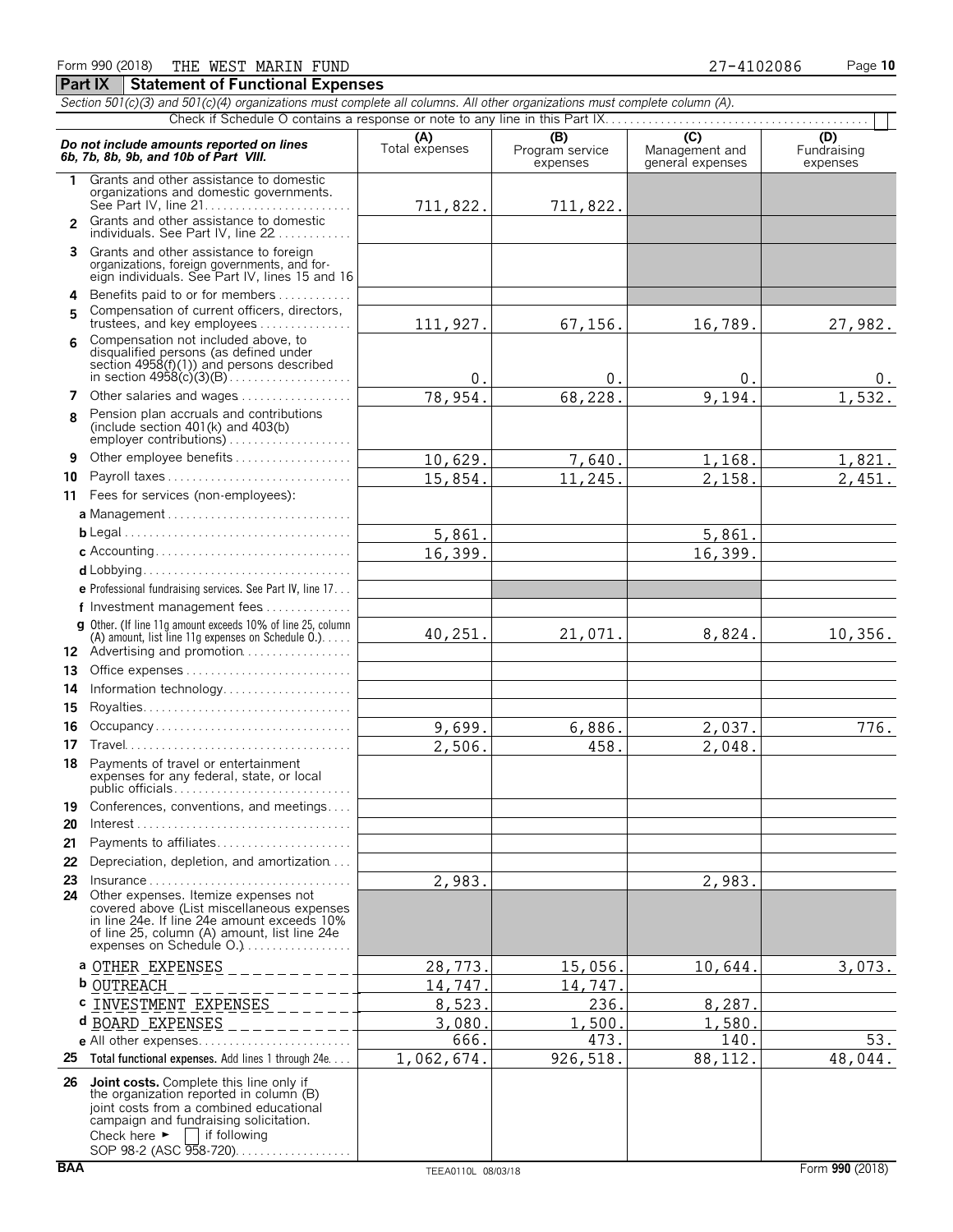#### Form 990 (2018) Page **11** THE WEST MARIN FUND 27-4102086 **Part X Balance Sheet**

|                             |    |                                                                                                                                                                                                                                                                                                                      | (A)<br>Beginning of year |                 | (B)<br>End of year |
|-----------------------------|----|----------------------------------------------------------------------------------------------------------------------------------------------------------------------------------------------------------------------------------------------------------------------------------------------------------------------|--------------------------|-----------------|--------------------|
|                             | 1  |                                                                                                                                                                                                                                                                                                                      | 716.                     | 1               | 99,631.            |
|                             | 2  |                                                                                                                                                                                                                                                                                                                      | 5,549.                   | $\mathbf{2}$    | 11,089.            |
|                             | 3  |                                                                                                                                                                                                                                                                                                                      |                          | 3               |                    |
|                             | 4  |                                                                                                                                                                                                                                                                                                                      |                          | 4               |                    |
|                             | 5  | Loans and other receivables from current and former officers, directors, trustees, key employees, and highest compensated employees. Complete<br>Part II of Schedule L                                                                                                                                               |                          | 5               |                    |
|                             | 6  | Loans and other receivables from other disqualified persons (as defined under<br>Section 4958(f)(1)), persons described in section 4958(c)(3)(B), and contributing<br>employers and sponsoring organizations of section 501(c)(9) voluntary employees<br>beneficiary organizations (see instructions). Complete Part |                          | 6               |                    |
|                             | 7  |                                                                                                                                                                                                                                                                                                                      |                          | 7               |                    |
| Assets                      | 8  |                                                                                                                                                                                                                                                                                                                      |                          | 8               |                    |
|                             | 9  |                                                                                                                                                                                                                                                                                                                      | 1,814.                   | 9               | 1,814.             |
|                             |    | <b>10a</b> Land, buildings, and equipment: cost or other basis.                                                                                                                                                                                                                                                      |                          |                 |                    |
|                             |    |                                                                                                                                                                                                                                                                                                                      |                          | 10c             |                    |
|                             | 11 |                                                                                                                                                                                                                                                                                                                      | 503,988.                 | 11              | 502,987.           |
|                             | 12 |                                                                                                                                                                                                                                                                                                                      |                          | 12              |                    |
|                             | 13 | Investments - program-related. See Part IV, line 11                                                                                                                                                                                                                                                                  |                          | 13              |                    |
|                             | 14 |                                                                                                                                                                                                                                                                                                                      |                          | 14              |                    |
|                             | 15 |                                                                                                                                                                                                                                                                                                                      | 1,028,501.               | 15              | 2,105,528.         |
|                             | 16 |                                                                                                                                                                                                                                                                                                                      | 1,540,568.               | 16              | 2,721,049.         |
|                             | 17 |                                                                                                                                                                                                                                                                                                                      | 6,672.                   | 17              | 5,086.             |
|                             | 18 |                                                                                                                                                                                                                                                                                                                      |                          | 18              |                    |
|                             | 19 |                                                                                                                                                                                                                                                                                                                      |                          | $\overline{19}$ |                    |
|                             | 20 |                                                                                                                                                                                                                                                                                                                      |                          | 20              |                    |
|                             | 21 | Escrow or custodial account liability. Complete Part IV of Schedule D.                                                                                                                                                                                                                                               |                          | 21              |                    |
| Liabilities                 | 22 | Loans and other payables to current and former officers, directors, trustees,<br>key employees, highest compensated employees, and disqualified persons.                                                                                                                                                             |                          | 22              |                    |
|                             | 23 | Secured mortgages and notes payable to unrelated third parties                                                                                                                                                                                                                                                       |                          | 23              |                    |
|                             | 24 | Unsecured notes and loans payable to unrelated third parties                                                                                                                                                                                                                                                         |                          | 24              |                    |
|                             | 25 | Other liabilities (including federal income tax, payables to related third parties, and other liabilities not included on lines 17-24). Complete Part X of Schedule D.                                                                                                                                               |                          | 25              |                    |
|                             | 26 |                                                                                                                                                                                                                                                                                                                      | 6,672.                   | 26              | 5,086.             |
|                             |    | Organizations that follow SFAS 117 (ASC 958), check here $\blacktriangleright$ $\boxed{X}$ and complete<br>lines 27 through 29, and lines 33 and 34.                                                                                                                                                                 |                          |                 |                    |
|                             | 27 |                                                                                                                                                                                                                                                                                                                      | 924, 143.                | 27              | 1,218,327.         |
|                             | 28 |                                                                                                                                                                                                                                                                                                                      | 609,753.                 | 28              | 1,497,636.         |
|                             | 29 |                                                                                                                                                                                                                                                                                                                      |                          | 29              |                    |
| Net Assets or Fund Balances |    | Organizations that do not follow SFAS 117 (ASC 958), check here ►<br>and complete lines 30 through 34.                                                                                                                                                                                                               |                          |                 |                    |
|                             | 30 | Capital stock or trust principal, or current funds                                                                                                                                                                                                                                                                   |                          | 30              |                    |
|                             | 31 | Paid-in or capital surplus, or land, building, or equipment fund                                                                                                                                                                                                                                                     |                          | 31              |                    |
|                             | 32 | Retained earnings, endowment, accumulated income, or other funds                                                                                                                                                                                                                                                     |                          | 32              |                    |
|                             | 33 |                                                                                                                                                                                                                                                                                                                      | 1,533,896.               | 33              | 2,715,963.         |
|                             | 34 |                                                                                                                                                                                                                                                                                                                      | 1,540,568.               | 34              | 2,721,049.         |
| <b>BAA</b>                  |    | TEEA0111L 08/03/18                                                                                                                                                                                                                                                                                                   |                          |                 | Form 990 (2018)    |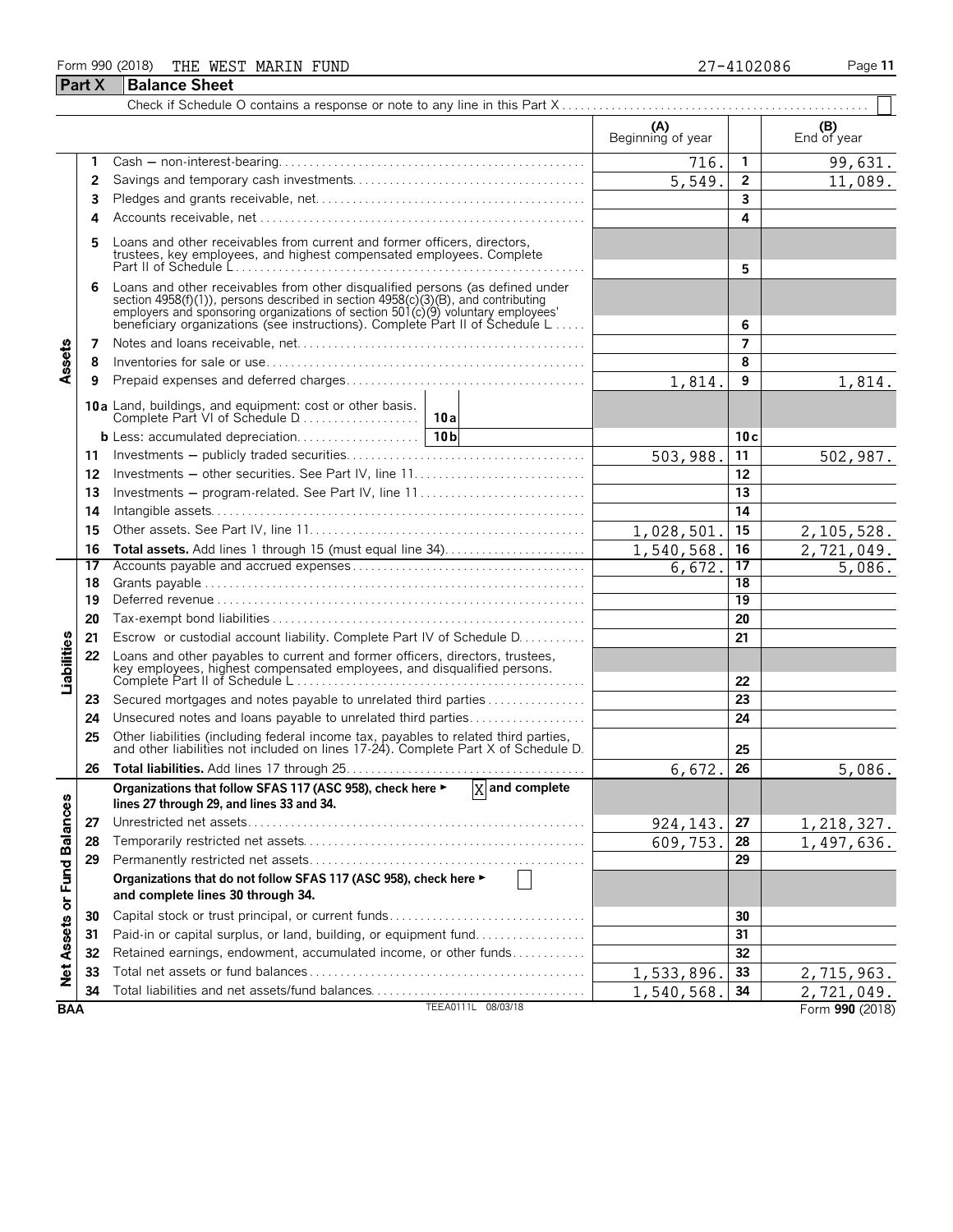|            | Form 990 (2018)<br>THE WEST MARIN FUND                                                                                                                                                                                                               | 27-4102086     |                 |      | Page 12 |
|------------|------------------------------------------------------------------------------------------------------------------------------------------------------------------------------------------------------------------------------------------------------|----------------|-----------------|------|---------|
|            | Part XI<br>Reconciliation of Net Assets                                                                                                                                                                                                              |                |                 |      |         |
|            |                                                                                                                                                                                                                                                      |                |                 |      |         |
| 1.         |                                                                                                                                                                                                                                                      | $\mathbf{1}$   | 2, 171, 706.    |      |         |
| 2          |                                                                                                                                                                                                                                                      | $\mathbf{2}$   | 1,062,674.      |      |         |
| 3          |                                                                                                                                                                                                                                                      | $\mathbf{3}$   | 1,109,032.      |      |         |
| 4          | Net assets or fund balances at beginning of year (must equal Part X, line 33, column (A))                                                                                                                                                            | 4              | 1,533,896.      |      |         |
| 5          |                                                                                                                                                                                                                                                      | 5              |                 |      | 73,035. |
| հ          |                                                                                                                                                                                                                                                      | 6              |                 |      |         |
| 7          |                                                                                                                                                                                                                                                      | $\overline{7}$ |                 |      |         |
| 8          |                                                                                                                                                                                                                                                      | 8              |                 |      |         |
| 9          |                                                                                                                                                                                                                                                      | 9              |                 |      | 0.      |
| 10         | Net assets or fund balances at end of year. Combine lines 3 through 9 (must equal Part X, line 33,                                                                                                                                                   |                |                 |      |         |
|            |                                                                                                                                                                                                                                                      | 10             | 2,715,963.      |      |         |
|            | <b>Part XII Financial Statements and Reporting</b>                                                                                                                                                                                                   |                |                 |      |         |
|            |                                                                                                                                                                                                                                                      |                |                 |      |         |
|            |                                                                                                                                                                                                                                                      |                |                 | Yes. | No      |
| 1.         | Accounting method used to prepare the Form 990:<br>Cash<br>X Accrual<br><b>Other</b>                                                                                                                                                                 |                |                 |      |         |
|            | If the organization changed its method of accounting from a prior year or checked 'Other,' explain<br>in Schedule O.                                                                                                                                 |                |                 |      |         |
|            |                                                                                                                                                                                                                                                      |                | 2a              |      | X       |
|            | If 'Yes,' check a box below to indicate whether the financial statements for the year were compiled or reviewed on a<br>separate basis, consolidated basis, or both:<br>Consolidated basis<br>Both consolidated and separate basis<br>Separate basis |                |                 |      |         |
|            |                                                                                                                                                                                                                                                      |                | 2 <sub>b</sub>  | Χ    |         |
|            | If 'Yes,' check a box below to indicate whether the financial statements for the year were audited on a separate<br>basis, consolidated basis, or both:<br>X<br>Consolidated basis<br>Both consolidated and separate basis<br>Separate basis         |                |                 |      |         |
|            | c If 'Yes' to line 2a or 2b, does the organization have a committee that assumes responsibility for oversight of the audit,<br>review, or compilation of its financial statements and selection of an independent accountant?                        |                | 2c              | X    |         |
|            | If the organization changed either its oversight process or selection process during the tax year, explain<br>in Schedule O.                                                                                                                         |                |                 |      |         |
|            | 3a As a result of a federal award, was the organization required to undergo an audit or audits as set forth in the Single                                                                                                                            |                | Зa              |      | X       |
|            | <b>b</b> If 'Yes,' did the organization undergo the required audit or audits? If the organization did not undergo the required audit<br>or audits, explain why in Schedule O and describe any steps taken to undergo such audits                     |                | 3 <sub>b</sub>  |      |         |
| <b>BAA</b> | TEEA0112L 08/03/18                                                                                                                                                                                                                                   |                | Form 990 (2018) |      |         |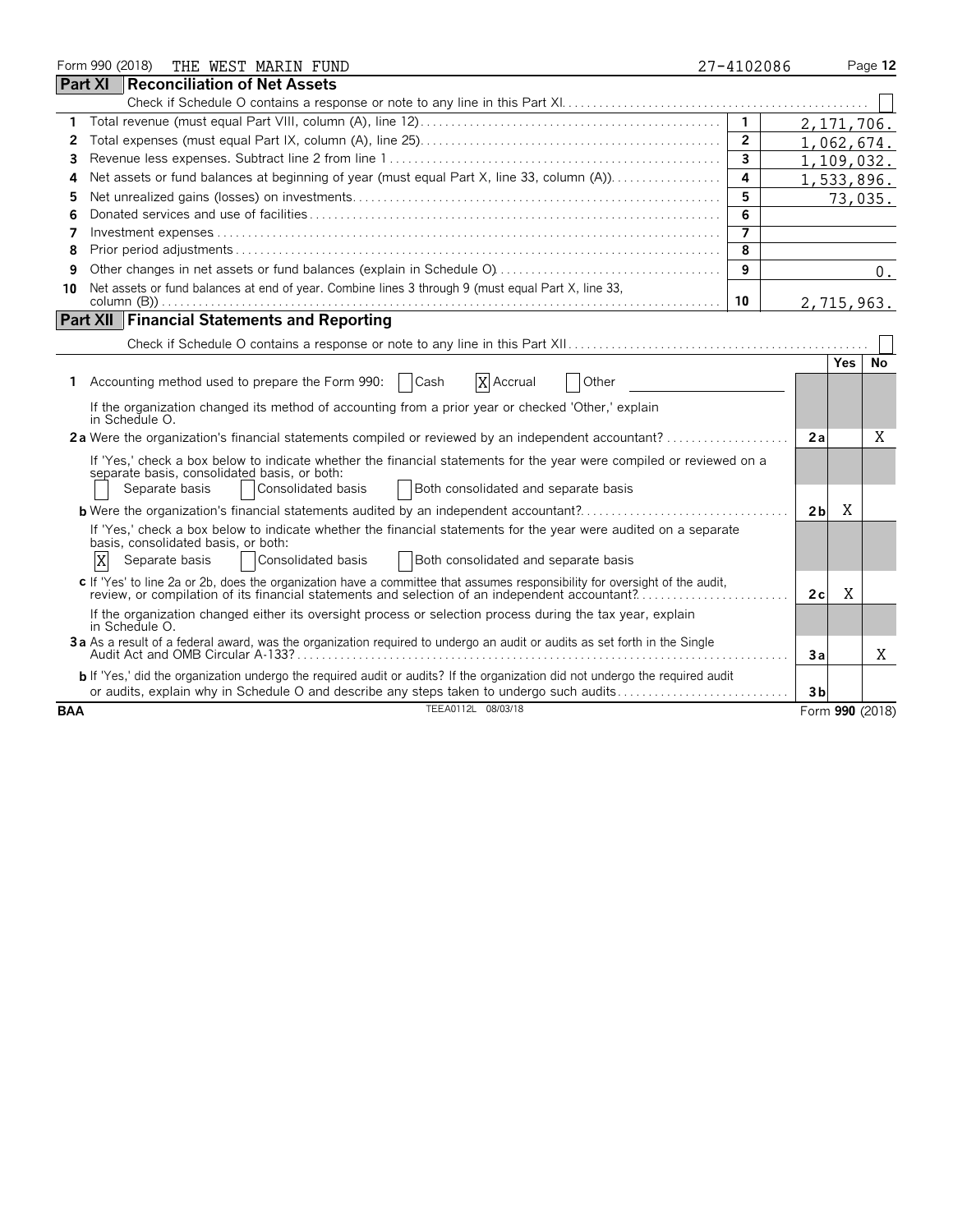# **Public Charity Status and Public Support**<br>
(Form 990 or 990-EZ) Complete if the organization is a section 501(c)(3) organization or a section **2018**

**COMPOUTE A**<br>
(Form 990 or 990-EZ) Complete if the organization is a section 501(c)(3) organization or a section<br>
4947(a)(1) nonexempt charitable trust.

Attach to Form 990 or Form 990-EZ.

| ZUIŎ                                |
|-------------------------------------|
| <b>Open to Public</b><br>Inspection |

|         |                                                                                                                                                                                                                                                                                                                                                                                                                                                                                                                                                                                                                                                                             | Department of the Treasury<br>Internal Revenue Service |                                          |                                               | ► Go to www.irs.gov/Form990 for instructions and the latest information.                                                                                                                                                                                                                                                                              |           |                                                           |                                                      | Inspection                                         |  |
|---------|-----------------------------------------------------------------------------------------------------------------------------------------------------------------------------------------------------------------------------------------------------------------------------------------------------------------------------------------------------------------------------------------------------------------------------------------------------------------------------------------------------------------------------------------------------------------------------------------------------------------------------------------------------------------------------|--------------------------------------------------------|------------------------------------------|-----------------------------------------------|-------------------------------------------------------------------------------------------------------------------------------------------------------------------------------------------------------------------------------------------------------------------------------------------------------------------------------------------------------|-----------|-----------------------------------------------------------|------------------------------------------------------|----------------------------------------------------|--|
|         |                                                                                                                                                                                                                                                                                                                                                                                                                                                                                                                                                                                                                                                                             | Name of the organization                               |                                          |                                               |                                                                                                                                                                                                                                                                                                                                                       |           |                                                           | <b>Employer identification number</b>                |                                                    |  |
|         |                                                                                                                                                                                                                                                                                                                                                                                                                                                                                                                                                                                                                                                                             | THE WEST MARIN FUND                                    |                                          |                                               |                                                                                                                                                                                                                                                                                                                                                       |           |                                                           | 27-4102086                                           |                                                    |  |
| Part I  |                                                                                                                                                                                                                                                                                                                                                                                                                                                                                                                                                                                                                                                                             |                                                        |                                          |                                               | <b>Reason for Public Charity Status</b> (All organizations must complete this part.) See instructions.<br>The organization is not a private foundation because it is: (For lines 1 through 12, check only one box.)                                                                                                                                   |           |                                                           |                                                      |                                                    |  |
| 1       |                                                                                                                                                                                                                                                                                                                                                                                                                                                                                                                                                                                                                                                                             |                                                        |                                          |                                               | A church, convention of churches, or association of churches described in section 170(b)(1)(A)(i).                                                                                                                                                                                                                                                    |           |                                                           |                                                      |                                                    |  |
| 2       |                                                                                                                                                                                                                                                                                                                                                                                                                                                                                                                                                                                                                                                                             |                                                        |                                          |                                               | A school described in section 170(b)(1)(A)(ii). (Attach Schedule E (Form 990 or 990-EZ).)                                                                                                                                                                                                                                                             |           |                                                           |                                                      |                                                    |  |
| 3       |                                                                                                                                                                                                                                                                                                                                                                                                                                                                                                                                                                                                                                                                             |                                                        |                                          |                                               | A hospital or a cooperative hospital service organization described in section 170(b)(1)(A)(iii).                                                                                                                                                                                                                                                     |           |                                                           |                                                      |                                                    |  |
| 4       |                                                                                                                                                                                                                                                                                                                                                                                                                                                                                                                                                                                                                                                                             |                                                        |                                          |                                               | A medical research organization operated in conjunction with a hospital described in section 170(b)(1)(A)(iii). Enter the hospital's                                                                                                                                                                                                                  |           |                                                           |                                                      |                                                    |  |
|         |                                                                                                                                                                                                                                                                                                                                                                                                                                                                                                                                                                                                                                                                             | name, city, and state:                                 |                                          |                                               | ---------------------------------                                                                                                                                                                                                                                                                                                                     |           |                                                           |                                                      |                                                    |  |
| 5       |                                                                                                                                                                                                                                                                                                                                                                                                                                                                                                                                                                                                                                                                             |                                                        |                                          | section 170(b)(1)(A)(iv). (Complete Part II.) | An organization operated for the benefit of a college or university owned or operated by a governmental unit described in                                                                                                                                                                                                                             |           |                                                           |                                                      |                                                    |  |
| 6       |                                                                                                                                                                                                                                                                                                                                                                                                                                                                                                                                                                                                                                                                             |                                                        |                                          |                                               | A federal, state, or local government or governmental unit described in section 170(b)(1)(A)(v).                                                                                                                                                                                                                                                      |           |                                                           |                                                      |                                                    |  |
| 7       | Χ<br>An organization that normally receives a substantial part of its support from a governmental unit or from the general public described<br>in section 170(b)(1)(A)(vi). (Complete Part II.)                                                                                                                                                                                                                                                                                                                                                                                                                                                                             |                                                        |                                          |                                               |                                                                                                                                                                                                                                                                                                                                                       |           |                                                           |                                                      |                                                    |  |
| 8       |                                                                                                                                                                                                                                                                                                                                                                                                                                                                                                                                                                                                                                                                             |                                                        |                                          |                                               | A community trust described in section 170(b)(1)(A)(vi). (Complete Part II.)                                                                                                                                                                                                                                                                          |           |                                                           |                                                      |                                                    |  |
| 9       |                                                                                                                                                                                                                                                                                                                                                                                                                                                                                                                                                                                                                                                                             |                                                        |                                          |                                               | An agricultural research organization described in <b>section 170(b)(1)(A)(ix)</b> operated in conjunction with a land-grant college<br>or university or a non-land-grant college of agriculture (see instructions). Enter the name, city, and state of the college or                                                                                |           |                                                           |                                                      |                                                    |  |
| 10      | An organization that normally receives: (1) more than 33-1/3% of its support from contributions, membership fees, and gross receipts<br>from activities related to its exempt functions—subject to certain exceptions, and (2) no more than 33-1/3% of its support from gross<br>investment income and unrelated business taxable income (less section 511 tax) from businesses acquired by the organization after<br>June 30, 1975. See section 509(a)(2). (Complete Part III.)                                                                                                                                                                                            |                                                        |                                          |                                               |                                                                                                                                                                                                                                                                                                                                                       |           |                                                           |                                                      |                                                    |  |
| 11      |                                                                                                                                                                                                                                                                                                                                                                                                                                                                                                                                                                                                                                                                             |                                                        |                                          |                                               | An organization organized and operated exclusively to test for public safety. See section 509(a)(4).                                                                                                                                                                                                                                                  |           |                                                           |                                                      |                                                    |  |
| 12<br>a | An organization organized and operated exclusively for the benefit of, to perform the functions of, or to carry out the purposes of one<br>or more publicly supported organizations described in section 509(a)(1) or section 509(a)(2). See section 509(a)(3). Check the box in<br>lines 12a through 12d that describes the type of supporting organization and complete lines 12e, 12f, and 12g.<br>Type I. A supporting organization operated, supervised, or controlled by its supported organization(s), typically by giving the supported organization(s) the power to regularly apport or elect a majority of the directors o<br>complete Part IV, Sections A and B. |                                                        |                                          |                                               |                                                                                                                                                                                                                                                                                                                                                       |           |                                                           |                                                      |                                                    |  |
| b       |                                                                                                                                                                                                                                                                                                                                                                                                                                                                                                                                                                                                                                                                             |                                                        | must complete Part IV, Sections A and C. |                                               | Type II. A supporting organization supervised or controlled in connection with its supported organization(s), by having control or<br>management of the supporting organization vested in the same persons that control or manage the supported organization(s). You                                                                                  |           |                                                           |                                                      |                                                    |  |
| c       |                                                                                                                                                                                                                                                                                                                                                                                                                                                                                                                                                                                                                                                                             |                                                        |                                          |                                               | Type III functionally integrated. A supporting organization operated in connection with, and functionally integrated with, its supported organization(s) (see instructions). You must complete Part IV, Sections A, D, and E.                                                                                                                         |           |                                                           |                                                      |                                                    |  |
| d       |                                                                                                                                                                                                                                                                                                                                                                                                                                                                                                                                                                                                                                                                             |                                                        |                                          |                                               | Type III non-functionally integrated. A supporting organization operated in connection with its supported organization(s) that is not<br>functionally integrated. The organization generally must satisfy a distribution requirement and an attentiveness requirement (see<br>instructions). You must complete Part IV, Sections A and D, and Part V. |           |                                                           |                                                      |                                                    |  |
| е       |                                                                                                                                                                                                                                                                                                                                                                                                                                                                                                                                                                                                                                                                             |                                                        |                                          |                                               | Check this box if the organization received a written determination from the IRS that it is a Type I. Type II, Type III functionally<br>integrated, or Type III non-functionally integrated supporting organization.                                                                                                                                  |           |                                                           |                                                      |                                                    |  |
|         |                                                                                                                                                                                                                                                                                                                                                                                                                                                                                                                                                                                                                                                                             |                                                        |                                          |                                               |                                                                                                                                                                                                                                                                                                                                                       |           |                                                           |                                                      |                                                    |  |
|         |                                                                                                                                                                                                                                                                                                                                                                                                                                                                                                                                                                                                                                                                             |                                                        |                                          |                                               | g Provide the following information about the supported organization(s).                                                                                                                                                                                                                                                                              |           |                                                           |                                                      |                                                    |  |
|         |                                                                                                                                                                                                                                                                                                                                                                                                                                                                                                                                                                                                                                                                             | (i) Name of supported organization                     |                                          | $(ii)$ $EIN$                                  | (iii) Type of organization<br>described on lines 1-10<br>above (see instructions))                                                                                                                                                                                                                                                                    | document? | $(iv)$ is the<br>organization listed<br>in your governing | (v) Amount of monetary<br>support (see instructions) | (vi) Amount of other<br>support (see instructions) |  |
|         |                                                                                                                                                                                                                                                                                                                                                                                                                                                                                                                                                                                                                                                                             |                                                        |                                          |                                               |                                                                                                                                                                                                                                                                                                                                                       | Yes       | No                                                        |                                                      |                                                    |  |
| (A)     |                                                                                                                                                                                                                                                                                                                                                                                                                                                                                                                                                                                                                                                                             |                                                        |                                          |                                               |                                                                                                                                                                                                                                                                                                                                                       |           |                                                           |                                                      |                                                    |  |
| (B)     |                                                                                                                                                                                                                                                                                                                                                                                                                                                                                                                                                                                                                                                                             |                                                        |                                          |                                               |                                                                                                                                                                                                                                                                                                                                                       |           |                                                           |                                                      |                                                    |  |
|         |                                                                                                                                                                                                                                                                                                                                                                                                                                                                                                                                                                                                                                                                             |                                                        |                                          |                                               |                                                                                                                                                                                                                                                                                                                                                       |           |                                                           |                                                      |                                                    |  |
| (C)     |                                                                                                                                                                                                                                                                                                                                                                                                                                                                                                                                                                                                                                                                             |                                                        |                                          |                                               |                                                                                                                                                                                                                                                                                                                                                       |           |                                                           |                                                      |                                                    |  |
| (D)     |                                                                                                                                                                                                                                                                                                                                                                                                                                                                                                                                                                                                                                                                             |                                                        |                                          |                                               |                                                                                                                                                                                                                                                                                                                                                       |           |                                                           |                                                      |                                                    |  |
| (E)     |                                                                                                                                                                                                                                                                                                                                                                                                                                                                                                                                                                                                                                                                             |                                                        |                                          |                                               |                                                                                                                                                                                                                                                                                                                                                       |           |                                                           |                                                      |                                                    |  |
| Total   |                                                                                                                                                                                                                                                                                                                                                                                                                                                                                                                                                                                                                                                                             |                                                        |                                          |                                               |                                                                                                                                                                                                                                                                                                                                                       |           |                                                           |                                                      |                                                    |  |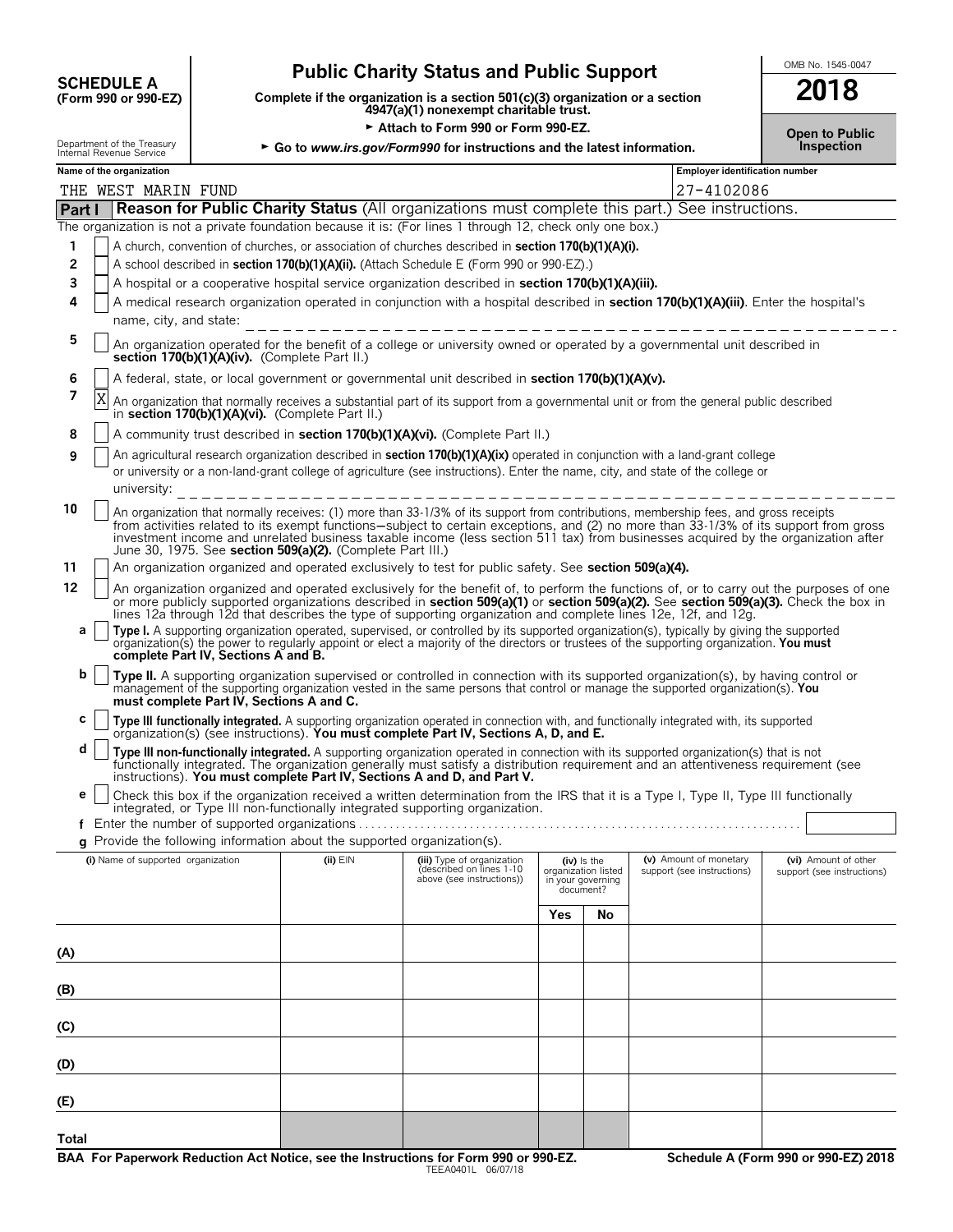**Part II Support Schedule for Organizations Described in Sections 170(b)(1)(A)(iv) and 170(b)(1)(A)(vi)** (Complete only if you checked the box on line 5, 7, or 8 of Part I or if the organization failed to qualify under Part III. If the organization fails to qualify under the tests listed below, please complete Part III.)

#### **Section A. Public Support Calendar year (or fiscal year (a) 2014 <b>(b)** 2015 **(c)** 2016 **(d)** 2017 **(e)** 2018 **(f)** Total **beginning in) F 1** Gifts, grants, contributions, and<br>membership fees received. (Do not<br>include any 'unusual grants.'). . . . . . . . **2** Tax revenues levied for the organization's benefit and either paid to or expended on its behalf........... **3** The value of services or facilities furnished by a governmental unit to the organization without charge. . . . **4 Total.** Add lines 1 through 3 . . . **5** The portion of total contributions by each person (other than a governmental unit or publicly supported organization) included on line 1 that exceeds 2% of the amount shown on line 11, column (f). **6 Public support.** Subtract line 5 from line 4 **Section B. Total Support Calendar year (or fiscal year (a) 2014 <b>(b)** 2015 **(c)** 2016 **(d)** 2017 **(e)** 2018 **(f)** Total **beginning in) 7** Amounts from line 4...... **8** Gross income from interest, dividends, payments received on securities loans, rents, royalties, and income from similar sources . . . . . . **9** Net income from unrelated business activities, whether or not the business is regularly carried on. . . . . . . . . . . . . . **10** Other income. Do not include gain or loss from the sale of capital assets (Explain in Part VI.). **11 Total support.** Add lines 7 through 10. . . . . . . . . . . . . . . . **12** Gross receipts from related activities, etc. (see instructions). . . . . . . . . . . . . . . . . . . . . . . . . . . . . . . . . . . . . . . . . . . . . . . . . . **12 13 First five years.** If the Form 990 is for the organization's first, second, third, fourth, or fifth tax year as a section 501(c)(3) organization, check this box and **stop here**. . . . . . . . . . . . . . . . . . . . . . . . . . . . . . . . . . . . . . . . . . . . . . . . . . . . . . . . . . . . . . . . . . . . . . . . . . . . . . . . . . . . G **Section C. Computation of Public Support Percentage 14** Public support percentage for 2018 (line 6, column (f) divided by line 11, column (f)). . . . . . . . . . . . . . . . . . . . . . . . . . . **14** % **15** Public support percentage from 2017 Schedule A, Part II, line 14 . . . . . . . . . . . . . . . . . . . . . . . . . . . . . . . . . . . . . . . . . . . . . **15** % **16a 33-1/3% support test**'**2018.** If the organization did not check the box on line 13, and line 14 is 33-1/3% or more, check this box and **stop here.** The organization qualifies as a publicly supported organization. . . . . . . . . . . . . . . . . . . . . . . . . . . . . . . . . . . . . . . . . . . . . . . . . . . G **b 33-1/3% support test-2017.** If the organization did not check a box on line 13 or 16a, and line 15 is 33-1/3% or more, check this box and **stop here.** The organization qualifies as a publicly supported organization. . . . . . . . . . . . . . . . . . . . . . . . . . . . . . . . . . . . . . . . . . . . . . . . . . . G **17a 10%-facts-and-circumstances test**'**2018.** If the organization did not check a box on line 13, 16a, or 16b, and line 14 is 10% or more, and if the organization meets the 'facts-and-circumstances' test, check this box and **stop here.** Explain in Part VI how<br>the organization meets the 'facts-and-circumstances' test. The organization qualifies as a **b 10%-facts-and-circumstances test**'**2017.** If the organization did not check a box on line 13, 16a, 16b, or 17a, and line 15 is 10% or more, and if the organization meets the 'facts-and-circumstances' test, check this box and **stop here.** Explain in Part VI how the<br>organization meets the 'facts-and-circumstances' test. The organization qualifies as a 18 **Private foundation.** If the organization did not check a box on line 13, 16a, 16b, 17a, or 17b, check this box and see instructions. 359,034. 459,350. 615,590. 1,128,081. 2,128,555. 4,690,610. 0.  $\Omega$ 359,034. 459,350. 615,590. 1,128,081. 2,128,555. 4,690,610. 1,361,871. 3,328,739. 359,034. 459,350. 615,590. 1,128,081. 2,128,555. 4,690,610. 7,164. 10,203. 13,638. 20,929. 42,231. 94,165. 218. 218. 0. 4,784,993. 1,000. 69.57 56.43 X

**BAA Schedule A (Form 990 or 990-EZ) 2018**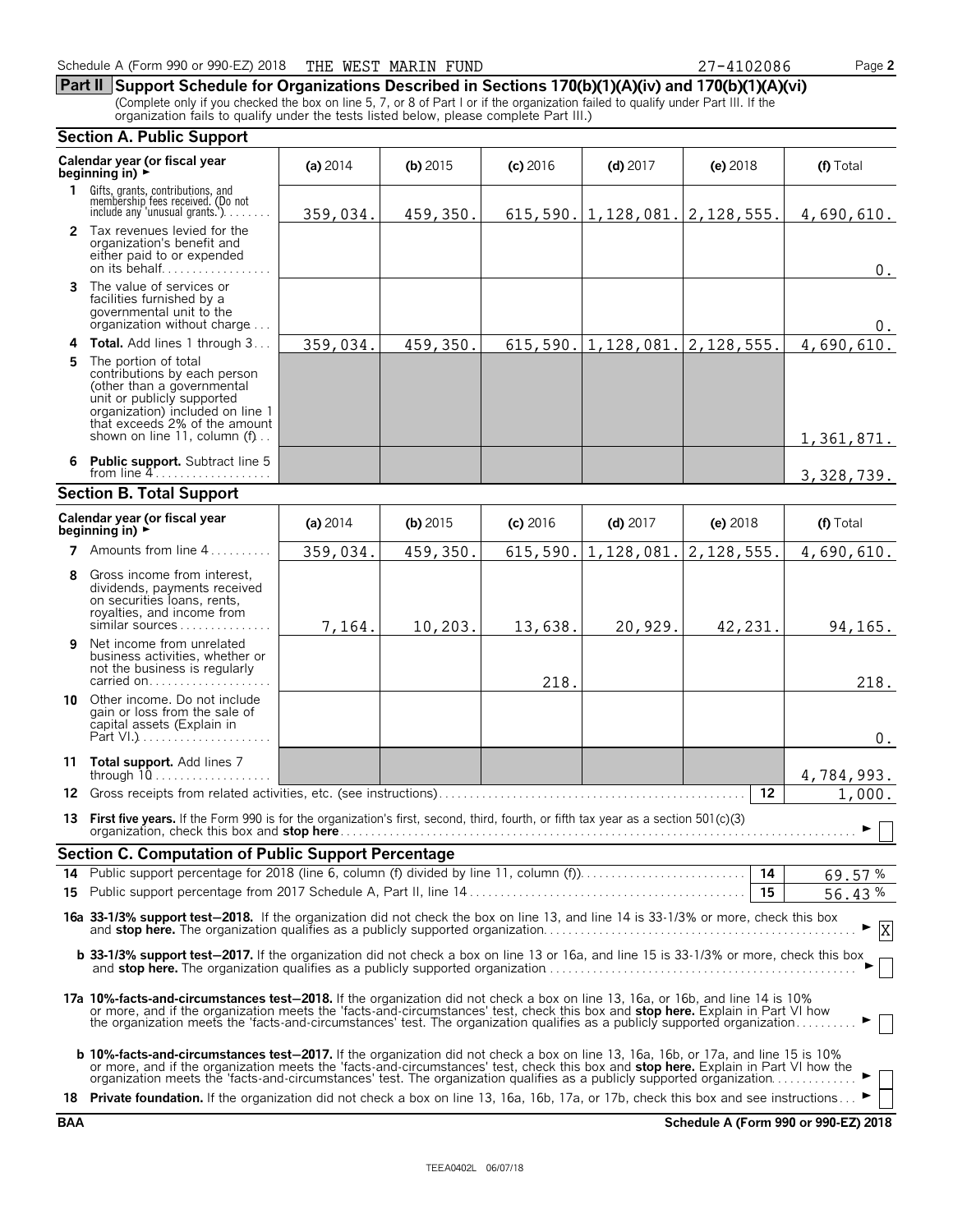#### **Part III Support Schedule for Organizations Described in Section 509(a)(2)**

(Complete only if you checked the box on line 10 of Part I or if the organization failed to qualify under Part II. If the organization fails to qualify under the tests listed below, please complete Part II.)

|            | <b>Section A. Public Support</b>                                                                                                                                                                                                                                      |          |                    |            |            |            |                                      |  |  |  |
|------------|-----------------------------------------------------------------------------------------------------------------------------------------------------------------------------------------------------------------------------------------------------------------------|----------|--------------------|------------|------------|------------|--------------------------------------|--|--|--|
|            | Calendar year (or fiscal year beginning in) ►                                                                                                                                                                                                                         | (a) 2014 | (b) $2015$         | $(c)$ 2016 | $(d)$ 2017 | $(e)$ 2018 | (f) Total                            |  |  |  |
|            | 1 Gifts, grants, contributions,<br>and membership fees<br>received. (Do not include<br>any 'unusual grants.')                                                                                                                                                         |          |                    |            |            |            |                                      |  |  |  |
|            | Gross receipts from admissions,<br>merchandise sold or services<br>performed, or facilities<br>furnished in any activity that is<br>related to the organization's<br>$tax\text{-}exempt$ purpose                                                                      |          |                    |            |            |            |                                      |  |  |  |
| 3.         | Gross receipts from activities<br>that are not an unrelated trade<br>or business under section 513.                                                                                                                                                                   |          |                    |            |            |            |                                      |  |  |  |
| 4          | Tax revenues levied for the<br>organization's benefit and<br>either paid to or expended on<br>its behalf                                                                                                                                                              |          |                    |            |            |            |                                      |  |  |  |
| 5.         | The value of services or<br>facilities furnished by a<br>governmental unit to the<br>organization without charge                                                                                                                                                      |          |                    |            |            |            |                                      |  |  |  |
|            | <b>6 Total.</b> Add lines 1 through 5<br><b>7a</b> Amounts included on lines 1,<br>2, and 3 received from<br>disqualified persons                                                                                                                                     |          |                    |            |            |            |                                      |  |  |  |
|            | <b>b</b> Amounts included on lines 2<br>and 3 received from other than<br>disqualified persons that<br>exceed the greater of \$5,000 or<br>1% of the amount on line 13                                                                                                |          |                    |            |            |            |                                      |  |  |  |
|            | c Add lines $7a$ and $7b$                                                                                                                                                                                                                                             |          |                    |            |            |            |                                      |  |  |  |
|            | <b>Public support.</b> (Subtract line                                                                                                                                                                                                                                 |          |                    |            |            |            |                                      |  |  |  |
|            | <b>Section B. Total Support</b>                                                                                                                                                                                                                                       |          |                    |            |            |            |                                      |  |  |  |
|            | Calendar year (or fiscal year beginning in) $\blacktriangleright$                                                                                                                                                                                                     | (a) 2014 | $(b)$ 2015         | $(c)$ 2016 | $(d)$ 2017 | (e) 2018   | (f) Total                            |  |  |  |
| 9.         | Amounts from line 6                                                                                                                                                                                                                                                   |          |                    |            |            |            |                                      |  |  |  |
|            | <b>10a</b> Gross income from interest, dividends,<br>payments received on securities loans,<br>rents, royalties, and income from<br><b>b</b> Unrelated business taxable<br>income (less section 511<br>taxes) from businesses<br>acquired after June 30, 1975         |          |                    |            |            |            |                                      |  |  |  |
|            | c Add lines 10a and $10b$                                                                                                                                                                                                                                             |          |                    |            |            |            |                                      |  |  |  |
| 11         | Net income from unrelated business<br>activities not included in line 10b,<br>whether or not the business is<br>regularly carried on $\dots\dots\dots\dots\dots$                                                                                                      |          |                    |            |            |            |                                      |  |  |  |
|            | 12 Other income. Do not include<br>gain or loss from the sale of<br>capital assets (Explain in                                                                                                                                                                        |          |                    |            |            |            |                                      |  |  |  |
|            | 13 Total support. (Add lines 9,<br>10c, 11, and $12.$ )                                                                                                                                                                                                               |          |                    |            |            |            |                                      |  |  |  |
|            | 14 First five years. If the Form 990 is for the organization's first, second, third, fourth, or fifth tax year as a section 501(c)(3)                                                                                                                                 |          |                    |            |            |            |                                      |  |  |  |
|            | <b>Section C. Computation of Public Support Percentage</b>                                                                                                                                                                                                            |          |                    |            |            |            |                                      |  |  |  |
| 15         | Public support percentage for 2018 (line 8, column (f), divided by line 13, column (f))                                                                                                                                                                               |          |                    |            |            | 15         | နွ                                   |  |  |  |
|            |                                                                                                                                                                                                                                                                       |          |                    |            |            | 16         | နွ                                   |  |  |  |
|            | Section D. Computation of Investment Income Percentage                                                                                                                                                                                                                |          |                    |            |            |            |                                      |  |  |  |
| 17         | Investment income percentage for 2018 (line 10c, column (f), divided by line 13, column (f)                                                                                                                                                                           |          |                    |            |            | 17         | ್ಠಿ                                  |  |  |  |
| 18         | နွ<br>18                                                                                                                                                                                                                                                              |          |                    |            |            |            |                                      |  |  |  |
|            | 19a 33-1/3% support tests-2018. If the organization did not check the box on line 14, and line 15 is more than 33-1/3%, and line 17                                                                                                                                   |          |                    |            |            |            |                                      |  |  |  |
|            | is not more than 33-1/3%, check this box and stop here. The organization qualifies as a publicly supported organization<br><b>b</b> 33-1/3% support tests-2017. If the organization did not check a box on line 14 or line 19a, and line 16 is more than 33-1/3%, and |          |                    |            |            |            |                                      |  |  |  |
|            | line 18 is not more than 33-1/3%, check this box and stop here. The organization qualifies as a publicly supported organization                                                                                                                                       |          |                    |            |            |            |                                      |  |  |  |
| 20         | <b>Private foundation.</b> If the organization did not check a box on line 14, 19a, or 19b, check this box and see instructions                                                                                                                                       |          |                    |            |            |            |                                      |  |  |  |
| <b>BAA</b> |                                                                                                                                                                                                                                                                       |          | TEEA0403L 06/07/18 |            |            |            | Schedule A (Form 990 or 990-EZ) 2018 |  |  |  |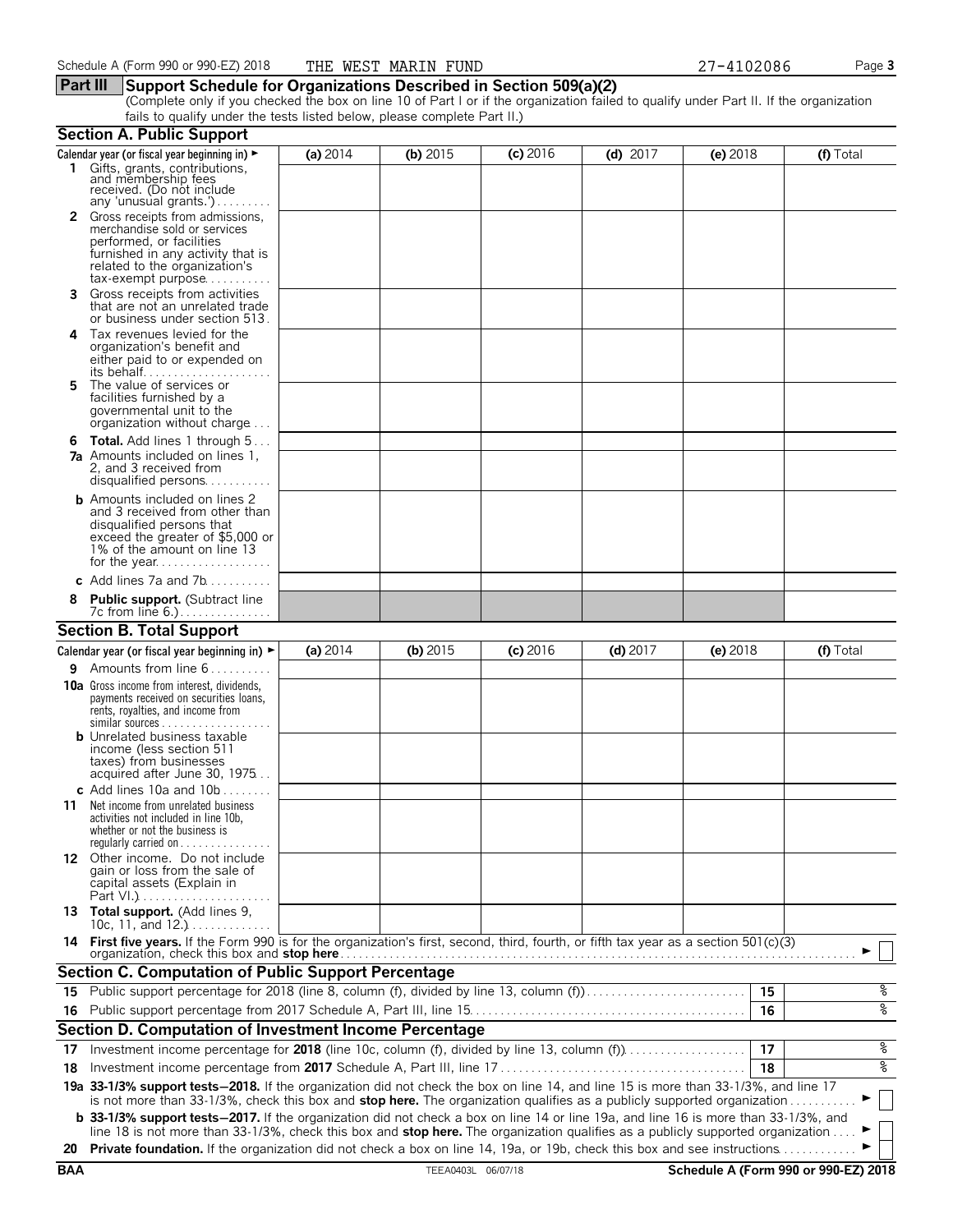#### **Part IV Supporting Organizations**

(Complete only if you checked a box in line 12 on Part I. If you checked 12a of Part I, complete Sections A and B. If you checked 12b of Part I, complete Sections A and C. If you checked 12c of Part I, complete Sections A, D, and E. If you checked 12d of Part I, complete Sections A and D, and complete Part V.)

### **Section A. All Supporting Organizations**

**Yes No 1** Are all of the organization's supported organizations listed by name in the organization's governing documents? *If 'No,' describe in Part VI how the supported organizations are designated. If designated by class or purpose, describe the designation. If historic and continuing relationship, explain.* **1 2** Did the organization have any supported organization that does not have an IRS determination of status under section 509(a)(1) or (2)? *If 'Yes,' explain in Part VI how the organization determined that the supported organization was described in section 509(a)(1) or (2).* **2 3a** Did the organization have a supported organization described in section 501(c)(4), (5), or (6)? *If 'Yes,' answer (b) and (c) below.* **3a b** Did the organization confirm that each supported organization qualified under section 501(c)(4), (5), or (6) and satisfied the public support tests under section 509(a)(2)? *If 'Yes,' describe in Part VI when and how the organization made the determination.* **3b c** Did the organization ensure that all support to such organizations was used exclusively for section 170(c)(2)(B) purposes? *If 'Yes,' explain in Part VI what controls the organization put in place to ensure such use.* **3c 4a** Was any supported organization not organized in the United States ('foreign supported organization')? *If 'Yes' and if you checked 12a or 12b in Part I, answer (b) and (c) below.* **4a b** Did the organization have ultimate control and discretion in deciding whether to make grants to the foreign supported organization? *If 'Yes,' describe in Part VI how the organization had such control and discretion despite being controlled or supervised by or in connection with its supported organizations.* **4b c** Did the organization support any foreign supported organization that does not have an IRS determination under sections 501(c)(3) and 509(a)(1) or (2)? *If 'Yes,' explain in Part VI what controls the organization used to ensure that all support to the foreign supported organization was used exclusively for section 170(c)(2)(B) purposes.* **4c 5a** Did the organization add, substitute, or remove any supported organizations during the tax year? *If 'Yes,' answer (b)* and (c) below (if applicable). Also, provide detail in **Part VI**, including (i) the names and EIN numbers of the supported *organizations added, substituted, or removed; (ii) the reasons for each such action; (iii) the authority under the organization's organizing document authorizing such action; and (iv) how the action was accomplished (such as by amendment to the organizing document).* **5a b Type I or Type II only.** Was any added or substituted supported organization part of a class already designated in the organization's organizing document? **5b c Substitutions only.** Was the substitution the result of an event beyond the organization's control? **5c 6** Did the organization provide support (whether in the form of grants or the provision of services or facilities) to anyone other than (i) its supported organizations, (ii) individuals that are part of the charitable class benefited by one or more of its supported organizations, or (iii) other supporting organizations that also support or benefit one or more of the filing organization's supported organizations? *If 'Yes,' provide detail in Part VI.* **6 7** Did the organization provide a grant, loan, compensation, or other similar payment to a substantial contributor (as defined in section 4958(c)(3)(C)), a family member of a substantial contributor, or a 35% controlled entity with regard to a substantial contributor? *If 'Yes,' complete Part I of Schedule L (Form 990 or 990-EZ).* **7 8** Did the organization make a loan to a disqualified person (as defined in section 4958) not described in line 7? *If 'Yes,' complete Part I of Schedule L (Form 990 or 990-EZ).* **8 9a** Was the organization controlled directly or indirectly at any time during the tax year by one or more disqualified persons as defined in section 4946 (other than foundation managers and organizations described in section 509(a)(1) or (2))? *If 'Yes,' provide detail in Part VI*. **9a** b Did one or more disqualified persons (as defined in line 9a) hold a controlling interest in any entity in which the<br>supporting organization had an interest? If 'Yes,' provide detail in **Part VI**. c Did a disqualified person (as defined in line 9a) have an ownership interest in, or derive any personal benefit from,<br>assets in which the supporting organization also had an interest? If 'Yes,' provide detail in Part VI. **10a** Was the organization subject to the excess business holdings rules of section 4943 because of section 4943(f) (regarding certain Type II supporting organizations, and all Type III non-functionally integrated supporting organizations)? *If 'Yes,' answer 10b below.* **10a b** Did the organization have any excess business holdings in the tax year? *(Use Schedule C, Form 4720, to determine whether the organization had excess business holdings.)* **10b**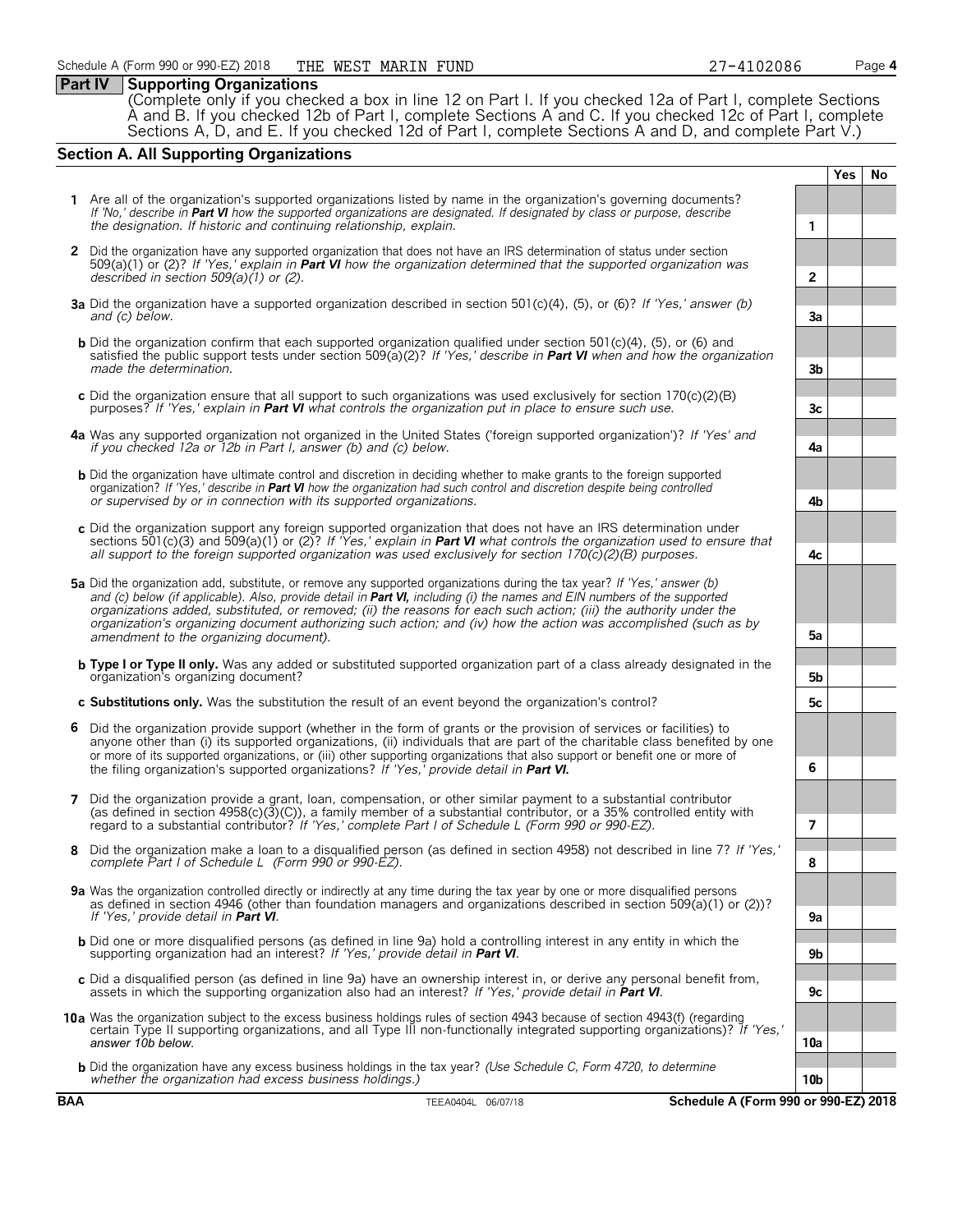| <b>Part IV</b> | <b>Supporting Organizations (continued)</b>                                                                               |                 |       |  |
|----------------|---------------------------------------------------------------------------------------------------------------------------|-----------------|-------|--|
|                |                                                                                                                           |                 | res ( |  |
| 11             | Has the organization accepted a gift or contribution from any of the following persons?                                   |                 |       |  |
|                | a A person who directly or indirectly controls, either alone or together with persons described in (b) and (c) below, the |                 |       |  |
|                | governing body of a supported organization?                                                                               | 11a             |       |  |
|                | <b>b</b> A family member of a person described in (a) above?                                                              | 11 <sub>b</sub> |       |  |
|                | c A 35% controlled entity of a person described in (a) or (b) above? If 'Yes' to a, b, or c, provide detail in Part VI.   | 11c             |       |  |
|                | <b>Section B. Type I Supporting Organizations</b>                                                                         |                 |       |  |

#### **1** Did the directors, trustees, or membership of one or more supported organizations have the power to regularly appoint or elect at least a majority of the organization's directors or trustees at all times during the tax year? *If 'No,' describe in Part VI how the supported organization(s) effectively operated, supervised, or controlled the organization's activities. If the organization had more than one supported organization, describe how the powers to appoint and/or remove directors or trustees were allocated among the supported organizations and what conditions or restrictions, if any, applied to such powers during the tax* year. **1**

**2** Did the organization operate for the benefit of any supported organization other than the supported organization(s) that operated, supervised, or controlled the supporting organization? *If 'Yes,' explain in Part VI how providing such benefit carried out the purposes of the supported organization(s) that operated, supervised, or controlled the supporting organization.* **2**

#### **Section C. Type II Supporting Organizations**

|                                                                                                                                                                                                                                                               | Yes | No |
|---------------------------------------------------------------------------------------------------------------------------------------------------------------------------------------------------------------------------------------------------------------|-----|----|
| Were a majority of the organization's directors or trustees during the tax year also a majority of the directors or trustees<br>of each of the organization's supported organization(s)? If 'No,' describe in <b>Part VI</b> how control or management of the |     |    |
| supporting organization was vested in the same persons that controlled or managed the supported organization(s).                                                                                                                                              |     |    |

#### **Section D. All Type III Supporting Organizations**

| 1 Did the organization provide to each of its supported organizations, by the last day of the fifth month of the<br>organization's tax year, (i) a written notice describing the type and amount of support provided during the prior tax |                                                                                                                                                                                                                                                                                                                                                                                                                                                                                                                                                                                                                                              |  |
|-------------------------------------------------------------------------------------------------------------------------------------------------------------------------------------------------------------------------------------------|----------------------------------------------------------------------------------------------------------------------------------------------------------------------------------------------------------------------------------------------------------------------------------------------------------------------------------------------------------------------------------------------------------------------------------------------------------------------------------------------------------------------------------------------------------------------------------------------------------------------------------------------|--|
| organization's governing documents in effect on the date of notification, to the extent not previously provided?                                                                                                                          |                                                                                                                                                                                                                                                                                                                                                                                                                                                                                                                                                                                                                                              |  |
|                                                                                                                                                                                                                                           |                                                                                                                                                                                                                                                                                                                                                                                                                                                                                                                                                                                                                                              |  |
|                                                                                                                                                                                                                                           |                                                                                                                                                                                                                                                                                                                                                                                                                                                                                                                                                                                                                                              |  |
| the organization maintained a close and continuous working relationship with the supported organization(s).                                                                                                                               |                                                                                                                                                                                                                                                                                                                                                                                                                                                                                                                                                                                                                                              |  |
|                                                                                                                                                                                                                                           |                                                                                                                                                                                                                                                                                                                                                                                                                                                                                                                                                                                                                                              |  |
| voice in the organization's investment policies and in directing the use of the organization's income or assets at                                                                                                                        |                                                                                                                                                                                                                                                                                                                                                                                                                                                                                                                                                                                                                                              |  |
|                                                                                                                                                                                                                                           | ,                                                                                                                                                                                                                                                                                                                                                                                                                                                                                                                                                                                                                                            |  |
|                                                                                                                                                                                                                                           | year, (ii) a copy of the Form 990 that was most recently filed as of the date of notification, and (iii) copies of the<br>2 Were any of the organization's officers, directors, or trustees either (i) appointed or elected by the supported<br>organization(s) or (ii) serving on the governing body of a supported organization? If No, explain in Part VI how<br>3 By reason of the relationship described in (2), did the organization's supported organizations have a significant<br>all times during the tax year? If 'Yes,' describe in <b>Part VI</b> the role the organization's supported organizations played<br>in this regard. |  |

#### **Section E. Type III Functionally Integrated Supporting Organizations**

- **1** *Check the box next to the method that the organization used to satisfy the Integral Part Test during the year (see instructions).* 
	- **a** The organization satisfied the Activities Test. *Complete line 2 below.*
	- **b** The organization is the parent of each of its supported organizations. *Complete line 3 below.*
	- **c** The organization supported a governmental entity. *Describe in Part VI how you supported a government entity (see instructions).*

#### **2** Activities Test. *Answer (a) and (b) below.* **Yes No**

- **a** Did substantially all of the organization's activities during the tax year directly further the exempt purposes of the supported organization(s) to which the organization was responsive? *If 'Yes,' then in Part VI identify those supported organizations and explain how these activities directly furthered their exempt purposes, how the organization was responsive to those supported organizations, and how the organization determined that these activities constituted substantially all of its activities.* **2a**
- **b** Did the activities described in (a) constitute activities that, but for the organization's involvement, one or more of the organization's supported organization(s) would have been engaged in? *If 'Yes,' explain in Part VI the reasons for the organization's position that its supported organization(s) would have engaged in these activities but for the organization's involvement.* **2b**
- **3** Parent of Supported Organizations. *Answer (a) and (b) below.*
- **a** Did the organization have the power to regularly appoint or elect a majority of the officers, directors, or trustees of each of the supported organizations? *Provide details in Part VI.* **3a**
- **b** Did the organization exercise a substantial degree of direction over the policies, programs, and activities of each of its supported organizations? *If 'Yes,' describe in Part VI the role played by the organization in this regard.* **3b**

**Yes No**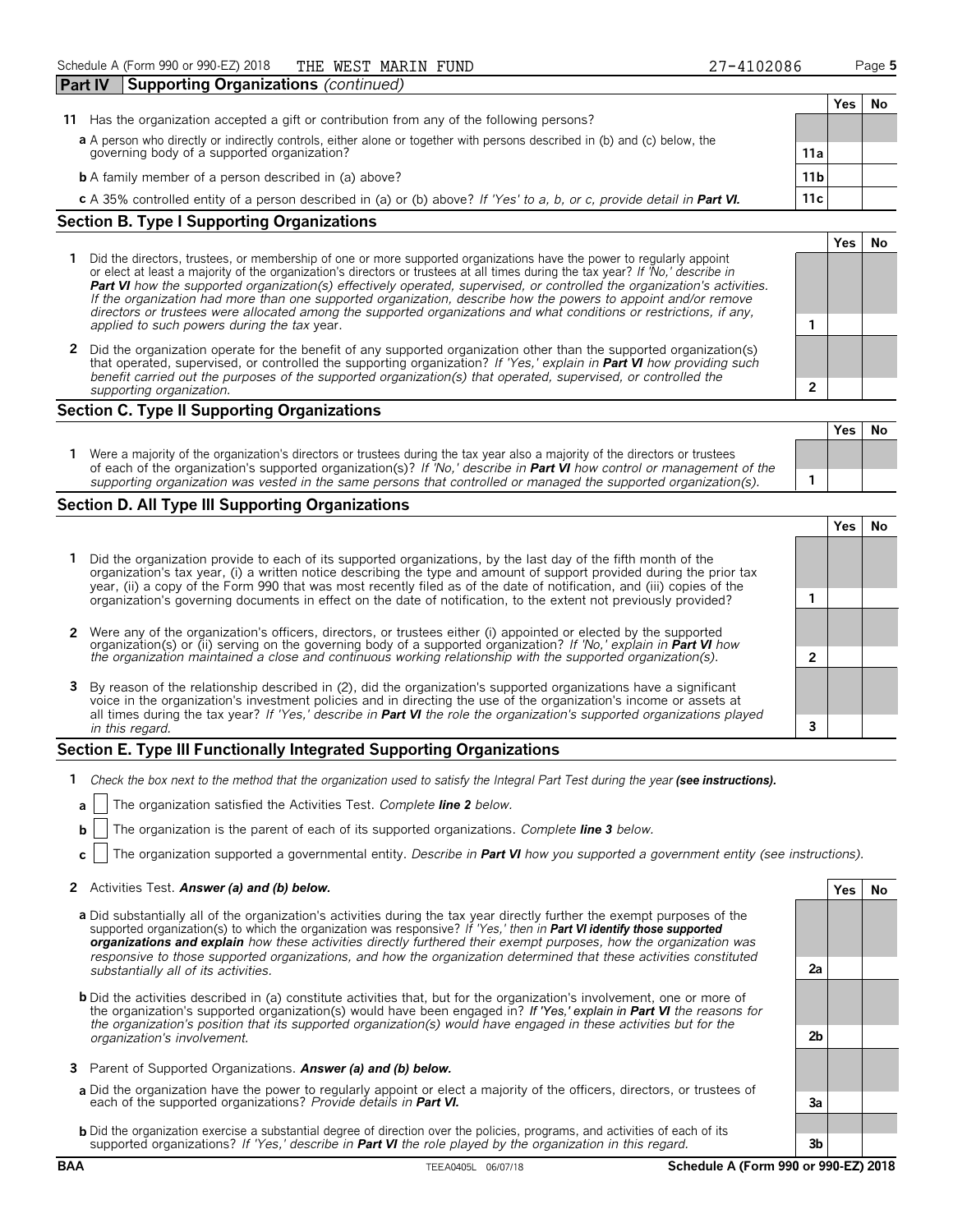|              | Type III Non-Functionally Integrated 509(a)(3) Supporting Organizations<br>Part V                                                                                                                                                                                    |                          |                |                                |
|--------------|----------------------------------------------------------------------------------------------------------------------------------------------------------------------------------------------------------------------------------------------------------------------|--------------------------|----------------|--------------------------------|
| 1            | Check here if the organization satisfied the Integral Part Test as a qualifying trust on Nov. 20, 1970 (explain in Part VI). See<br><b>instructions.</b> All other Type III non-functionally integrated supporting organizations must complete Sections A through E. |                          |                |                                |
|              | Section A - Adjusted Net Income                                                                                                                                                                                                                                      |                          | (A) Prior Year | (B) Current Year<br>(optional) |
| 1            | Net short-term capital gain                                                                                                                                                                                                                                          | 1                        |                |                                |
| $\mathbf{2}$ | Recoveries of prior-year distributions                                                                                                                                                                                                                               | $\overline{2}$           |                |                                |
| 3            | Other gross income (see instructions)                                                                                                                                                                                                                                | 3                        |                |                                |
| 4            | Add lines 1 through 3.                                                                                                                                                                                                                                               | 4                        |                |                                |
| 5            | Depreciation and depletion                                                                                                                                                                                                                                           | 5                        |                |                                |
| 6            | Portion of operating expenses paid or incurred for production or collection of gross<br>income or for management, conservation, or maintenance of property held for<br>production of income (see instructions)                                                       | 6                        |                |                                |
| 7            | Other expenses (see instructions)                                                                                                                                                                                                                                    | $\overline{7}$           |                |                                |
| 8            | <b>Adjusted Net Income</b> (subtract lines 5, 6, and 7 from line 4)                                                                                                                                                                                                  | 8                        |                |                                |
|              | <b>Section B - Minimum Asset Amount</b>                                                                                                                                                                                                                              |                          | (A) Prior Year | (B) Current Year<br>(optional) |
| 1.           | Aggregate fair market value of all non-exempt-use assets (see instructions for short<br>tax year or assets held for part of year):                                                                                                                                   |                          |                |                                |
|              | a Average monthly value of securities                                                                                                                                                                                                                                | 1a                       |                |                                |
|              | <b>b</b> Average monthly cash balances                                                                                                                                                                                                                               | 1b                       |                |                                |
|              | c Fair market value of other non-exempt-use assets                                                                                                                                                                                                                   | 1c                       |                |                                |
|              | <b>d Total</b> (add lines 1a, 1b, and 1c)                                                                                                                                                                                                                            | 1 <sub>d</sub>           |                |                                |
|              | <b>e Discount</b> claimed for blockage or other<br>factors (explain in detail in Part VI):                                                                                                                                                                           |                          |                |                                |
| 2            | Acquisition indebtedness applicable to non-exempt-use assets                                                                                                                                                                                                         | $\overline{2}$           |                |                                |
| 3            | Subtract line 2 from line 1d.                                                                                                                                                                                                                                        | 3                        |                |                                |
| 4            | Cash deemed held for exempt use. Enter 1-1/2% of line 3 (for greater amount,<br>see instructions).                                                                                                                                                                   | 4                        |                |                                |
| 5            | Net value of non-exempt-use assets (subtract line 4 from line 3)                                                                                                                                                                                                     | 5                        |                |                                |
| 6            | Multiply line 5 by .035.                                                                                                                                                                                                                                             | 6                        |                |                                |
| 7            | Recoveries of prior-year distributions                                                                                                                                                                                                                               | $\overline{\phantom{a}}$ |                |                                |
| 8            | Minimum Asset Amount (add line 7 to line 6)                                                                                                                                                                                                                          | 8                        |                |                                |
|              | Section C - Distributable Amount                                                                                                                                                                                                                                     |                          |                | <b>Current Year</b>            |
| 1            | Adjusted net income for prior year (from Section A, line 8, Column A)                                                                                                                                                                                                | $\mathbf{1}$             |                |                                |
| $\mathbf{2}$ | Enter 85% of line 1.                                                                                                                                                                                                                                                 | $\overline{2}$           |                |                                |
| 3            | Minimum asset amount for prior year (from Section B, line 8, Column A)                                                                                                                                                                                               | $\overline{\mathbf{3}}$  |                |                                |
| 4            | Enter greater of line 2 or line 3.                                                                                                                                                                                                                                   | 4                        |                |                                |
| 5            | Income tax imposed in prior year                                                                                                                                                                                                                                     | 5                        |                |                                |
| 6            | <b>Distributable Amount.</b> Subtract line 5 from line 4, unless subject to emergency<br>temporary reduction (see instructions).                                                                                                                                     | 6                        |                |                                |

**7**  $\mid$  Check here if the current year is the organization's first as a non-functionally integrated Type III supporting organization (see instructions).

**BAA Schedule A (Form 990 or 990-EZ) 2018**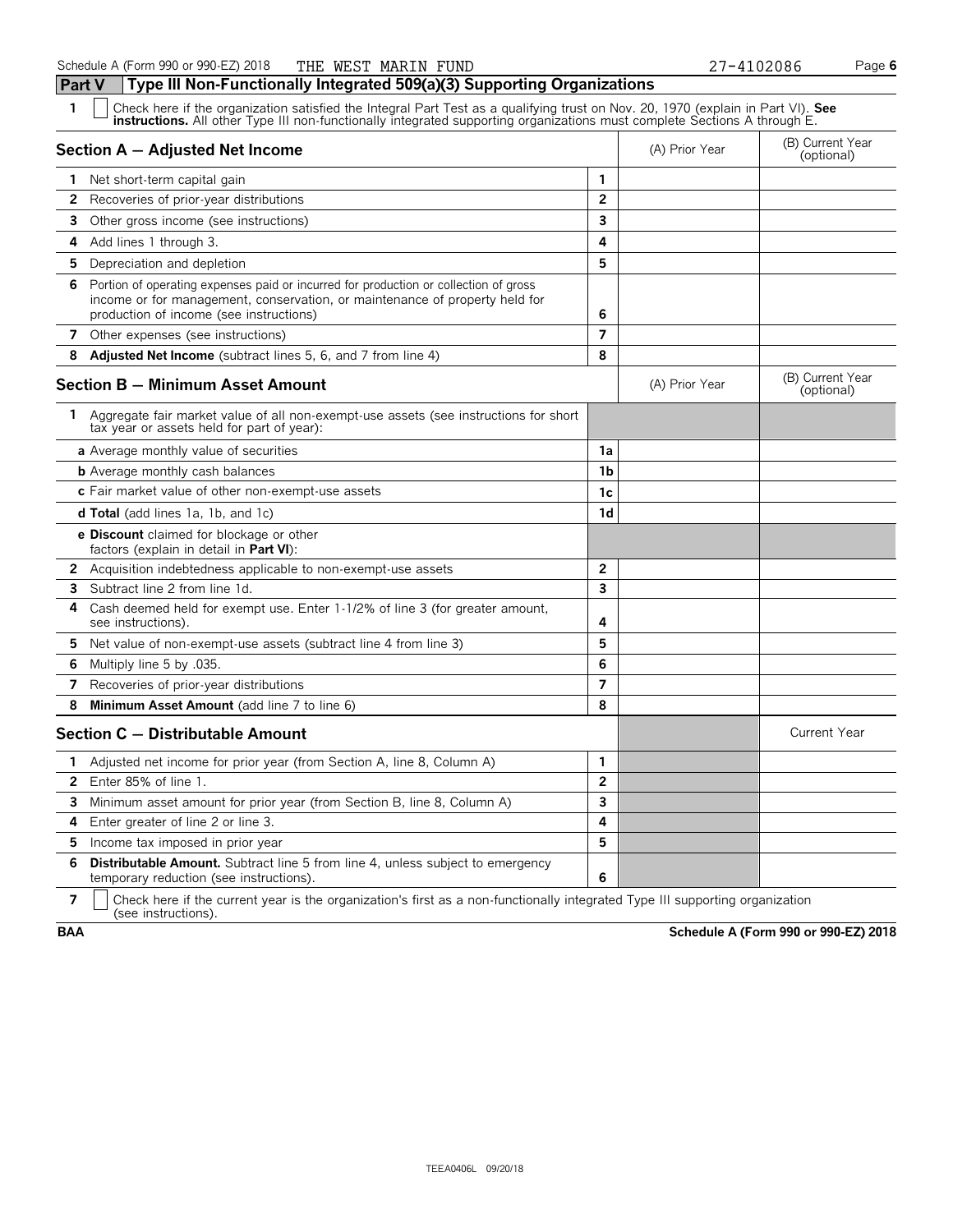| <b>Part V</b> | Type III Non-Functionally Integrated 509(a)(3) Supporting Organizations (continued)                                                                                           |                                              |                                              |                                                  |
|---------------|-------------------------------------------------------------------------------------------------------------------------------------------------------------------------------|----------------------------------------------|----------------------------------------------|--------------------------------------------------|
|               | <b>Section D - Distributions</b>                                                                                                                                              |                                              |                                              | <b>Current Year</b>                              |
| 1.            | Amounts paid to supported organizations to accomplish exempt purposes                                                                                                         |                                              |                                              |                                                  |
| 2             | Amounts paid to perform activity that directly furthers exempt purposes of supported organizations,<br>in excess of income from activity                                      |                                              |                                              |                                                  |
| 3             | Administrative expenses paid to accomplish exempt purposes of supported organizations                                                                                         |                                              |                                              |                                                  |
| 4             | Amounts paid to acquire exempt-use assets                                                                                                                                     |                                              |                                              |                                                  |
| 5             | Qualified set-aside amounts (prior IRS approval required)                                                                                                                     |                                              |                                              |                                                  |
| 6             | Other distributions (describe in Part VI). See instructions.                                                                                                                  |                                              |                                              |                                                  |
| 7             | Total annual distributions. Add lines 1 through 6.                                                                                                                            |                                              |                                              |                                                  |
| 8             | Distributions to attentive supported organizations to which the organization is responsive (provide details<br>in Part VI). See instructions.                                 |                                              |                                              |                                                  |
| 9             | Distributable amount for 2018 from Section C, line 6                                                                                                                          |                                              |                                              |                                                  |
|               | 10 Line 8 amount divided by line 9 amount                                                                                                                                     |                                              |                                              |                                                  |
|               | Section E - Distribution Allocations (see instructions)                                                                                                                       | (i)<br><b>Excess</b><br><b>Distributions</b> | (i)<br><b>Underdistributions</b><br>Pre-2018 | (iii)<br><b>Distributable</b><br>Amount for 2018 |
|               | Distributable amount for 2018 from Section C, line 6                                                                                                                          |                                              |                                              |                                                  |
|               | 2 Underdistributions, if any, for years prior to 2018 (reasonable<br>cause required - explain in Part VI). See instructions.                                                  |                                              |                                              |                                                  |
| 3             | Excess distributions carryover, if any, to 2018                                                                                                                               |                                              |                                              |                                                  |
|               | a From 2013                                                                                                                                                                   |                                              |                                              |                                                  |
|               | <b>b</b> From 2014                                                                                                                                                            |                                              |                                              |                                                  |
|               | c From 2015                                                                                                                                                                   |                                              |                                              |                                                  |
|               | $d$ From 2016                                                                                                                                                                 |                                              |                                              |                                                  |
|               | <b>e</b> From 2017.                                                                                                                                                           |                                              |                                              |                                                  |
|               | f Total of lines 3a through e                                                                                                                                                 |                                              |                                              |                                                  |
|               | g Applied to underdistributions of prior years                                                                                                                                |                                              |                                              |                                                  |
|               | h Applied to 2018 distributable amount                                                                                                                                        |                                              |                                              |                                                  |
|               | <i>i</i> Carryover from 2013 not applied (see instructions)                                                                                                                   |                                              |                                              |                                                  |
|               | j Remainder. Subtract lines 3g, 3h, and 3i from 3f.                                                                                                                           |                                              |                                              |                                                  |
| 4             | Distributions for 2018 from Section D.<br>\$<br>line 7:                                                                                                                       |                                              |                                              |                                                  |
|               | a Applied to underdistributions of prior years                                                                                                                                |                                              |                                              |                                                  |
|               | <b>b</b> Applied to 2018 distributable amount                                                                                                                                 |                                              |                                              |                                                  |
|               | c Remainder. Subtract lines 4a and 4b from 4.                                                                                                                                 |                                              |                                              |                                                  |
| 5.            | Remaining underdistributions for years prior to 2018, if any.<br>Subtract lines 3g and 4a from line 2. For result greater than<br>zero, explain in Part VI. See instructions. |                                              |                                              |                                                  |
|               | 6 Remaining underdistributions for 2018. Subtract lines 3h and 4b<br>from line 1. For result greater than zero, explain in Part VI. See<br>instructions.                      |                                              |                                              |                                                  |
|               | 7 Excess distributions carryover to 2019. Add lines 3j and 4c.                                                                                                                |                                              |                                              |                                                  |
|               | 8 Breakdown of line 7:                                                                                                                                                        |                                              |                                              |                                                  |
|               | <b>a</b> Excess from $2014$                                                                                                                                                   |                                              |                                              |                                                  |
|               | $b$ Excess from 2015                                                                                                                                                          |                                              |                                              |                                                  |
|               | <b>c</b> Excess from 2016                                                                                                                                                     |                                              |                                              |                                                  |
|               | <b>d</b> Excess from 2017                                                                                                                                                     |                                              |                                              |                                                  |
|               | e Excess from 2018                                                                                                                                                            |                                              |                                              |                                                  |

**BAA Schedule A (Form 990 or 990-EZ) 2018**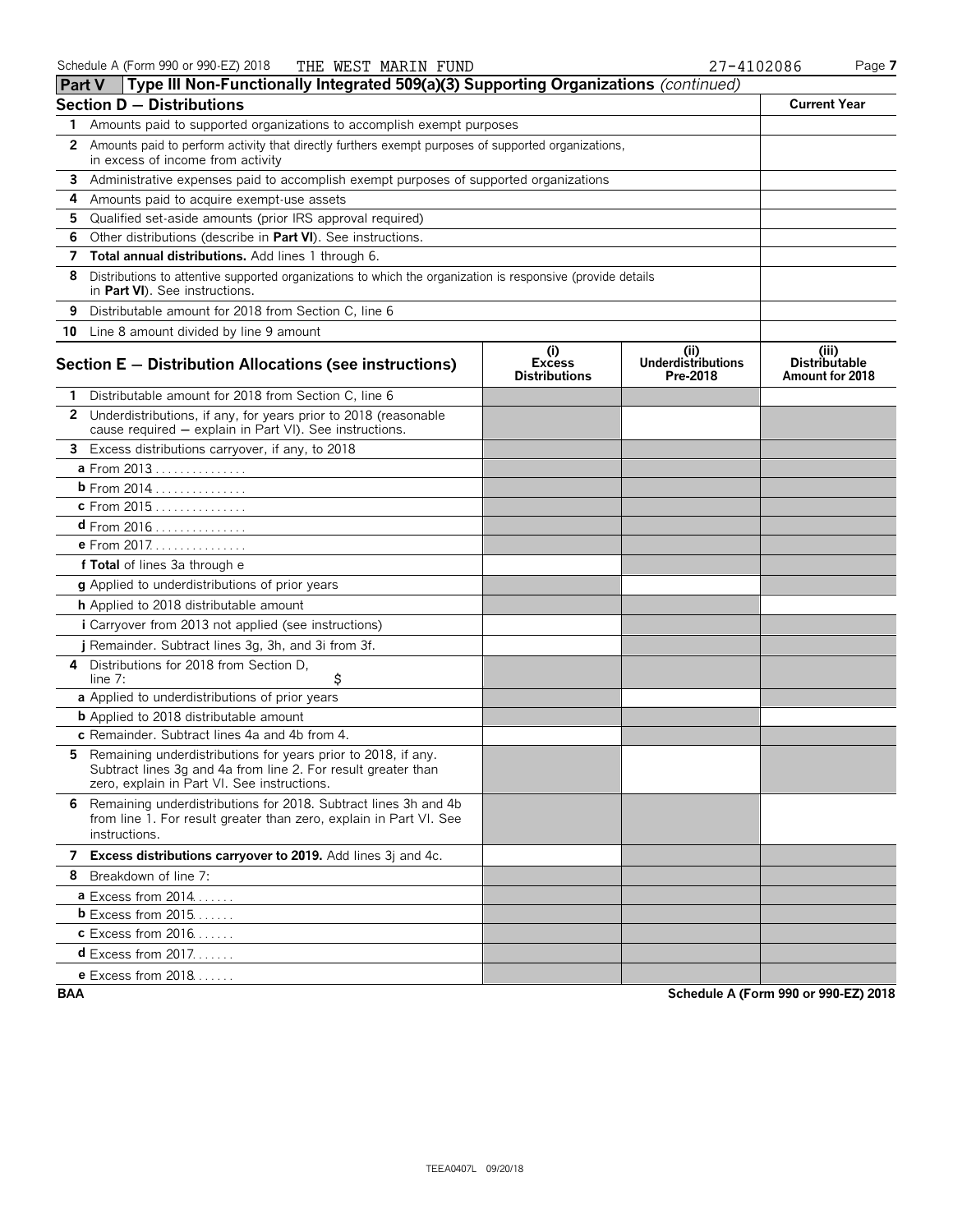Part VI Supplemental Information. Provide the explanations required by Part II, line 10; Part II, line 17a or 17b;Part III, line 12; Part IV,<br>Section A, lines 1, 2, 3b, 3c, 4b, 4c, 5a, 6, 9a, 9b, 9c, 11a, 11b, and 11c; Par Part IV, Section D, lines 2 and 3; Part IV, Section E, lines 1c, 2a, 2b, 3a, and 3b; Part V, line 1; Part V, Section B, line 1e; Part V, Section D, lines 5, 6, and 8; and Part V, Section E, lines 2, 5, and 6. Also complete this part for any additional information. (See instructions.)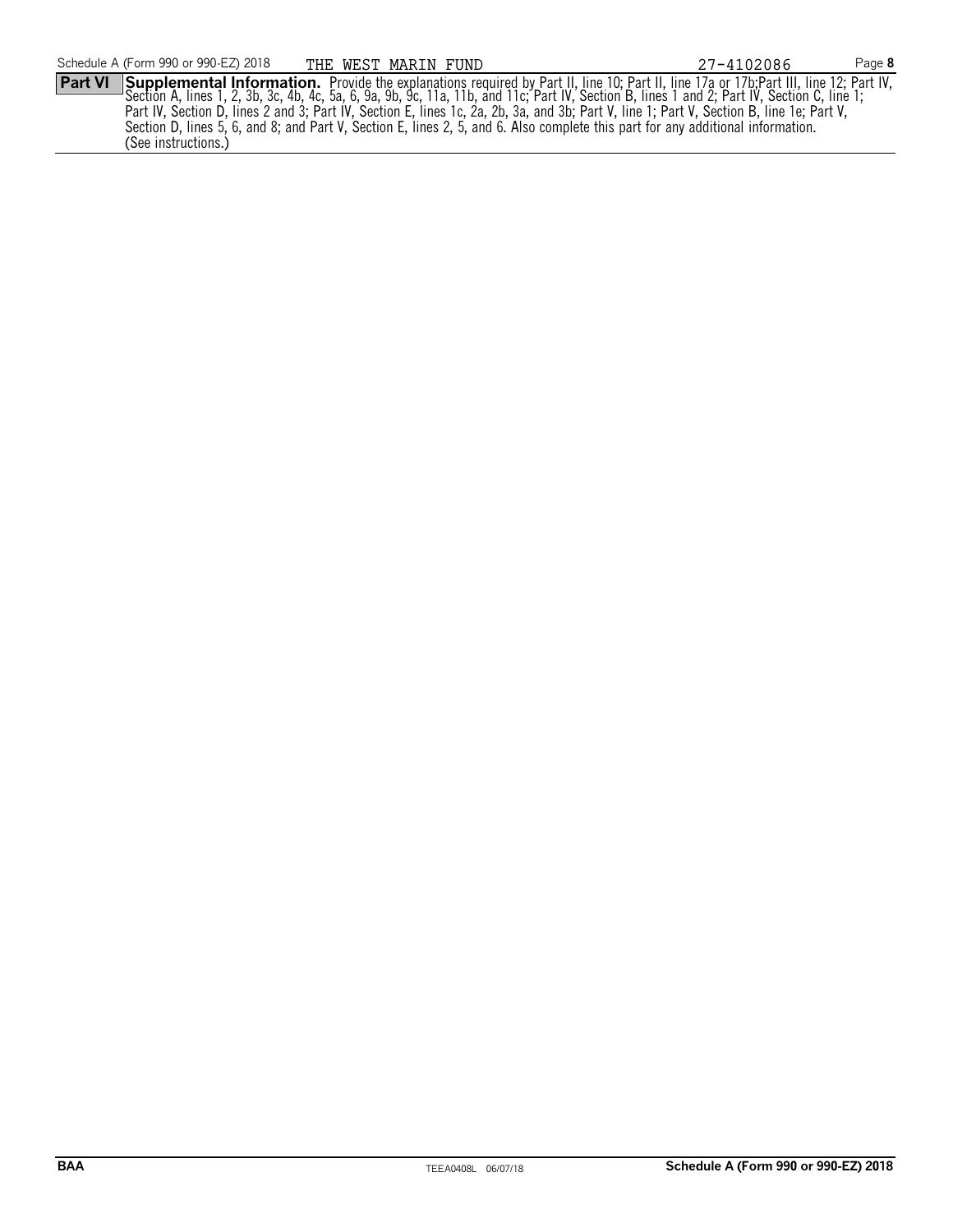| <b>SCHEDULE D</b> |  |
|-------------------|--|
| (Form 990)        |  |

## SCHEDULE D Supplemental Financial Statements<br>
Form 990) Fomplete if the organization answered 'Yes' on Form 990, **DO18**

**Part IV, line 6, 7, 8, 9, 10, 11a, 11b, 11c, 11d, 11e, 11f, 12a, or 12b. 2018** 

Attach to Form 990.

► Attach to Form 990.<br>
■ Go to *www.irs.gov/Form990* for instructions and the latest information. Inspection Department of the Treasury **Exercision Exercise PEATLICE CONFORM SPULLER IDENT CONFORM SPULLER IDENT COPER TO PULLER IDENT COPER TO PULLER INCREDIBLER COPER TO PULLER INCREDIBLER INCREDIBLER INCREDIBLER INCREDIBLER INCR** 

| THE WEST MARIN FUND                                                                                                                                                                                                                                                                                                                                                                            |                                                                                   |                                                    |
|------------------------------------------------------------------------------------------------------------------------------------------------------------------------------------------------------------------------------------------------------------------------------------------------------------------------------------------------------------------------------------------------|-----------------------------------------------------------------------------------|----------------------------------------------------|
| Part I                                                                                                                                                                                                                                                                                                                                                                                         | Organizations Maintaining Donor Advised Funds or Other Similar Funds or Accounts. | 27-4102086                                         |
|                                                                                                                                                                                                                                                                                                                                                                                                | Complete if the organization answered 'Yes' on Form 990, Part IV, line 6.         |                                                    |
|                                                                                                                                                                                                                                                                                                                                                                                                | (a) Donor advised funds                                                           | (b) Funds and other accounts                       |
| Total number at end of year<br>1                                                                                                                                                                                                                                                                                                                                                               | 3                                                                                 |                                                    |
| Aggregate value of contributions to (during year)<br>2                                                                                                                                                                                                                                                                                                                                         | 1,384,296.                                                                        |                                                    |
| Aggregate value of grants from (during year)                                                                                                                                                                                                                                                                                                                                                   | 579,294.                                                                          |                                                    |
| Aggregate value at end of year<br>4                                                                                                                                                                                                                                                                                                                                                            | 820,866.                                                                          |                                                    |
| Did the organization inform all donors and donor advisors in writing that the assets held in donor advised funds<br>5<br>are the organization's property, subject to the organization's exclusive legal control?                                                                                                                                                                               |                                                                                   | $\overline{X}$ Yes<br>No                           |
| Did the organization inform all grantees, donors, and donor advisors in writing that grant funds can be used only<br>for charitable purposes and not for the benefit of the donor or donor advisor, or for any other purpose conf<br>6                                                                                                                                                         |                                                                                   | $X$ Yes<br>No                                      |
| Part II<br><b>Conservation Easements.</b>                                                                                                                                                                                                                                                                                                                                                      | Complete if the organization answered 'Yes' on Form 990, Part IV, line 7.         |                                                    |
| 1 Purpose(s) of conservation easements held by the organization (check all that apply).                                                                                                                                                                                                                                                                                                        |                                                                                   |                                                    |
| Preservation of land for public use (e.g., recreation or education)                                                                                                                                                                                                                                                                                                                            |                                                                                   | Preservation of a historically important land area |
| Protection of natural habitat                                                                                                                                                                                                                                                                                                                                                                  |                                                                                   | Preservation of a certified historic structure     |
| Preservation of open space                                                                                                                                                                                                                                                                                                                                                                     |                                                                                   |                                                    |
| 2 Complete lines 2a through 2d if the organization held a qualified conservation contribution in the form of a conservation easement on the<br>last day of the tax year.                                                                                                                                                                                                                       |                                                                                   |                                                    |
|                                                                                                                                                                                                                                                                                                                                                                                                |                                                                                   | Held at the End of the Tax Year                    |
|                                                                                                                                                                                                                                                                                                                                                                                                |                                                                                   | 2a                                                 |
|                                                                                                                                                                                                                                                                                                                                                                                                |                                                                                   | 2 <sub>b</sub>                                     |
| c Number of conservation easements on a certified historic structure included in (a)                                                                                                                                                                                                                                                                                                           |                                                                                   | 2c                                                 |
| d Number of conservation easements included in (c) acquired after 7/25/06, and not on a historic                                                                                                                                                                                                                                                                                               |                                                                                   | 2d                                                 |
| 3 Number of conservation easements modified, transferred, released, extinguished, or terminated by the organization during the<br>tax year ►                                                                                                                                                                                                                                                   |                                                                                   |                                                    |
| Number of states where property subject to conservation easement is located ▶                                                                                                                                                                                                                                                                                                                  |                                                                                   |                                                    |
| Does the organization have a written policy regarding the periodic monitoring, inspection, handling of violations,<br>5                                                                                                                                                                                                                                                                        |                                                                                   | No<br>Yes                                          |
| Staff and volunteer hours devoted to monitoring, inspecting, handling of violations, and enforcing conservation easements during the year<br>6                                                                                                                                                                                                                                                 |                                                                                   |                                                    |
| 7 Amount of expenses incurred in monitoring, inspecting, handling of violations, and enforcing conservation easements during the year                                                                                                                                                                                                                                                          |                                                                                   |                                                    |
| Does each conservation easement reported on line 2(d) above satisfy the requirements of section 170(h)(4)(B)(i)                                                                                                                                                                                                                                                                                |                                                                                   | $7$ Yes<br>No                                      |
| In Part XIII, describe how the organization reports conservation easements in its revenue and expense statement, and balance sheet, and<br>include, if applicable, the text of the footnote to the organization's financial statements that describes the organization's accounting for<br>conservation easements.                                                                             |                                                                                   |                                                    |
| Part III Organizations Maintaining Collections of Art, Historical Treasures, or Other Similar Assets.                                                                                                                                                                                                                                                                                          | Complete if the organization answered 'Yes' on Form 990, Part IV, line 8.         |                                                    |
| 1a If the organization elected, as permitted under SFAS 116 (ASC 958), not to report in its revenue statement and balance sheet works of<br>art, historical treasures, or other similar assets held for public exhibition, education, or research in furtherance of public service, provide,<br>in Part XIII, the text of the footnote to its financial statements that describes these items. |                                                                                   |                                                    |
| <b>b</b> If the organization elected, as permitted under SFAS 116 (ASC 958), to report in its revenue statement and balance sheet works of art,<br>historical treasures, or other similar assets held for public exhibition, education, or research in furtherance of public service, provide the<br>following amounts relating to these items:                                                |                                                                                   |                                                    |
|                                                                                                                                                                                                                                                                                                                                                                                                |                                                                                   |                                                    |
|                                                                                                                                                                                                                                                                                                                                                                                                |                                                                                   |                                                    |
| If the organization received or held works of art, historical treasures, or other similar assets for financial gain, provide the following<br>2<br>amounts required to be reported under SFAS 116 (ASC 958) relating to these items:                                                                                                                                                           |                                                                                   |                                                    |
|                                                                                                                                                                                                                                                                                                                                                                                                |                                                                                   | ►\$                                                |
|                                                                                                                                                                                                                                                                                                                                                                                                |                                                                                   | $\triangleright$ \$                                |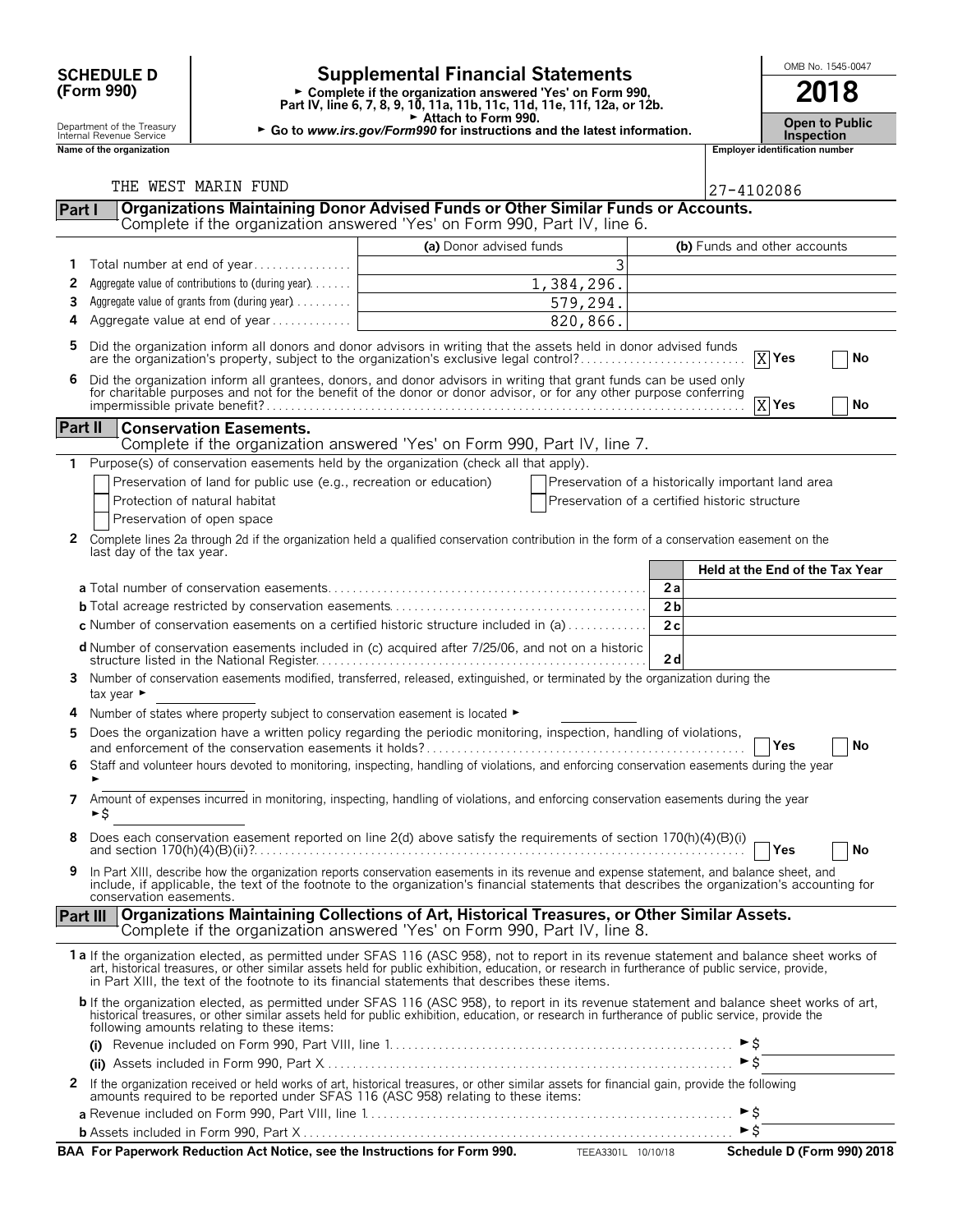| Schedule D (Form 990) 2018 THE WEST MARIN FUND                                                                                                                                                                                 |                  |                                         |                                    | 27-4102086                      |                            |                     | Page 2 |
|--------------------------------------------------------------------------------------------------------------------------------------------------------------------------------------------------------------------------------|------------------|-----------------------------------------|------------------------------------|---------------------------------|----------------------------|---------------------|--------|
| Organizations Maintaining Collections of Art, Historical Treasures, or Other Similar Assets (continued)<br><b>Part III</b>                                                                                                     |                  |                                         |                                    |                                 |                            |                     |        |
| Using the organization's acquisition, accession, and other records, check any of the following that are a significant use of its collection<br>3.<br>items (check all that apply):                                             |                  |                                         |                                    |                                 |                            |                     |        |
| Public exhibition<br>a                                                                                                                                                                                                         |                  | d                                       | Loan or exchange programs          |                                 |                            |                     |        |
| Scholarly research<br>b                                                                                                                                                                                                        |                  | Other<br>е                              |                                    |                                 |                            |                     |        |
| Preservation for future generations<br>C<br>Provide a description of the organization's collections and explain how they further the organization's exempt purpose in                                                          |                  |                                         |                                    |                                 |                            |                     |        |
| Part XIII.                                                                                                                                                                                                                     |                  |                                         |                                    |                                 |                            |                     |        |
| During the year, did the organization solicit or receive donations of art, historical treasures, or other similar assets to be sold to raise funds rather than to be maintained as part of the organization's collection?<br>5 |                  |                                         |                                    |                                 | Yes                        |                     | No     |
| Part IV Escrow and Custodial Arrangements. Complete if the organization answered 'Yes' on Form 990, Part IV,<br>line 9, or reported an amount on Form 990, Part X, line 21.                                                    |                  |                                         |                                    |                                 |                            |                     |        |
| 1a Is the organization an agent, trustee, custodian or other intermediary for contributions or other assets not included                                                                                                       |                  |                                         |                                    |                                 | Yes                        |                     | No     |
| <b>b</b> If 'Yes,' explain the arrangement in Part XIII and complete the following table:                                                                                                                                      |                  |                                         |                                    |                                 |                            |                     |        |
|                                                                                                                                                                                                                                |                  |                                         |                                    |                                 | Amount                     |                     |        |
|                                                                                                                                                                                                                                |                  |                                         |                                    |                                 |                            |                     |        |
|                                                                                                                                                                                                                                |                  |                                         |                                    | 1 d                             |                            |                     |        |
|                                                                                                                                                                                                                                |                  |                                         |                                    | 1e<br>1f                        |                            |                     |        |
| 2a Did the organization include an amount on Form 990, Part X, line 21, for escrow or custodial account liability?                                                                                                             |                  |                                         |                                    |                                 |                            |                     | No     |
|                                                                                                                                                                                                                                |                  |                                         |                                    |                                 |                            |                     |        |
|                                                                                                                                                                                                                                |                  |                                         |                                    |                                 |                            |                     |        |
| <b>Part V</b><br>Endowment Funds. Complete if the organization answered 'Yes' on Form 990, Part IV, line 10.                                                                                                                   |                  |                                         |                                    |                                 |                            |                     |        |
|                                                                                                                                                                                                                                | (a) Current year | (b) Prior year                          | (c) Two years back                 | (d) Three years back            |                            | (e) Four years back |        |
| <b>1 a</b> Beginning of year balance                                                                                                                                                                                           | 61,360.          |                                         | 0.<br>0.                           | 0.                              |                            |                     | 0.     |
| <b>b</b> Contributions                                                                                                                                                                                                         | 5,800.           | 61,360.                                 |                                    |                                 |                            |                     |        |
| <b>c</b> Net investment earnings, gains,                                                                                                                                                                                       |                  |                                         |                                    |                                 |                            |                     |        |
| <b>d</b> Grants or scholarships $\ldots$                                                                                                                                                                                       |                  |                                         |                                    |                                 |                            |                     |        |
| <b>e</b> Other expenditures for facilities<br>and programs                                                                                                                                                                     |                  |                                         |                                    | 0.                              |                            |                     |        |
| f Administrative expenses                                                                                                                                                                                                      |                  |                                         |                                    |                                 |                            |                     |        |
| <b>g</b> End of year balance $\ldots \ldots \ldots$                                                                                                                                                                            | 67, 160.         | 61,360.                                 | 0.                                 | 0.                              |                            |                     | 0.     |
| 2 Provide the estimated percentage of the current year end balance (line 1g, column (a)) held as:                                                                                                                              |                  |                                         |                                    |                                 |                            |                     |        |
| a Board designated or quasi-endowment $\blacktriangleright$                                                                                                                                                                    |                  | 100.00 <sup>8</sup>                     |                                    |                                 |                            |                     |        |
| <b>b</b> Permanent endowment ►                                                                                                                                                                                                 | ٥,               |                                         |                                    |                                 |                            |                     |        |
| c Temporarily restricted endowment ►                                                                                                                                                                                           |                  | ٥.                                      |                                    |                                 |                            |                     |        |
| The percentages on lines 2a, 2b, and 2c should equal 100%.                                                                                                                                                                     |                  |                                         |                                    |                                 |                            |                     |        |
| 3a Are there endowment funds not in the possession of the organization that are held and administered for the                                                                                                                  |                  |                                         |                                    |                                 |                            |                     |        |
| organization by:<br>(i)                                                                                                                                                                                                        |                  |                                         |                                    |                                 |                            | <b>Yes</b>          | No     |
|                                                                                                                                                                                                                                |                  |                                         |                                    |                                 | 3a(i)<br>3a(ii)            |                     | Χ<br>X |
|                                                                                                                                                                                                                                |                  |                                         |                                    |                                 | 3 <sub>b</sub>             |                     |        |
| 4 Describe in Part XIII the intended uses of the organization's endowment funds.                                                                                                                                               |                  |                                         |                                    |                                 |                            |                     |        |
| <b>Part VI</b> Land, Buildings, and Equipment.                                                                                                                                                                                 |                  |                                         |                                    |                                 |                            |                     |        |
| Complete if the organization answered 'Yes' on Form 990, Part IV, line 11a. See Form 990, Part X, line 10.                                                                                                                     |                  |                                         |                                    |                                 |                            |                     |        |
| Description of property                                                                                                                                                                                                        |                  | (a) Cost or other basis<br>(investment) | (b) Cost or other<br>basis (other) | (c) Accumulated<br>depreciation |                            | (d) Book value      |        |
|                                                                                                                                                                                                                                |                  |                                         |                                    |                                 |                            |                     |        |
|                                                                                                                                                                                                                                |                  |                                         |                                    |                                 |                            |                     |        |
| c Leasehold improvements                                                                                                                                                                                                       |                  |                                         |                                    |                                 |                            |                     |        |
|                                                                                                                                                                                                                                |                  |                                         |                                    |                                 |                            |                     |        |
|                                                                                                                                                                                                                                |                  |                                         |                                    |                                 |                            |                     |        |
| <b>BAA</b>                                                                                                                                                                                                                     |                  |                                         |                                    | ▶                               |                            |                     | 0.     |
|                                                                                                                                                                                                                                |                  |                                         |                                    |                                 | Schedule D (Form 990) 2018 |                     |        |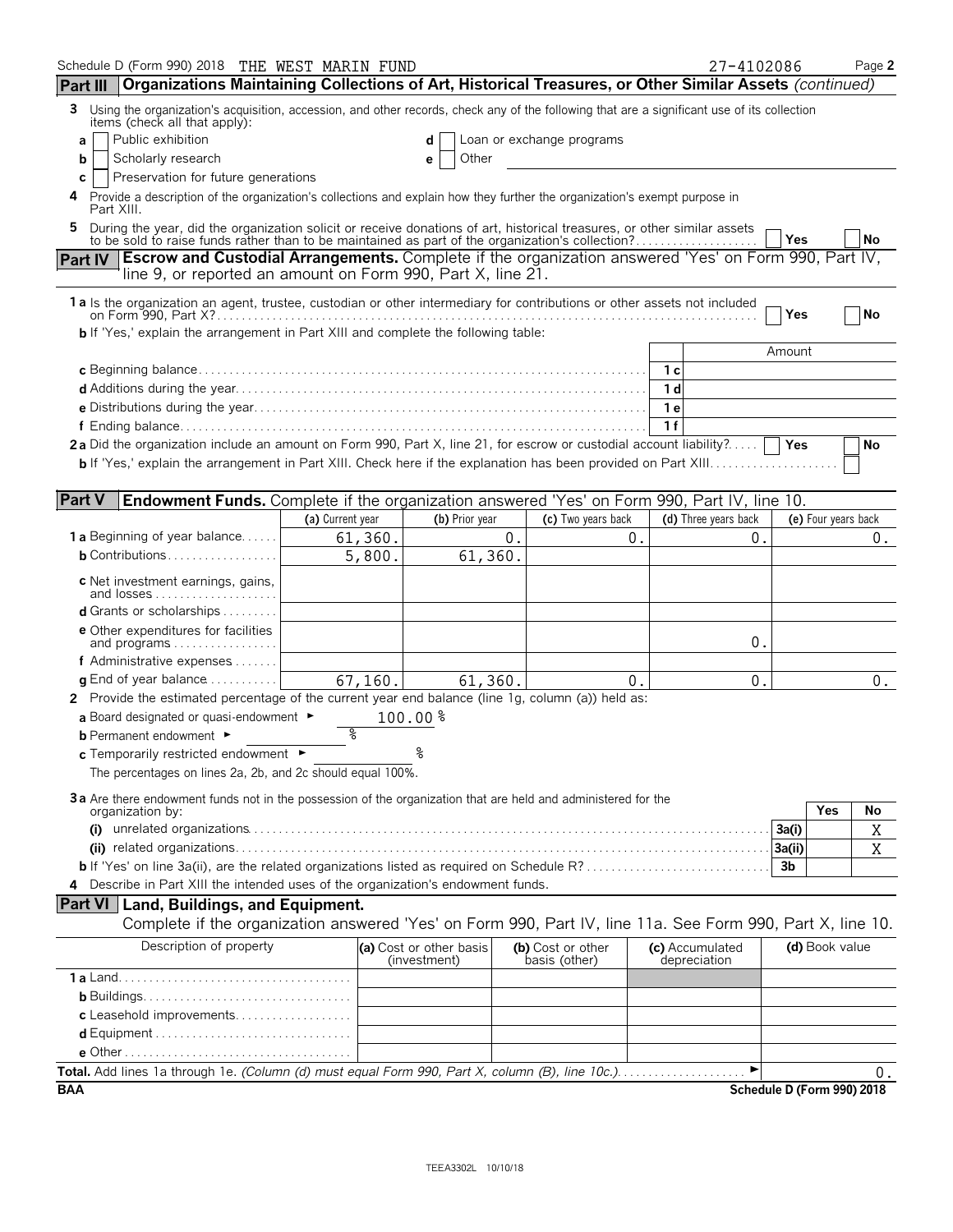| Schedule D (Form 990) 2018 THE WEST MARIN FUND |  |  |  |  |
|------------------------------------------------|--|--|--|--|
|------------------------------------------------|--|--|--|--|

|                  | Schedule D (Form 990) 2018 THE WEST MARIN FUND                                                                                                                                              |                 |                                                           | 27-4102086     | Page 3     |
|------------------|---------------------------------------------------------------------------------------------------------------------------------------------------------------------------------------------|-----------------|-----------------------------------------------------------|----------------|------------|
| <b>Part VII</b>  | Investments - Other Securities.<br>Complete if the organization answered 'Yes' on Form 990, Part IV, line 11b. See Form 990, Part X, line 12.                                               |                 | N/A                                                       |                |            |
|                  | (a) Description of security or category (including name of security)                                                                                                                        | (b) Book value  | (c) Method of valuation: Cost or end-of-year market value |                |            |
|                  |                                                                                                                                                                                             |                 |                                                           |                |            |
|                  |                                                                                                                                                                                             |                 |                                                           |                |            |
| (3) Other        |                                                                                                                                                                                             |                 |                                                           |                |            |
| (A)              |                                                                                                                                                                                             |                 |                                                           |                |            |
| (B)              |                                                                                                                                                                                             |                 |                                                           |                |            |
| (C)              |                                                                                                                                                                                             |                 |                                                           |                |            |
| (D)              |                                                                                                                                                                                             |                 |                                                           |                |            |
| (E)              |                                                                                                                                                                                             |                 |                                                           |                |            |
| (F)              |                                                                                                                                                                                             |                 |                                                           |                |            |
| (G)<br>(H)       |                                                                                                                                                                                             |                 |                                                           |                |            |
| $($ l $)$        |                                                                                                                                                                                             |                 |                                                           |                |            |
|                  | Total. (Column (b) must equal Form 990, Part X, column (B) line 12.)                                                                                                                        |                 |                                                           |                |            |
|                  | Part VIII Investments - Program Related.                                                                                                                                                    |                 | N/A                                                       |                |            |
|                  | Complete if the organization answered 'Yes' on Form 990, Part IV, line 11c. See Form 990, Part X, line 13.                                                                                  |                 |                                                           |                |            |
|                  | (a) Description of investment                                                                                                                                                               | (b) Book value  | (c) Method of valuation: Cost or end-of-year market value |                |            |
| (1)              |                                                                                                                                                                                             |                 |                                                           |                |            |
| (2)              |                                                                                                                                                                                             |                 |                                                           |                |            |
| (3)              |                                                                                                                                                                                             |                 |                                                           |                |            |
| (4)              |                                                                                                                                                                                             |                 |                                                           |                |            |
| (5)              |                                                                                                                                                                                             |                 |                                                           |                |            |
| (6)              |                                                                                                                                                                                             |                 |                                                           |                |            |
| (7)              |                                                                                                                                                                                             |                 |                                                           |                |            |
| (8)              |                                                                                                                                                                                             |                 |                                                           |                |            |
| (9)              |                                                                                                                                                                                             |                 |                                                           |                |            |
| (10)             | Total. (Column (b) must equal Form 990, Part X, column (B) line 13.).                                                                                                                       |                 |                                                           |                |            |
| Part IX          | <b>Other Assets.</b>                                                                                                                                                                        |                 |                                                           |                |            |
|                  | Complete if the organization answered 'Yes' on Form 990, Part IV, line 11d. See Form 990, Part X, line 15.                                                                                  |                 |                                                           |                |            |
|                  |                                                                                                                                                                                             | (a) Description |                                                           | (b) Book value |            |
|                  | (1) MARIN COMMUNITY FOUNDATION FUND                                                                                                                                                         |                 |                                                           |                | 2,105,528. |
| (2)<br>(3)       |                                                                                                                                                                                             |                 |                                                           |                |            |
| (4)              |                                                                                                                                                                                             |                 |                                                           |                |            |
| (5)              |                                                                                                                                                                                             |                 |                                                           |                |            |
| (6)              |                                                                                                                                                                                             |                 |                                                           |                |            |
| (7)              |                                                                                                                                                                                             |                 |                                                           |                |            |
| (8)              |                                                                                                                                                                                             |                 |                                                           |                |            |
| (9)              |                                                                                                                                                                                             |                 |                                                           |                |            |
| (10)             |                                                                                                                                                                                             |                 |                                                           |                |            |
|                  |                                                                                                                                                                                             |                 |                                                           | ▶              | 2,105,528. |
| Part X           | <b>Other Liabilities.</b><br>Complete if the organization answered 'Yes' on Form 990, Part IV, line 11e or 11f. See Form 990, Part X, line 25.                                              |                 |                                                           |                |            |
|                  | (a) Description of liability                                                                                                                                                                | (b) Book value  |                                                           |                |            |
| (1)              | Federal income taxes                                                                                                                                                                        |                 |                                                           |                |            |
| (2)              |                                                                                                                                                                                             |                 |                                                           |                |            |
| $\overline{3)}$  |                                                                                                                                                                                             |                 |                                                           |                |            |
| (4)              |                                                                                                                                                                                             |                 |                                                           |                |            |
| $\overline{(5)}$ |                                                                                                                                                                                             |                 |                                                           |                |            |
| (6)              |                                                                                                                                                                                             |                 |                                                           |                |            |
| (7)<br>(8)       |                                                                                                                                                                                             |                 |                                                           |                |            |
| (9)              |                                                                                                                                                                                             |                 |                                                           |                |            |
| (10)             |                                                                                                                                                                                             |                 |                                                           |                |            |
| (11)             |                                                                                                                                                                                             |                 |                                                           |                |            |
|                  | Total. (Column (b) must equal Form 990, Part X, column (B) line 25.).                                                                                                                       |                 |                                                           |                |            |
|                  | 2. Liability for uncertain tax positions. In Part XIII, provide the text of the footnote to the organization's financial statements that reports the organization's liability for uncertain |                 |                                                           |                |            |

**2.** Liability for uncertain tax positions. In Part XIII, provide the text of the footnote to the organization's financial statements that reports the organization's liability for uncertain tax positions under FIN 48 (ASC 740). Check here if the text of the footnote has been provided in Part XIII. . . . . . . . . . . . . . . . . . . . . . . . . . . . . . . . . . . . . . . . . . . . . . . . . . . . . .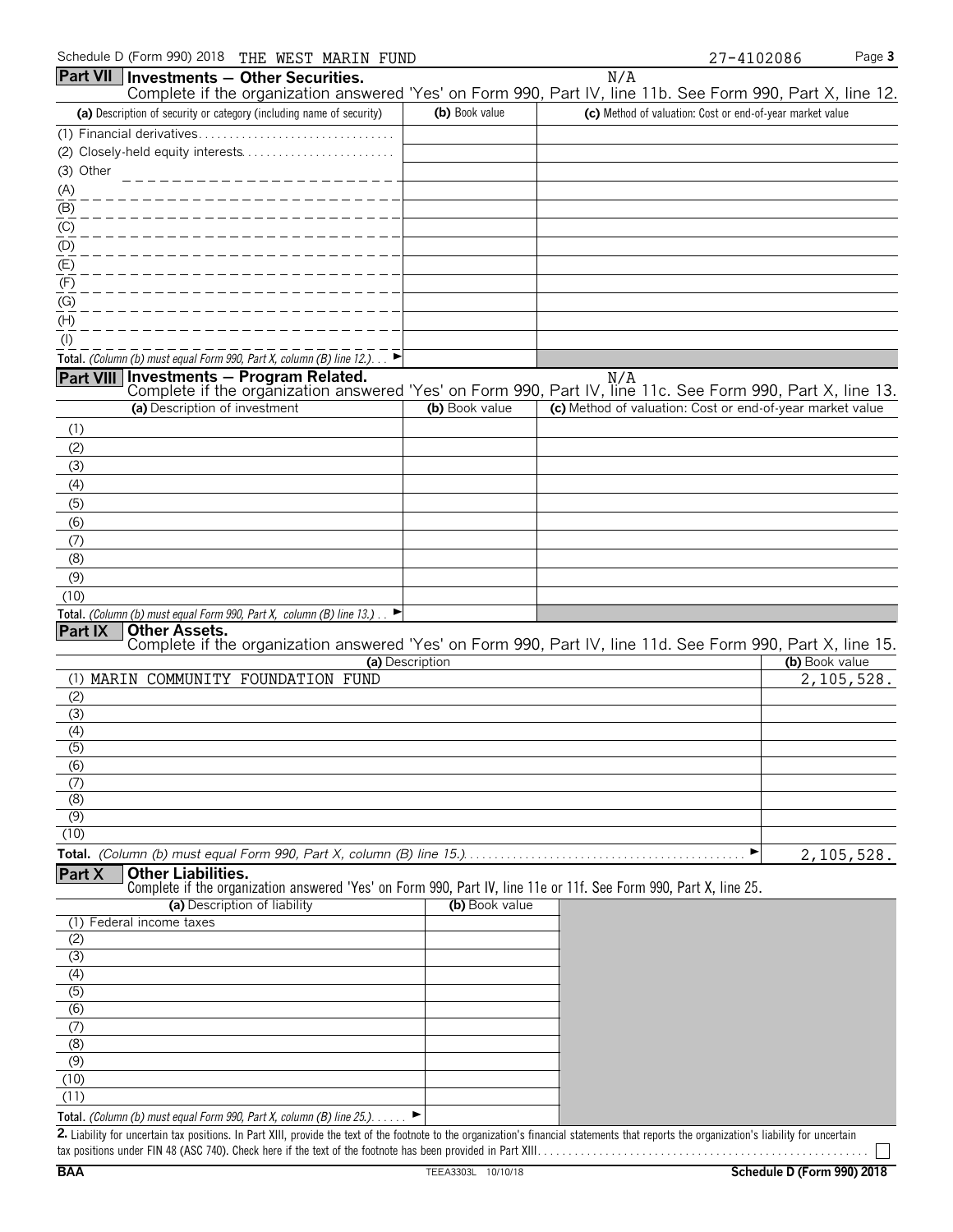| Schedule D (Form 990) 2018 THE WEST MARIN FUND                                                        | 27-4102086   | Page 4        |
|-------------------------------------------------------------------------------------------------------|--------------|---------------|
| Part XI<br>Reconciliation of Revenue per Audited Financial Statements With Revenue per Return.        |              |               |
| Complete if the organization answered 'Yes' on Form 990, Part IV, line 12a.                           |              |               |
|                                                                                                       | $\mathbf{1}$ | 2,243,081.    |
| Amounts included on line 1 but not on Form 990, Part VIII, line 12:<br>2                              |              |               |
| 2a<br>73,035.                                                                                         |              |               |
| 2 <sub>b</sub>                                                                                        |              |               |
| 2c                                                                                                    |              |               |
| 2d                                                                                                    |              |               |
|                                                                                                       | 2e           | 73,035.       |
| 3                                                                                                     | $\mathbf{3}$ | 2,170,046.    |
| Amounts included on Form 990, Part VIII, line 12, but not on line 1:<br>4                             |              |               |
| a Investment expenses not included on Form 990, Part VIII, line 7b. 4a<br>1,660.                      |              |               |
|                                                                                                       |              |               |
|                                                                                                       | 4 c          | 1,660.        |
| 5 Total revenue. Add lines 3 and 4c. (This must equal Form 990, Part I, line 12.)                     | $5^{\circ}$  | 2, 171, 706.  |
| <b>Part XII Reconciliation of Expenses per Audited Financial Statements With Expenses per Return.</b> |              |               |
| Complete if the organization answered 'Yes' on Form 990, Part IV, line 12a.                           |              |               |
|                                                                                                       | 1.           | 1,061,014.    |
| Amounts included on line 1 but not on Form 990, Part IX, line 25:<br>2                                |              |               |
| 2a                                                                                                    |              |               |
| 2 <sub>b</sub>                                                                                        |              |               |
| 2c                                                                                                    |              |               |
| 2d                                                                                                    |              |               |
|                                                                                                       | 2e           |               |
| 3.                                                                                                    | 3            | 1,061,014.    |
| Amounts included on Form 990, Part IX, line 25, but not on line 1:<br>4                               |              |               |
| <b>a</b> Investment expenses not included on Form 990, Part VIII, line 7b. 4a<br>1,660.               |              |               |
| 4h                                                                                                    |              |               |
|                                                                                                       | 4 c          | <u>1,660.</u> |
|                                                                                                       | 5            | 1,062,674.    |
| Part XIII Supplemental Information.                                                                   |              |               |

Provide the descriptions required for Part II, lines 3, 5, and 9; Part III, lines 1a and 4; Part IV, lines 1b and 2b; Part V,

line 4; Part X, line 2; Part XI, lines 2d and 4b; and Part XII, lines 2d and 4b. Also complete this part to provide any additional information.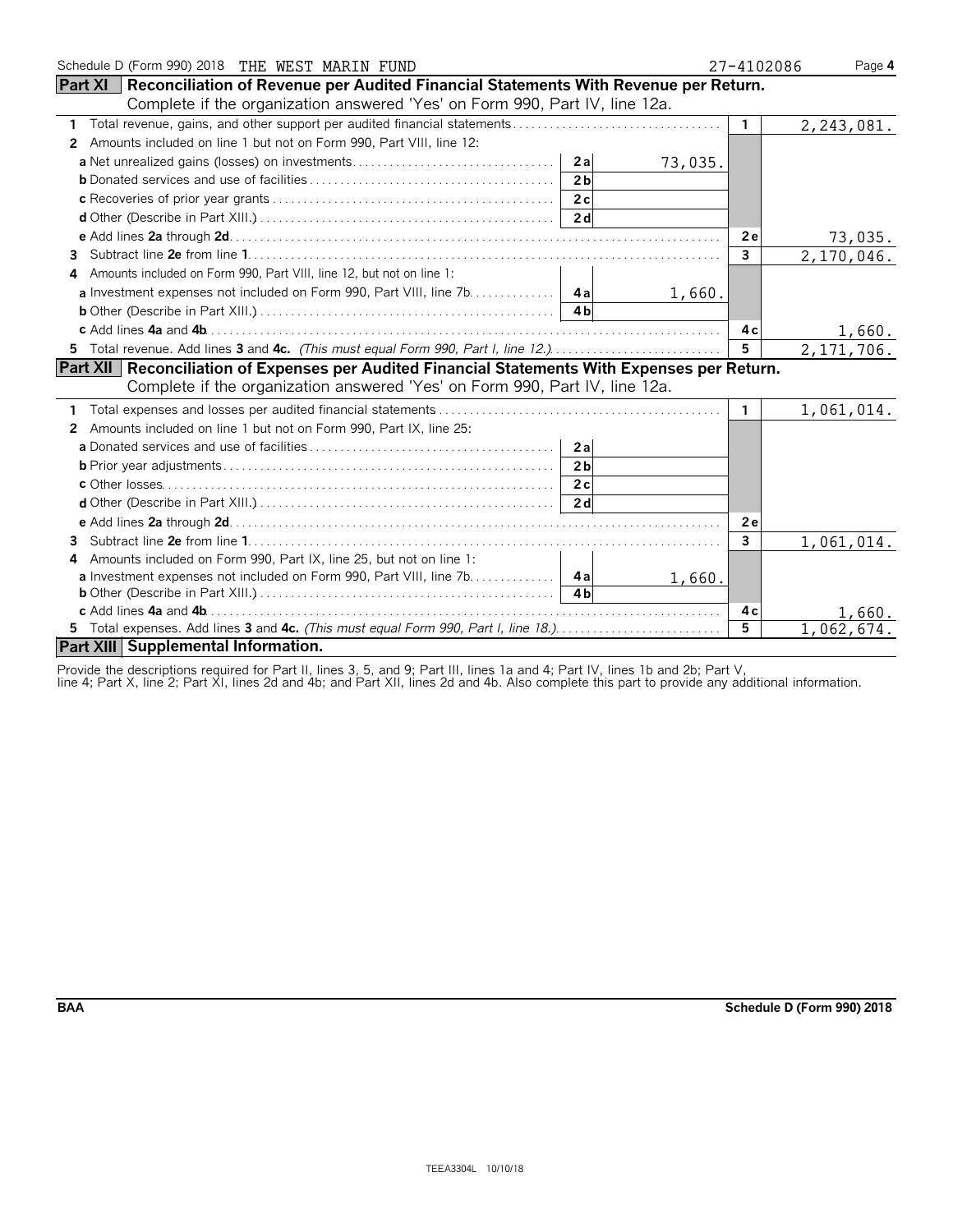|                                                                                                                                          |                                                                                                              |                                                                                                                                                                          |                                    |                                                                                                                                                                                                      |                                      |                                                                                               |                                              | OMB No. 1545-0047                     |
|------------------------------------------------------------------------------------------------------------------------------------------|--------------------------------------------------------------------------------------------------------------|--------------------------------------------------------------------------------------------------------------------------------------------------------------------------|------------------------------------|------------------------------------------------------------------------------------------------------------------------------------------------------------------------------------------------------|--------------------------------------|-----------------------------------------------------------------------------------------------|----------------------------------------------|---------------------------------------|
| <b>SCHEDULE</b>                                                                                                                          |                                                                                                              |                                                                                                                                                                          |                                    | Governments, and Individuals in the Un<br>Grants and Other Assistance to Organ                                                                                                                       | ited States<br>izations,             |                                                                                               |                                              | <b>2018</b>                           |
| Department of the Treasury<br>Internal Revenue Service                                                                                   |                                                                                                              |                                                                                                                                                                          | ▼                                  | Complete if the organization answered 'Yes' on Form 990, Part IV, line 21 or 22.<br>Complete if the organization answered 'Yes' on Form 990.<br>Go to www.irs.gov/Form990 for the latest information |                                      |                                                                                               |                                              | <b>Open to Public</b><br>Inspection   |
| Name of the organization                                                                                                                 | <b>THE</b><br>NEST NEARIN FUND                                                                               |                                                                                                                                                                          |                                    |                                                                                                                                                                                                      |                                      |                                                                                               | Employer identification number<br>27-4102086 |                                       |
| <b>Part</b> I                                                                                                                            |                                                                                                              | General Information on Grants and Assistance                                                                                                                             |                                    |                                                                                                                                                                                                      |                                      |                                                                                               |                                              |                                       |
|                                                                                                                                          |                                                                                                              | the selection criteria used to award the grants or assistance?                                                                                                           |                                    | Does the organization maintain records to substantiate the amount of the grants or assistance, the grantees' eligibility for                                                                         |                                      | the grants or assistance, and                                                                 |                                              | $X$ Yes<br>종                          |
| N                                                                                                                                        |                                                                                                              |                                                                                                                                                                          |                                    | Describe in Part IV the organization's procedures for monitoring the use of grant funds in the United States.                                                                                        |                                      |                                                                                               | SEE PART IV                                  |                                       |
| <b>Part II</b>                                                                                                                           |                                                                                                              |                                                                                                                                                                          |                                    | Grants and Other Assistance to Domestic Organizations and Domestic Governments.<br>Form 990, Part IV, line 21, for any recipient that received more than \$5,000. Part II can                        |                                      | be duplicated if additional space is needed<br>Complete if the organization answered 'Yes' on |                                              |                                       |
| ∸<br>(a) Name and address of organization<br>or government                                                                               |                                                                                                              | $(n)$ $E^{IN}$                                                                                                                                                           | (c) IRC section<br>(if applicable) | (d) Amount of cash grant                                                                                                                                                                             | (e) Amount of non-cash<br>assistance | <b>(f)</b> Method of valuation<br>(book, FMV, appraisal,<br>other)                            | (g) Description of<br>noncash assistance     | (h) Purpose of grant<br>or assistance |
| 'n<br><b>COASTAL</b><br><b>PO BOX 910</b>                                                                                                | <b>HEALTH ALLIANCE</b><br>$\mathbf{I}$                                                                       |                                                                                                                                                                          |                                    |                                                                                                                                                                                                      |                                      |                                                                                               |                                              |                                       |
| POINT REYES, CA 94956                                                                                                                    | Ш                                                                                                            | 68-0172541                                                                                                                                                               |                                    | 6,000.                                                                                                                                                                                               | $\circ$                              |                                                                                               |                                              | DONATION                              |
| $\mathbf{Q}$<br><u>WEST MARIN COMMUNITY SERVICES</u><br>11431 CA-1                                                                       |                                                                                                              |                                                                                                                                                                          |                                    |                                                                                                                                                                                                      |                                      |                                                                                               |                                              |                                       |
|                                                                                                                                          |                                                                                                              | 68-0197586                                                                                                                                                               |                                    | 44,926                                                                                                                                                                                               | ₽.                                   |                                                                                               |                                              | DONATION                              |
| CSD BOLINAS COMMUNITY LAND URUST<br>$\underline{PQ}$ BOX 805                                                                             |                                                                                                              |                                                                                                                                                                          |                                    |                                                                                                                                                                                                      |                                      |                                                                                               |                                              |                                       |
| BOLINAS, CA 94924                                                                                                                        |                                                                                                              | 68-0007197                                                                                                                                                               |                                    | 13,000.                                                                                                                                                                                              | $\tilde{\phantom{0}}$                |                                                                                               |                                              | DONATION                              |
| <u>(4) CONTY LIND TRUST ASSOC W MARIN</u><br>PO BOX 273                                                                                  |                                                                                                              |                                                                                                                                                                          |                                    |                                                                                                                                                                                                      |                                      |                                                                                               |                                              |                                       |
| POINT REYES STA,                                                                                                                         | CA 94956                                                                                                     | 94-3381744                                                                                                                                                               |                                    | 15,500.                                                                                                                                                                                              | $\circ$                              |                                                                                               |                                              | DONATION                              |
| $\odot$<br>EXTRA FOOD.ORG                                                                                                                | $\mathbf{I}$<br>$\mathbf{I}$<br>$\mathbf{I}$<br>$\mathbf{I}$<br>$\mathbf{I}$<br>$\mathbf{I}$<br>$\mathbf{I}$ |                                                                                                                                                                          |                                    |                                                                                                                                                                                                      |                                      |                                                                                               |                                              |                                       |
| <u>РО ВОХ 150394 — — —</u><br>SAN RAFAEL, СА 94915                                                                                       |                                                                                                              | 46-4025887                                                                                                                                                               |                                    | 30,000                                                                                                                                                                                               | $\circ$                              |                                                                                               |                                              | DONATION                              |
| $\odot$<br><u>FRIENDS WITHOUT A BORDER</u><br>1123 BROADWAY ST.                                                                          | STE. 1210                                                                                                    |                                                                                                                                                                          |                                    |                                                                                                                                                                                                      |                                      |                                                                                               |                                              |                                       |
| NEW YORK, NY 10010                                                                                                                       | $\mathbf{I}$                                                                                                 | 13-3880402                                                                                                                                                               |                                    | 25,000                                                                                                                                                                                               | $\circ$                              |                                                                                               |                                              | DONATION                              |
| $\overline{\text{C}}$ GALIERY ROUTE ONE                                                                                                  | $\mathbf{I}$                                                                                                 |                                                                                                                                                                          |                                    |                                                                                                                                                                                                      |                                      |                                                                                               |                                              |                                       |
| $\frac{\text{PO}}{\text{POIN}}\frac{\text{BOX}}{\text{REYES}}\frac{937}{\text{STR, CNA}},\frac{\text{CA}}{\text{CA}}\frac{94956}{94956}$ |                                                                                                              | 68-0068115                                                                                                                                                               |                                    | ΓD.<br>000'                                                                                                                                                                                          | $\circ$                              |                                                                                               |                                              | DONATION                              |
| <b>(8)</b> INVERNESS GARDEN CLUB                                                                                                         | $\mathbf{I}$<br>$\mathbf{I}$<br>$\mathbf{I}$                                                                 |                                                                                                                                                                          |                                    |                                                                                                                                                                                                      |                                      |                                                                                               |                                              |                                       |
| $\underline{PQ}$ BOX 724                                                                                                                 | $\frac{1}{1}$                                                                                                |                                                                                                                                                                          |                                    |                                                                                                                                                                                                      |                                      |                                                                                               |                                              |                                       |
| <b>INVERNESS,</b><br>CA 94937                                                                                                            |                                                                                                              | 94-6088058                                                                                                                                                               |                                    | 30,000.                                                                                                                                                                                              | $\circ$                              |                                                                                               |                                              | DONATION                              |
| ω<br>$\sim$                                                                                                                              |                                                                                                              | Enter total number of other organizations listed in the line 1 table.<br>Enter total number of section 501(c)(3) and government organizations listed in the line 1 table |                                    |                                                                                                                                                                                                      |                                      |                                                                                               |                                              | 5<br>S                                |
|                                                                                                                                          |                                                                                                              |                                                                                                                                                                          |                                    |                                                                                                                                                                                                      |                                      |                                                                                               |                                              |                                       |
| BAA For Paperwork Reduction Act Notice, see the Instructions for Form 990                                                                |                                                                                                              |                                                                                                                                                                          |                                    |                                                                                                                                                                                                      | TEEA3901L 07/13/18                   |                                                                                               |                                              | Schedule I (Form 990) (2018)          |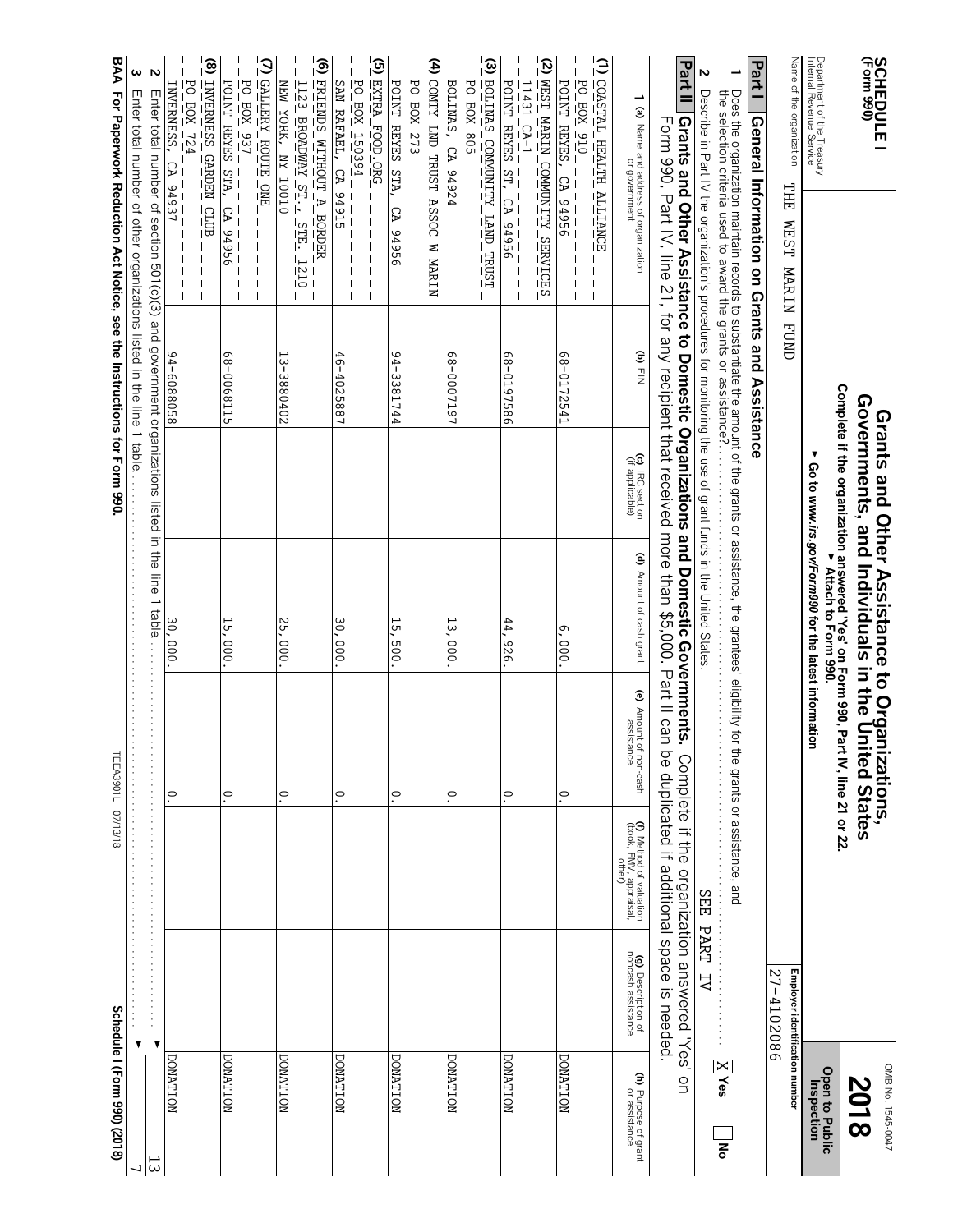| Schedule I (Form 990) (2018)<br><b>Part III</b><br>Grants and Other Assistance to Domestic Individuals. Complete if the organization answered 'Yes' on Form 990, Part IV, line 22. Part III<br>can be duplicated if additional space is needed.<br>THE WEST MARIN FUND                  |                                                            |                                     |                                                                                | 27-4102086<br>Page 2                   |
|-----------------------------------------------------------------------------------------------------------------------------------------------------------------------------------------------------------------------------------------------------------------------------------------|------------------------------------------------------------|-------------------------------------|--------------------------------------------------------------------------------|----------------------------------------|
| (a) Type of grant or assistance                                                                                                                                                                                                                                                         | (b) Number of<br>recipients<br>(c) Amount of<br>cash grant | (d) Amount of<br>noncash assistance | $\widehat{\mathbf{e}}$<br>Method of valuation (book,<br>FMV, appraisal, other) | Э<br>Description of noncash assistance |
| ∸                                                                                                                                                                                                                                                                                       |                                                            |                                     |                                                                                |                                        |
| Z                                                                                                                                                                                                                                                                                       |                                                            |                                     |                                                                                |                                        |
| $\boldsymbol{\omega}$                                                                                                                                                                                                                                                                   |                                                            |                                     |                                                                                |                                        |
| 4                                                                                                                                                                                                                                                                                       |                                                            |                                     |                                                                                |                                        |
| CΠ                                                                                                                                                                                                                                                                                      |                                                            |                                     |                                                                                |                                        |
| თ                                                                                                                                                                                                                                                                                       |                                                            |                                     |                                                                                |                                        |
| ┙                                                                                                                                                                                                                                                                                       |                                                            |                                     |                                                                                |                                        |
| <b>Part IV</b><br>Supplemation in Economic internation is that if $\mu$ is the $\mu$ in $\alpha$ in $\alpha$ is the $\mu$ in $\alpha$ is the $\mu$ is $\alpha$ is the $\alpha$ is the substantion in equivalence in the $\alpha$ . The $\alpha$ is the $\mu$ is $\alpha$ is the $\mu$ i |                                                            |                                     |                                                                                |                                        |
| PARTI, LINE 2 - PROCEDURES FOR MONITORING COR OF GRANTS FONDS IN C.S                                                                                                                                                                                                                    |                                                            |                                     |                                                                                |                                        |
| <b>THE</b><br>ORGANIZATION MAKES GRANTS                                                                                                                                                                                                                                                 | TO OTHER RECOGNIZED PUBLIC CHARITIES.                      |                                     | PRINE NAKING                                                                   |                                        |
| 畐<br>GRANTS,<br><b>THE</b><br>ORGANIZATION ENSURES                                                                                                                                                                                                                                      | <b>THE</b><br>RECIPIENT ORGANIZATION                       | 1S<br>$\overline{\mathbf{N}}$       | COOD STANDING                                                                  |                                        |
| NITH THE<br>IRS.                                                                                                                                                                                                                                                                        |                                                            |                                     |                                                                                |                                        |
|                                                                                                                                                                                                                                                                                         |                                                            |                                     |                                                                                |                                        |

**BAA**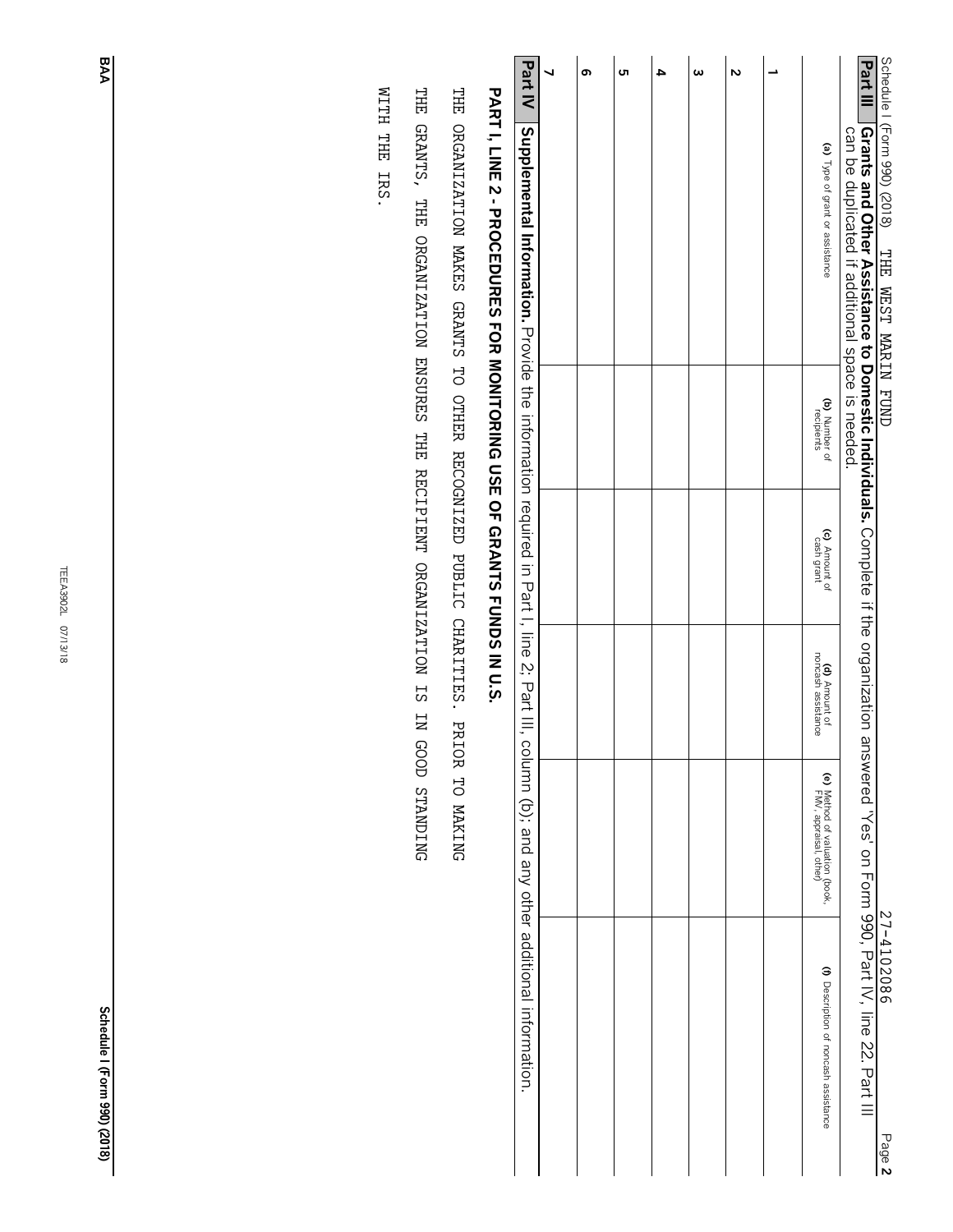|                                                                                                                 |                                                                                                                                                                                                                                                                                                                                                                                                                                                |                              |                                    |                                                                                                       | Continuation Speet for Schedule I (Form 990) |                                                                |                                             | <b>2018</b>                                             |
|-----------------------------------------------------------------------------------------------------------------|------------------------------------------------------------------------------------------------------------------------------------------------------------------------------------------------------------------------------------------------------------------------------------------------------------------------------------------------------------------------------------------------------------------------------------------------|------------------------------|------------------------------------|-------------------------------------------------------------------------------------------------------|----------------------------------------------|----------------------------------------------------------------|---------------------------------------------|---------------------------------------------------------|
|                                                                                                                 |                                                                                                                                                                                                                                                                                                                                                                                                                                                |                              |                                    | Attach to Form 990 to list additional information for<br>Schedule I (Form 990), Part II and Part III. |                                              |                                                                |                                             | Continuation Page<br>Ţ<br>$\supsetneq$<br>$\mathcal{D}$ |
| Name of the organization                                                                                        |                                                                                                                                                                                                                                                                                                                                                                                                                                                |                              |                                    |                                                                                                       |                                              |                                                                |                                             | Employer identification number                          |
| HH NESH NARIN FUND<br>Part II Continuation of Grants and Other Assistance to Domestic Organizations and Domesti |                                                                                                                                                                                                                                                                                                                                                                                                                                                |                              |                                    |                                                                                                       |                                              | c Governments. (Schedule                                       | (Form 990), Part II.)<br>27-4102086         |                                                         |
| <b>(a)</b> Name and address of organization<br>or government                                                    |                                                                                                                                                                                                                                                                                                                                                                                                                                                | $\mathbf{a}$ in $\mathbf{b}$ | (c) IRC section<br>(if applicable) | (d) Amount of cash<br>grant                                                                           | (e) Amount of non-<br>cash assistance        | (f) Method of<br>valuation (book,<br>FMV, appraisal,<br>other) | (g) Description of<br>assistance<br>noncash | <b>(h)</b> Purpose of<br>grant or<br>assistance         |
| MARIN AGRICULTURAL LAND TRUST                                                                                   |                                                                                                                                                                                                                                                                                                                                                                                                                                                |                              |                                    |                                                                                                       |                                              |                                                                |                                             |                                                         |
| $145$ A $ST$<br>POINT REYES STA, CA 94956<br>$\mathbf{I}$                                                       |                                                                                                                                                                                                                                                                                                                                                                                                                                                | 94-2689383                   |                                    | 50,500.                                                                                               |                                              |                                                                |                                             | DONATION                                                |
| $-554$ $13TH$ $ST$<br><b>PACIFIC INSTITUTE</b><br>$\mathbf{I}$                                                  | $\mathbf{I}$<br>$\overline{\phantom{a}}$                                                                                                                                                                                                                                                                                                                                                                                                       |                              |                                    |                                                                                                       |                                              |                                                                |                                             |                                                         |
| <b>OAKLAND,</b><br>CA 94612<br>$\mathbf{I}$                                                                     |                                                                                                                                                                                                                                                                                                                                                                                                                                                | 94-3050434                   |                                    | 25,000                                                                                                |                                              |                                                                |                                             | DONATION                                                |
| <b>MEST MARIN SENIS RERVICES</b><br>PO BOX 791<br>$\mathbf I$<br>$\begin{array}{c} 1 \\ 1 \end{array}$          |                                                                                                                                                                                                                                                                                                                                                                                                                                                |                              |                                    |                                                                                                       |                                              |                                                                |                                             |                                                         |
| POINT REYES STA, CA 94956                                                                                       |                                                                                                                                                                                                                                                                                                                                                                                                                                                | 51-0192232                   |                                    | 13,000                                                                                                |                                              |                                                                |                                             | DONATION                                                |
| $\underline{PQ}$ BOX 122 _ _ _ _<br>BOLINE COMMUNITY CENTER                                                     | $\begin{bmatrix} 1 \\ 1 \\ 1 \\ 1 \end{bmatrix}$                                                                                                                                                                                                                                                                                                                                                                                               |                              |                                    |                                                                                                       |                                              |                                                                |                                             |                                                         |
| <b>PAPERMILL CREEK CHILDREN'S CO</b><br>BOLINAS, CA 94924                                                       |                                                                                                                                                                                                                                                                                                                                                                                                                                                | 23-7117192                   |                                    | 16,<br>.940.                                                                                          |                                              |                                                                |                                             | DONATION                                                |
| PO BOX 996 __<br>$\overline{1}$                                                                                 |                                                                                                                                                                                                                                                                                                                                                                                                                                                |                              |                                    |                                                                                                       |                                              |                                                                |                                             |                                                         |
| PT REYES STA, CA 94956                                                                                          |                                                                                                                                                                                                                                                                                                                                                                                                                                                | 94-2229334                   |                                    | $\circ$<br>.500.                                                                                      |                                              |                                                                |                                             | DONATION                                                |
| 10,000 DEGREES _____<br>1650 LOS GAMOS DRIVE, SUITE                                                             | $\overline{1}$<br>$\overline{\phantom{0}}$                                                                                                                                                                                                                                                                                                                                                                                                     |                              |                                    |                                                                                                       |                                              |                                                                |                                             |                                                         |
| SAN RAFAEL, CA 94903                                                                                            |                                                                                                                                                                                                                                                                                                                                                                                                                                                | 95-3667812                   |                                    | 181,500.                                                                                              |                                              |                                                                |                                             | DONATION                                                |
| $PQ$ BOX 316<br>COMMONWEAL ----                                                                                 | $\begin{array}{c} \rule{0pt}{2ex} \rule{0pt}{2ex} \rule{0pt}{2ex} \rule{0pt}{2ex} \rule{0pt}{2ex} \rule{0pt}{2ex} \rule{0pt}{2ex} \rule{0pt}{2ex} \rule{0pt}{2ex} \rule{0pt}{2ex} \rule{0pt}{2ex} \rule{0pt}{2ex} \rule{0pt}{2ex} \rule{0pt}{2ex} \rule{0pt}{2ex} \rule{0pt}{2ex} \rule{0pt}{2ex} \rule{0pt}{2ex} \rule{0pt}{2ex} \rule{0pt}{2ex} \rule{0pt}{2ex} \rule{0pt}{2ex} \rule{0pt}{2ex} \rule{0pt}{$<br>$\mathbf{I}$<br>$\mathbf{I}$ |                              |                                    |                                                                                                       |                                              |                                                                |                                             |                                                         |
| BOLINAS, CA 94924<br>$\begin{array}{c} 1 \\ 1 \end{array}$                                                      | $\mathbf{I}$<br>$\mathbf{I}$<br>$\mathbf{I}$<br>$\mathbf{I}$                                                                                                                                                                                                                                                                                                                                                                                   | 94-2366094                   |                                    | 17,500.                                                                                               |                                              |                                                                |                                             | DONATION                                                |
| PARENT SERVICES PROJECT                                                                                         |                                                                                                                                                                                                                                                                                                                                                                                                                                                |                              |                                    |                                                                                                       |                                              |                                                                |                                             |                                                         |
| <u>J9 BELVEDERE STREET, SUITE 10</u><br>SAN RAFAEL, CA 94901                                                    |                                                                                                                                                                                                                                                                                                                                                                                                                                                | 68-0169962                   |                                    | 15,000                                                                                                |                                              |                                                                |                                             | DONATION                                                |
| <b>PRNSA</b>                                                                                                    |                                                                                                                                                                                                                                                                                                                                                                                                                                                |                              |                                    |                                                                                                       |                                              |                                                                |                                             |                                                         |
| $\frac{1}{2}$ BEAR VALLEY ROAD, BLDG 70<br>POINT REYES STA,                                                     | CA 94956<br>$\mathbf{I}$                                                                                                                                                                                                                                                                                                                                                                                                                       | 94-2228894                   |                                    | 68<br>, 950.                                                                                          |                                              |                                                                |                                             | DONATION                                                |
| <b>SAN GERONINO VALLEY COMP CTR</b>                                                                             |                                                                                                                                                                                                                                                                                                                                                                                                                                                |                              |                                    |                                                                                                       |                                              |                                                                |                                             |                                                         |
| PO BOX 194                                                                                                      |                                                                                                                                                                                                                                                                                                                                                                                                                                                |                              |                                    |                                                                                                       |                                              |                                                                |                                             |                                                         |
| SAN GERONIMO, CA 94963                                                                                          |                                                                                                                                                                                                                                                                                                                                                                                                                                                | 23-7172128                   |                                    | <b>TEEA4001L 07/13/18</b><br>14,500                                                                   |                                              |                                                                |                                             | Schedule I Cont (Form 990) 2018<br>DONATION             |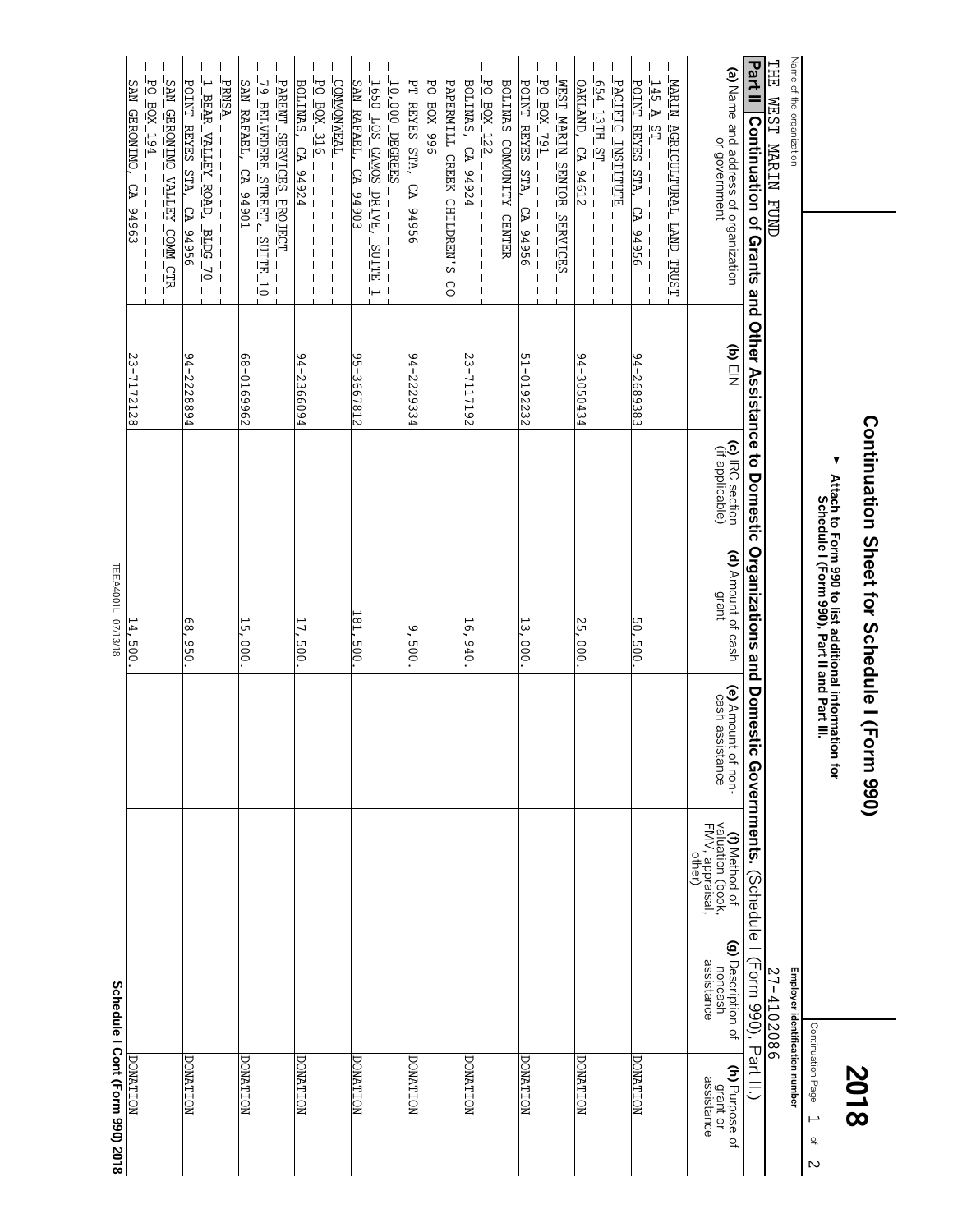|                                                                   |                              |                                    |                                                                                                       | Continuation Sheet tor Schedule 1 (Forn 990) |                                                                |                                                    | <b>2018</b>                                           |
|-------------------------------------------------------------------|------------------------------|------------------------------------|-------------------------------------------------------------------------------------------------------|----------------------------------------------|----------------------------------------------------------------|----------------------------------------------------|-------------------------------------------------------|
|                                                                   |                              | ▼                                  | Attach to Form 990 to list additional information for<br>Schedule I (Form 990), Part II and Part III. |                                              |                                                                |                                                    | Continuation Page<br>$\sim$<br>$\supsetneq$<br>$\sim$ |
| Name of the organization                                          |                              |                                    |                                                                                                       |                                              |                                                                | Employer identification number                     |                                                       |
| THE MEST NARIAL FUND                                              |                              |                                    |                                                                                                       |                                              |                                                                | 27-4102086                                         |                                                       |
| Part II                                                           |                              |                                    | Continuation of Grants and Other Assistance to Domestic Organizations and Domesti                     |                                              | c Governments. (Schedule I (Form 990), Part II.)               |                                                    |                                                       |
| <b>(a)</b> Name and address of organization<br>or government      | $\mathbf{a}$ in $\mathbf{b}$ | (c) IRC section<br>(if applicable) | <b>(d)</b> Amount of cash<br>grant                                                                    | (e) Amount of non-<br>cash assistance        | (f) Method of<br>valuation (book,<br>FMV, appraisal,<br>other) | <b>(g)</b> Description of<br>noncash<br>assistance | (h) Purpose of<br>grant or<br>assistance              |
| <b>ZLISWING WARD DATAERS</b><br><b>500 EL CAMINO REAL</b>         |                              |                                    |                                                                                                       |                                              |                                                                |                                                    |                                                       |
| SANTA CLARA,<br>CA 95053                                          | 94-1156617                   |                                    | 20,000.                                                                                               |                                              |                                                                |                                                    | DONATION                                              |
| <b>BOLINAS MUSEUM</b><br>$\mathbf{I}$<br>$\overline{\phantom{a}}$ |                              |                                    |                                                                                                       |                                              |                                                                |                                                    |                                                       |
| BOLINAS, CA 94924<br>PO BOX 450                                   | 68-0011939                   |                                    | 13,300.                                                                                               |                                              |                                                                |                                                    | DONATION                                              |
| П                                                                 |                              |                                    |                                                                                                       |                                              |                                                                |                                                    |                                                       |
|                                                                   |                              |                                    |                                                                                                       |                                              |                                                                |                                                    |                                                       |
|                                                                   |                              |                                    |                                                                                                       |                                              |                                                                |                                                    |                                                       |
|                                                                   |                              |                                    |                                                                                                       |                                              |                                                                |                                                    |                                                       |
|                                                                   |                              |                                    |                                                                                                       |                                              |                                                                |                                                    |                                                       |
|                                                                   |                              |                                    |                                                                                                       |                                              |                                                                |                                                    |                                                       |
|                                                                   |                              |                                    |                                                                                                       |                                              |                                                                |                                                    |                                                       |
|                                                                   |                              |                                    |                                                                                                       |                                              |                                                                |                                                    |                                                       |
|                                                                   |                              |                                    |                                                                                                       |                                              |                                                                |                                                    |                                                       |
|                                                                   |                              |                                    |                                                                                                       |                                              |                                                                |                                                    |                                                       |
|                                                                   |                              |                                    | TEEA4001L 07/13/18                                                                                    |                                              |                                                                |                                                    | Schedule I Cont (Form 990) 2018                       |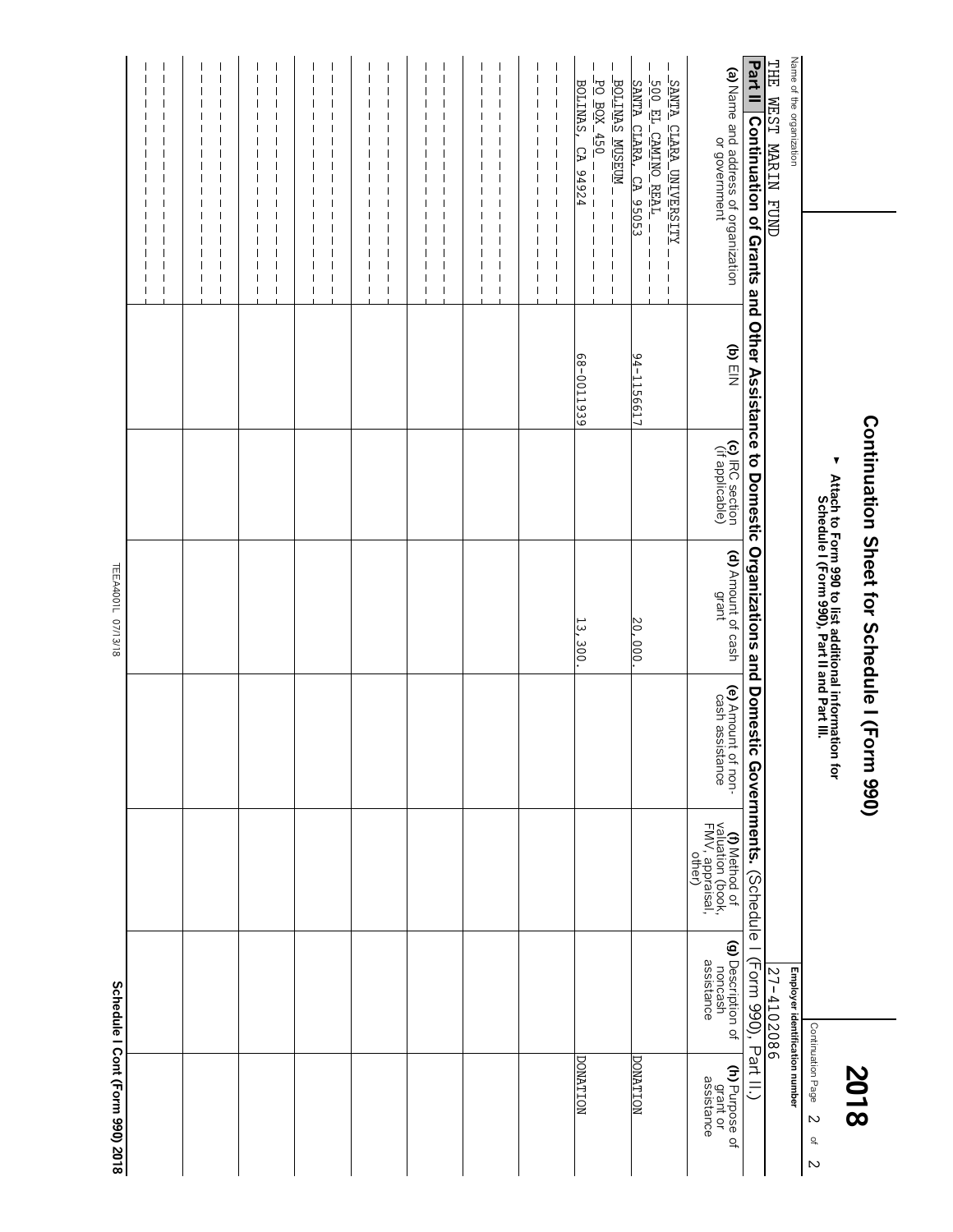## **SCHEDULE M Noncash Contributions**  $\begin{bmatrix} \text{OMB No. 1545-0047} \\ \text{OMB No. 1545-0047} \end{bmatrix}$

| ► Complete if the organizations answered 'Yes' on Form 990, Part IV, lines 29 or 30. | 2018 |
|--------------------------------------------------------------------------------------|------|
|                                                                                      |      |

Department of the Treasury **Computer Category Form 990.**<br>Internal Revenue Service **Category Form990 for instructions and the latest information. <b>Inspection**<br>Inspection

| Name of the organization             | <b>Employer identification number</b> |
|--------------------------------------|---------------------------------------|
| FUND<br>THE<br>WEST<br>MARIN         | 02086<br>' – 4 I                      |
| $D - 1$<br><b>ITussa of Dussantu</b> |                                       |

| Part I  |                             | <b>Types of Property</b>                                                                                                                                                  |                               |                                                           |                                                                                       |                                                              |     |     |    |
|---------|-----------------------------|---------------------------------------------------------------------------------------------------------------------------------------------------------------------------|-------------------------------|-----------------------------------------------------------|---------------------------------------------------------------------------------------|--------------------------------------------------------------|-----|-----|----|
|         |                             |                                                                                                                                                                           | (a)<br>Check if<br>applicable | (b)<br>Number of<br>contributions or<br>items contributed | (c)<br>Noncash contribution<br>amounts reported<br>on Form 990,<br>Part VIII, line 1q | (d)<br>Method of determining<br>noncash contribution amounts |     |     |    |
|         |                             |                                                                                                                                                                           |                               |                                                           |                                                                                       |                                                              |     |     |    |
|         |                             | Art - Historical treasures                                                                                                                                                |                               |                                                           |                                                                                       |                                                              |     |     |    |
| 3       |                             |                                                                                                                                                                           |                               |                                                           |                                                                                       |                                                              |     |     |    |
| 4       |                             | Books and publications                                                                                                                                                    |                               |                                                           |                                                                                       |                                                              |     |     |    |
| 5       |                             | Clothing and household goods                                                                                                                                              |                               |                                                           |                                                                                       |                                                              |     |     |    |
|         |                             | Cars and other vehicles                                                                                                                                                   |                               |                                                           |                                                                                       |                                                              |     |     |    |
| 7       |                             | Boats and planes                                                                                                                                                          |                               |                                                           |                                                                                       |                                                              |     |     |    |
| 8       |                             | Intellectual property                                                                                                                                                     |                               |                                                           |                                                                                       |                                                              |     |     |    |
| 9       |                             | Securities - Publicly traded                                                                                                                                              | X                             | 7                                                         | 60,789. FMV                                                                           |                                                              |     |     |    |
| 10      |                             | Securities - Closely held stock                                                                                                                                           |                               |                                                           |                                                                                       |                                                              |     |     |    |
| 11      |                             | Securities - Partnership, LLC, or trust interests.                                                                                                                        |                               |                                                           |                                                                                       |                                                              |     |     |    |
| $12 \,$ |                             | Securities - Miscellaneous                                                                                                                                                |                               |                                                           |                                                                                       |                                                              |     |     |    |
| 13      |                             | Qualified conservation contribution -<br>Historic structures                                                                                                              |                               |                                                           |                                                                                       |                                                              |     |     |    |
| 14      |                             | Qualified conservation contribution $-$ Other $\dots$                                                                                                                     |                               |                                                           |                                                                                       |                                                              |     |     |    |
| 15      |                             | Real estate $-$ Residential $\ldots$ , $\ldots$ , $\ldots$ , $\ldots$                                                                                                     |                               |                                                           |                                                                                       |                                                              |     |     |    |
| 16      |                             | Real estate - Commercial                                                                                                                                                  |                               |                                                           |                                                                                       |                                                              |     |     |    |
| 17      |                             | Real estate - Other                                                                                                                                                       |                               |                                                           |                                                                                       |                                                              |     |     |    |
| 18      |                             |                                                                                                                                                                           |                               |                                                           |                                                                                       |                                                              |     |     |    |
| 19      |                             |                                                                                                                                                                           |                               |                                                           |                                                                                       |                                                              |     |     |    |
| 20      |                             | Drugs and medical supplies                                                                                                                                                |                               |                                                           |                                                                                       |                                                              |     |     |    |
| 21      |                             |                                                                                                                                                                           |                               |                                                           |                                                                                       |                                                              |     |     |    |
| 22      |                             | Historical artifacts                                                                                                                                                      |                               |                                                           |                                                                                       |                                                              |     |     |    |
| 23      |                             | Scientific specimens                                                                                                                                                      |                               |                                                           |                                                                                       |                                                              |     |     |    |
| 24      |                             |                                                                                                                                                                           |                               |                                                           |                                                                                       |                                                              |     |     |    |
| 25      | Other $\blacktriangleright$ | $\sqrt{2}$<br>$\cdot$<br>_______________                                                                                                                                  |                               |                                                           |                                                                                       |                                                              |     |     |    |
| 26      | Other $\blacktriangleright$ | $). \ldots$<br>(________________                                                                                                                                          |                               |                                                           |                                                                                       |                                                              |     |     |    |
| 27      | Other $\blacktriangleright$ | $\left($<br>______________                                                                                                                                                |                               |                                                           |                                                                                       |                                                              |     |     |    |
| 28      | Other $\blacktriangleright$ | $). \ldots$                                                                                                                                                               |                               |                                                           |                                                                                       |                                                              |     |     |    |
| 29      |                             | Number of Forms 8283 received by the organization during the tax year for contributions for which the<br>organization completed Form 8283, Part IV, Donee Acknowledgement |                               |                                                           |                                                                                       |                                                              |     |     |    |
|         |                             |                                                                                                                                                                           |                               |                                                           |                                                                                       | 29                                                           |     | Yes |    |
|         |                             |                                                                                                                                                                           |                               |                                                           |                                                                                       |                                                              |     |     | No |
|         |                             | 30a During the year, did the organization receive by contribution any property reported in Part I, lines 1 through 28, that                                               |                               |                                                           |                                                                                       |                                                              |     |     |    |
|         |                             | it must hold for at least three years from the date of the initial contribution, and which isn't required to be used                                                      |                               |                                                           |                                                                                       |                                                              | 30a |     | Χ  |
|         |                             | <b>b</b> If 'Yes,' describe the arrangement in Part II.                                                                                                                   |                               |                                                           |                                                                                       |                                                              |     |     |    |
|         |                             | 31 Does the organization have a gift acceptance policy that requires the review of any nonstandard contributions?                                                         |                               |                                                           |                                                                                       |                                                              | 31  |     | Χ  |
|         |                             | 32a Does the organization hire or use third parties or related organizations to solicit, process, or sell                                                                 |                               |                                                           |                                                                                       |                                                              | 32a |     | Χ  |
|         |                             | <b>b</b> If 'Yes,' describe in Part II.                                                                                                                                   |                               |                                                           |                                                                                       |                                                              |     |     |    |
|         |                             | 33 If the organization didn't report an amount in column (c) for a type of property for which column (a) is checked,                                                      |                               |                                                           |                                                                                       |                                                              |     |     |    |
|         |                             | describe in Part II.                                                                                                                                                      |                               |                                                           |                                                                                       |                                                              |     |     |    |
|         |                             | BAA For Paperwork Reduction Act Notice, see the Instructions for Form 990.                                                                                                |                               |                                                           |                                                                                       | Schedule M (Form 990) 2018                                   |     |     |    |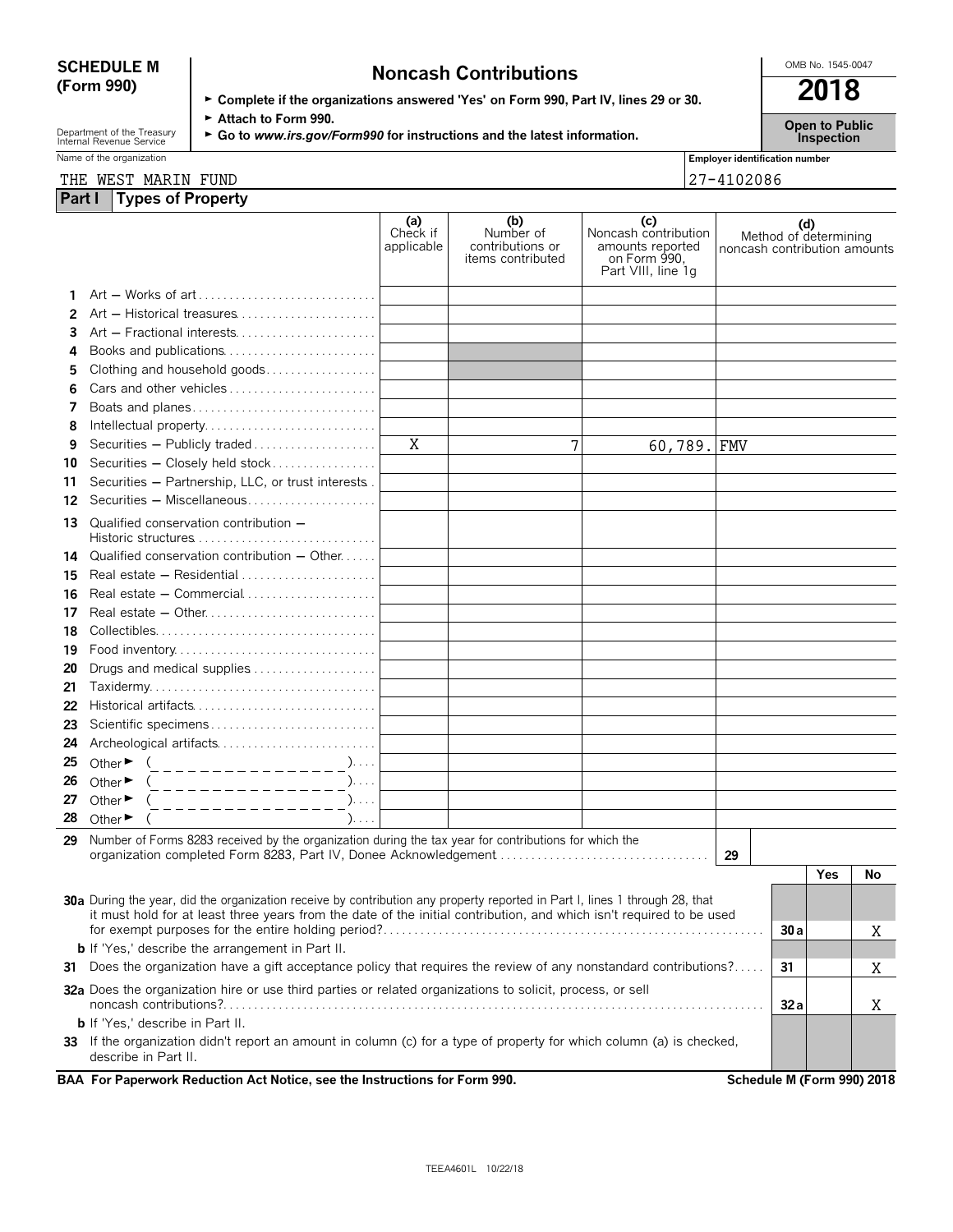**Part II Supplemental Information.** Provide the information required by Part I, lines 30b, 32b, and 33, and whether the organization is reporting in Part I, column (b), the number of contributions, the number of items received, or a combination of both. Also complete this part for any additional information.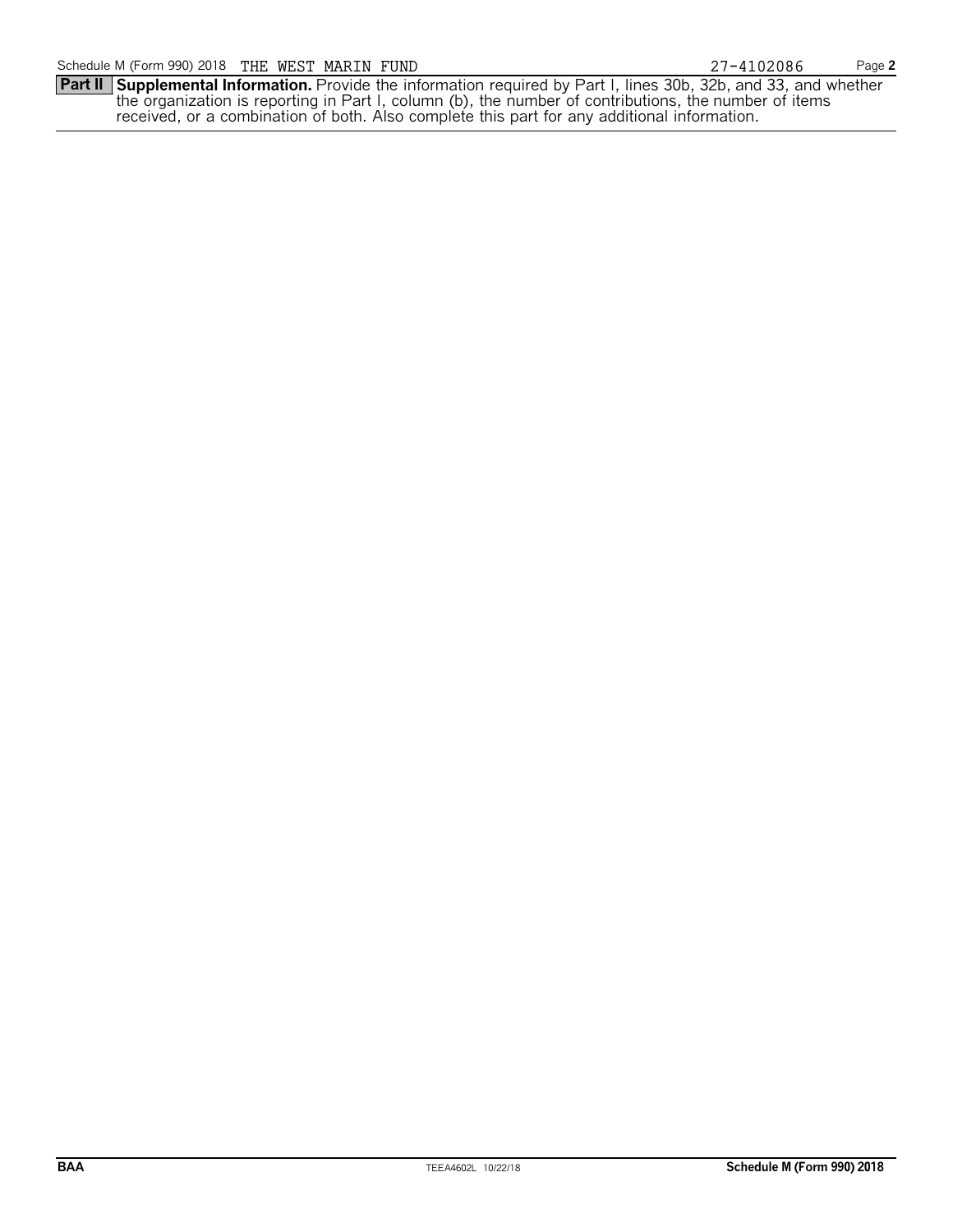Department of the Treasury **Constant Comment of the Collaboration Constant Constant Comment Constant Constant Constant Constant Constant Constant Constant Constant Constant Constant Constant Constant Constant Constant C** 

Name of the organization **Employer identification number Employer identification number** 

THE WEST MARIN FUND 20086

#### **CHANGE IN ACCOUNTING METHOD**

FOR 2018, THE ORGANIZATION CHANGED ITS METHOD OF ACCOUNTING FROM THE CASH METHOD TO THE ACCRUAL METHOD TO BE CONSISTENT WITH ITS AUDITED FINANCIAL STATEMENTS.

#### **FORM 990, PART I, LINE 1 - ORGANIZATION MISSION OR SIGNIFICANT ACTIVITIES**

TO MAINTAIN AND ENHANCE THE CULTURAL, HEALTH, EDUCATIONAL, SOCIAL AND CIVIC RESOURCES OF WEST MARIN, A CALIFORNIA COMMUNITY, THROUGH SUPPORT OF OTHER NONPROFIT ORGANIZATIONS AND TO PROVIDE PHILANTHROPIC LEADERSHIP TO HELP CREATE AND PROMOTE EFFORTS AMONG CITIZENS TO MAINTAIN AND IMPROVE THE QUALITY OF LIFE IN THAT COMMUNITY.

#### **FORM 990, PART III, LINE 1 - ORGANIZATION MISSION**

TO MAINTAIN AND ENHANCE THE CULTURAL, HEALTH, EDUCATIONAL, SOCIAL AND CIVIC RESOURCES OF WEST MARIN, A CALIFORNIA COMMUNITY, THROUGH SUPPORT OF OTHER NONPROFIT ORGANIZATIONS AND TO PROVIDE PHILANTHROPIC LEADERSHIP TO HELP CREATE AND PROMOTE EFFORTS AMONG CITIZENS TO MAINTAIN AND IMPROVE THE QUALITY OF LIFE IN THAT COMMUNITY.

#### **FORM 990, PART VI, LINE 4 - SIGNIFICANT CHANGES TO ORGANIZATIONAL DOCUMENTS**

THE ORGANIZATION ADOPTED A FINANCIAL POLICY DESIGNED TO ENSURE ACCURATE AND COMPLETE FINANCIAL DATA IS PROVIDED FOR INTERNAL AND EXTERNAL USE BY THE EXECUTIVE DIRECTOR AND BOARD OF DIRECTORS. SEE ATTACHED.

THE ORGANIZATION ADOPTED AN INVESTMENT POLICY THAT DESCRIBES A COMMITMENT TO EXERCISING ETHICAL MANAGEMENT OF ITS OPERATING FUNDS IN THE COURSE OF SEEKING TO GENERATE A COMPETITIVE LEVEL OF RETURNS.SEE ATTACHED.

THE ORGANIZATION ADOPTED A DONOR ADVISED FUND (DAF) POLICY THAT DESCRIBES THE CRITERIA FOR ESTABLISHING A DAF AND THE PURPOSES AND USES OF A DAF.